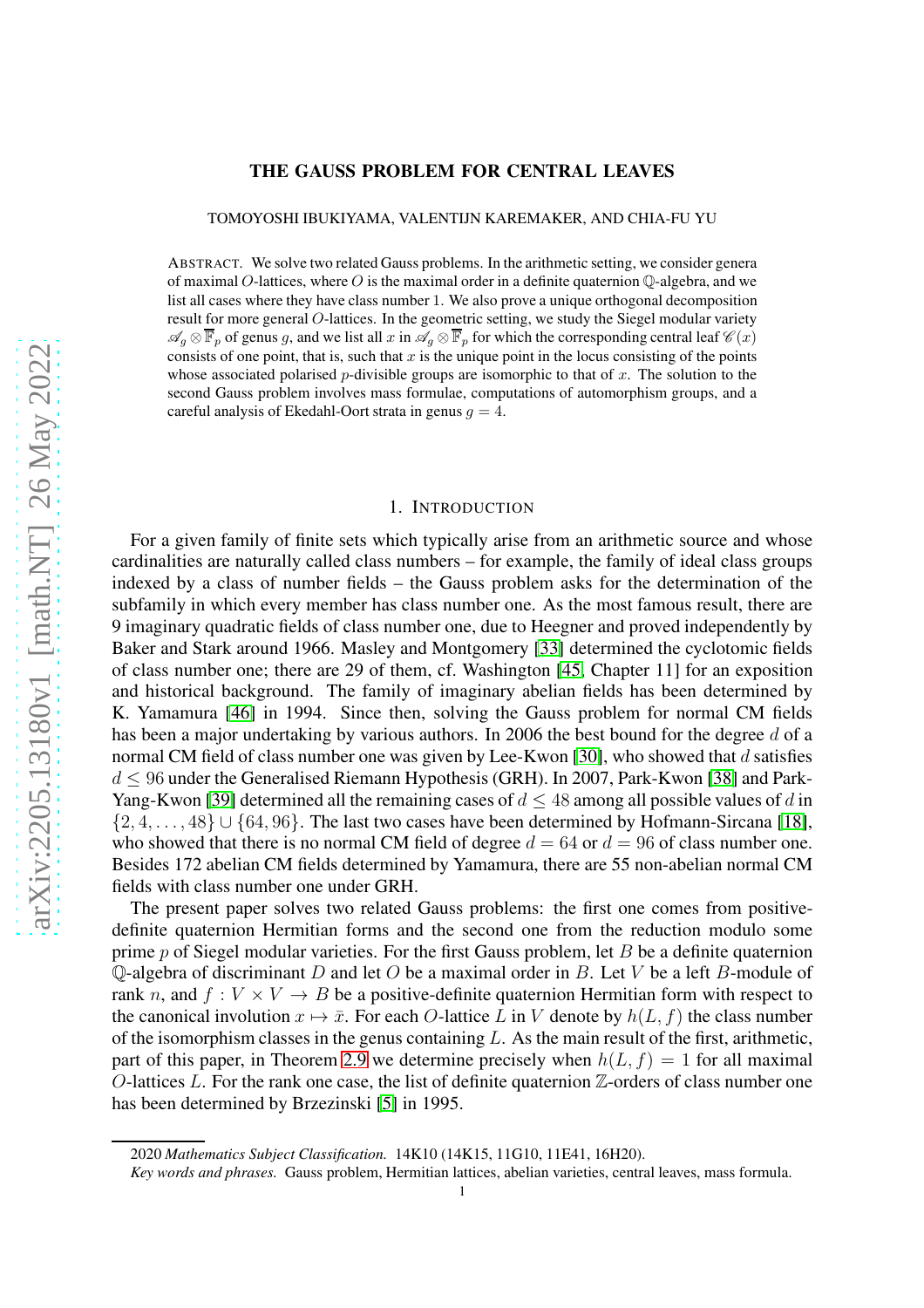For the second Gauss problem, let p a prime number and let  $\mathscr{A}_g$  denote the moduli space over  $\overline{\mathbb{F}}_p$  of g-dimensional principally polarised abelian varieties. Let k be an algebraically closed field of characteristic p. For each point  $x = [(X_0, \lambda_0)] \in \mathscr{A}_a(k)$ , denote by

$$
\mathscr{C}(x) := \{ [(X, \lambda)] \in \mathscr{A}_g(k) : (X, \lambda)[p^{\infty}] \simeq (X_0, \lambda_0)[p^{\infty}] \}
$$

the central leaf of  $\mathcal{A}_q$  passing through the point x. Our goal is to determine the set of all points x in  $\mathscr{A}_{q}(k)$  such that  $\mathscr{C}(x) = \{x\}.$ 

Let  $\mathscr{S}_g \subseteq \mathscr{A}_g$  denote the supersingular locus of  $\mathscr{A}_g$ , which is the closed subvariety parametrising all supersingular abelian varieties in  $\mathscr{A}_a$ . For each abelian variety X over k, the a-number of  $X$  is defined by

(1) 
$$
a(X) := \dim \text{Hom}(\alpha_p, X),
$$

where  $\alpha_p$  is the kernel of the Frobenius morphism on the additive group  $\mathbb{G}_a$ . The a-number of a point x in  $\mathscr{A}_q$  is denoted by  $a(x)$ .

The main result of the second, geometric, part of the paper is the following solution to the Gauss problem.

<span id="page-1-0"></span>**Theorem A.** *(Theorem [5.20\)](#page-35-0)* Let  $x = [X_0, \lambda_0] \in \mathscr{A}_q(k)$  and  $\mathscr{C}(x)$  be the central leaf of  $\mathscr{A}_q$ *passing through the point* x*.*

- (1) *(Chai [\[7\]](#page-36-2))* The set  $\mathcal{C}(x)$  *is finite if and only if*  $X_0$  *is supersingular, that is,*  $X_0$  *is isogenous to a product of supersingular elliptic curves.*
- (2) Assume that  $x \in \mathscr{S}_q$ . Then  $\mathscr{C}(x)$  has one element if and only if one of the following *three cases holds:*
	- (i)  $g = 1$  *and*  $p \in \{2, 3, 5, 7, 13\}$ ;
	- (ii)  $q = 2$  *and*  $p = 2, 3;$
	- (iii)  $q = 3$ ,  $p = 2$  *and*  $a(x) > 2$ .

The result of Chai (cf. Theorem [A.](#page-1-0)(1)) shows that the above two Gauss problems are related. Theorem  $A(2)(i)$  is well-known; Theorem  $A(2)(ii)$  is a result due to the first author [\[21\]](#page-36-3). We prove the remaining cases; namely, we show that  $|\mathscr{C}(x)| > 1$  for  $q > 4$ , and that when  $q = 3$ , (iii) lists the only cases such that  $|\mathscr{C}(x)| = 1$ . When  $g = 3$  and  $a(x) = 3$  (the *principal genus* case), the class number one result is known due to Hashimoto [\[15\]](#page-36-4). Hashimoto first computes an explicit class number formula in the principal genus case and proves the class number one result as a direct consequence.

Our method instead uses mass formulae and the automorphism groups of certain abelian varieties, which is much simpler than proving explicit class number formulae. Mass formulae for dimension  $g = 3$  were very recently provided by F. Yobuko and the second and third-named authors [\[23\]](#page-36-5). In addition, we perform a careful analysis of the Ekedahl-Oort strata in dimension  $g = 4$ ; in Proposition 5.13 we show precisely how the Ekedahl-Oort strata and Newton strata intersect. It is worth mentioning that we don't use any computers in this paper (unlike most papers that treat the Gauss problem); the only numerical data we use is the well-known table in Subsection [2.3.](#page-7-0)

In the course of our proof of Theorem [A,](#page-1-0) we define the notion of minimal  $E$ -isogenies (Definition [4.13\)](#page-22-0). This generalises the notion of minimal isogenies for supersingular abelian varieties in the sense of Oort [\[31,](#page-37-6) Section 1.8]. This new construction of minimal isogenies even shows a new (and stronger) universal property for minimal isogenies since the test object is not required to be an isogeny; see Remark [4.14.](#page-22-1) We also extend the results of Jordan et al. [\[22\]](#page-36-6) on abelian varieties isogenous to a power of an elliptic curve to those with a polorisation; see Corollary [4.6](#page-20-0) and Theorem [4.22.](#page-24-0)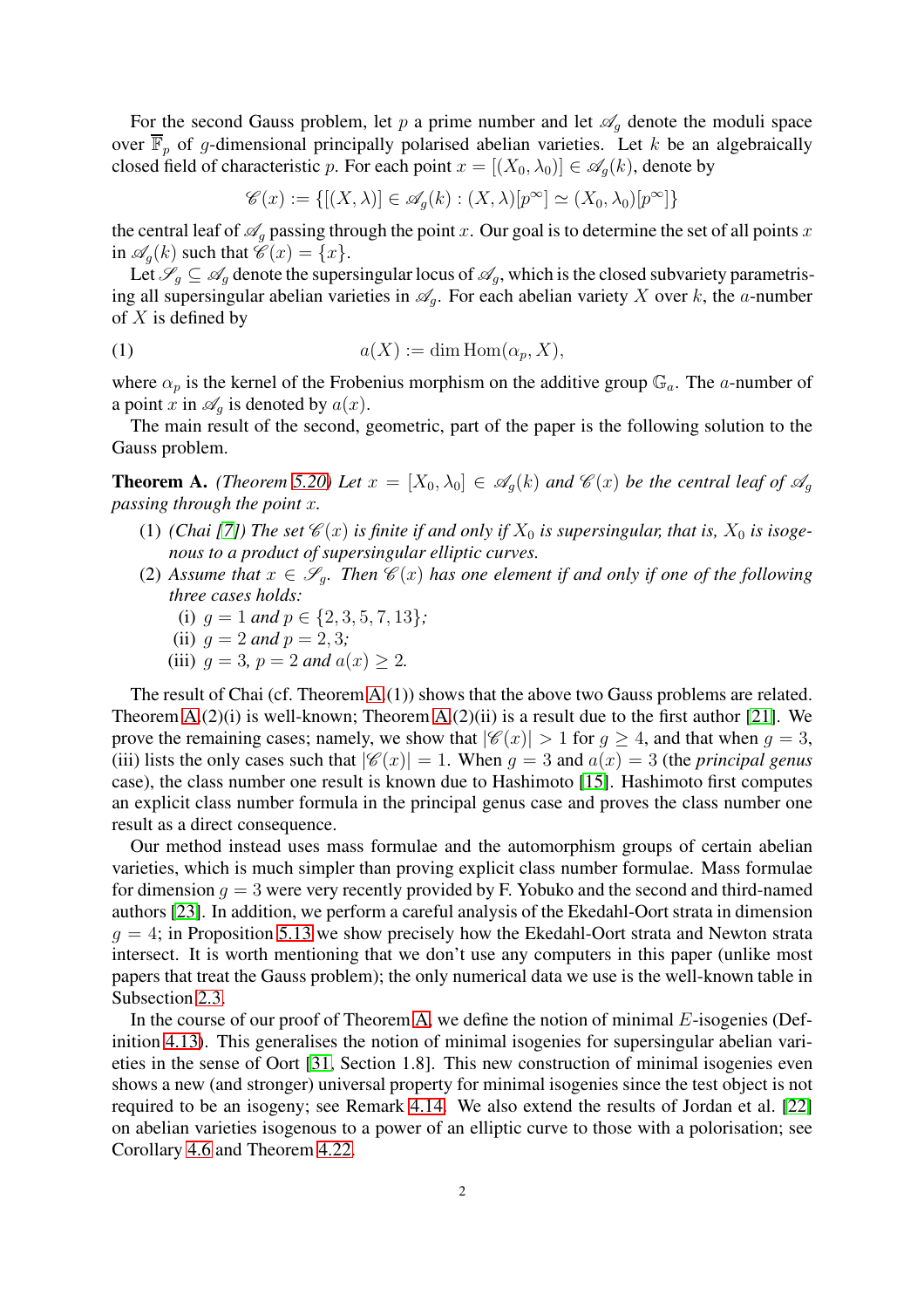We remark on some clear connections between the arithmetic and the geometric setting. By the Albert classification of division algebras, the endomorphism algebra  $B = \text{End}^0(A)$  of any simple abelian variety A over any field K is either a totally real field  $F$ , a quaternion algebra over  $F$  (totally definite or totally indefinite), or a central division algebra over a CM field over F. The results in Subsection [2.1](#page-2-0) apply to all these classes of algebras, except for totally indefinite quaternion algebras and non-commutative central division algebras over a CM field. Notably, Theorem [2.1](#page-3-0) provides a very general statement about unique orthogonal decomposition of lattices, which enables us to compute the automorphism groups of such lattices via Corollary [2.2.](#page-4-0) On the geometric side (in Section [4\)](#page-16-0), we obtain general unique decomposition results for abelian varieties which are isomorphic to a power of an elliptic curve (therefore including superspecial abelian varieties), since only these abelian varieties admit a natural de-scription in terms of lattices, as was investigated in [\[37,](#page-37-7) 7.12-7.14].

On the other hand, on the geometric side we are mostly interested in supersingular abelian varieties, which are by definition isogenous to a power of a supersingular elliptic curve; hence, the most important algebras for us to study are the definite quaternion Q-algebras  $B = \text{End}^0(E)$ for some supersingular elliptic curve  $E$  over an algebraic closed field. We specialise to these algebras in the remaining arithmetic parts (Subsections [2.2](#page-4-1) and [2.3\)](#page-7-0) and solve the arithmetic Gauss problem for these in Theorem [2.9.](#page-8-0) And indeed, we solve the geometric Gauss problem for all supersingular abelian varieties, including those which are not directly governed by lattices.

Finally, for solving the arithmetic Gauss problem, we restrict to maximal lattices for the maximal order O in a definite quaternion Q-algebra B. When  $B = \text{End}^0(E)$  and  $O = \text{End}(E)$ as above, on the geometric side these lattices correspond to polarised superspecial abelian varieties in either the principal genus or the non-principal genus; see Corollary [4.9.](#page-20-1) This is how we can reduce our geometric Gauss problem immediately to the lower-dimensional cases ( $q \leq 4$ ). On the other hand, when  $B$  is a more general definite Q-algebra, this provides an extension of our geometric Gauss problem from Siegel modular varieties to fake Siegel modular varieties, which are direct generalisations of fake modular curves (that is, Shimura curves).

The structure of the paper is as follows. The arithmetic theory is treated in Section 2, building up to the main result in Theorem [2.9.](#page-8-0) Theorem [2.1](#page-3-0) is the unique orthogonal decomposition result for lattices, and Corollary [2.2](#page-4-0) gives its consequence for automorphism groups of such lattices. The geometric theory starts in Section [3,](#page-9-0) which recalls mass formulae due to the second and third authors as well as other authors. Section [4](#page-16-0) treats automorphism groups and provides the geometric analogue of the unique decomposition results in Subsection [2.1,](#page-2-0) including their consequence for the determination of automorphism groups in Corollary 4.8. Finally, Section [5](#page-25-0) solves the geometric Gauss problem for central leaves (Theorem [5.20\)](#page-35-0), using mass formulae for the case  $q = 3$  (Subsection [5.2\)](#page-28-0) and explicit computations on Ekedahl-Oort strata for the hardest case  $q = 4$  (Subsection [5.3\)](#page-31-0).

1.1. Acknowledgements. The first author is supported by JSPS Kakenhi Grant Number JP19K-03424. The second author is supported by the Dutch Research Council (NWO) through grant VI.Veni.192.038. The third author is partially supported by the MoST grant 109-2115-M-001- 002-MY3.

# 2. THE ARITHMETIC THEORY

# <span id="page-2-1"></span><span id="page-2-0"></span>2.1. Uniqueness of orthogonal decomposition.

Let F be a totally real algebraic number field, and let B be either F itself, a CM field over  $F$ (i.e., a totally imaginary quadratic extension of  $F$ ), or a totally definite quaternion algebra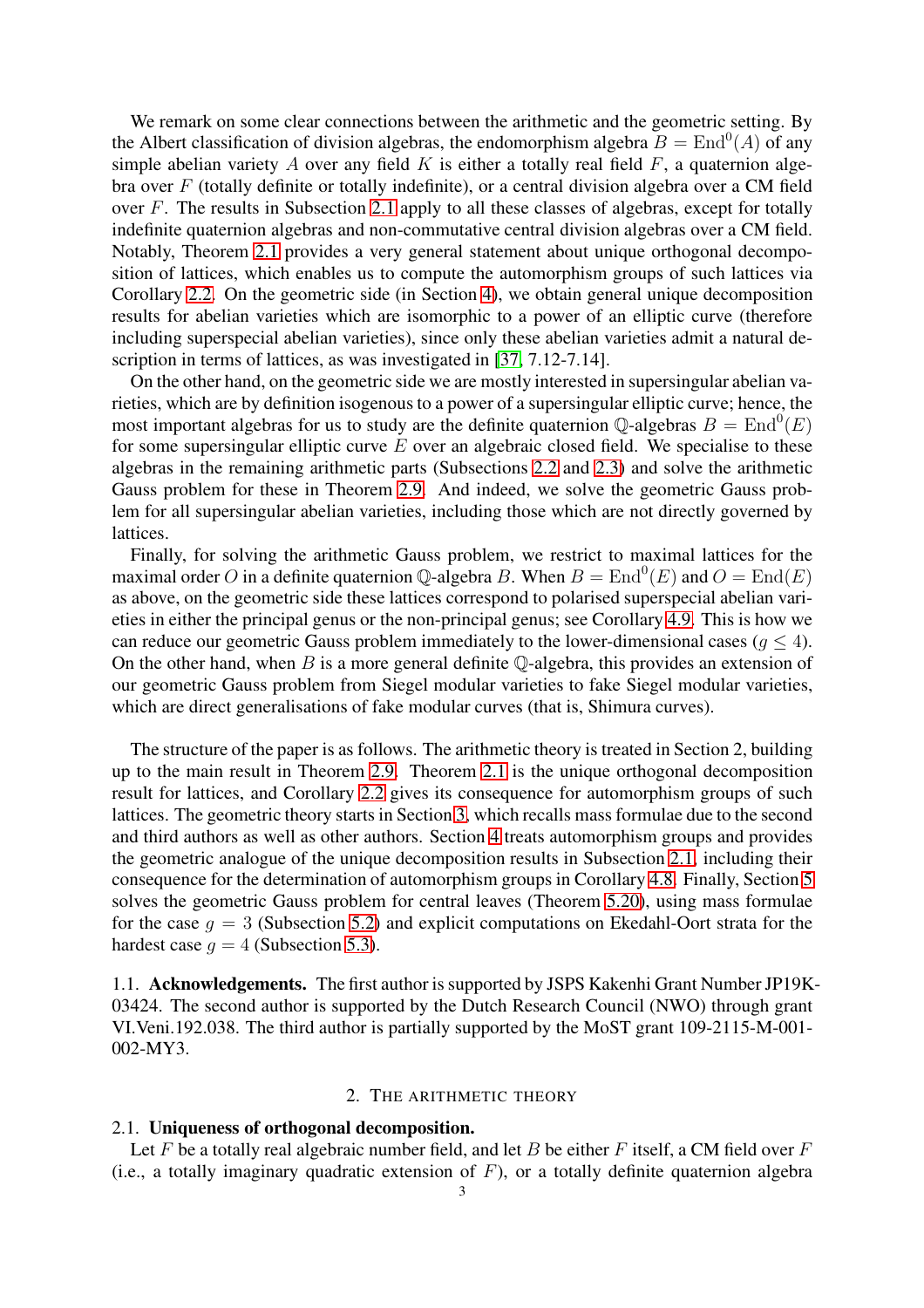over F (i.e., such that any simple component of  $B \otimes \mathbb{R}$  is a division algebra). We may regard  $B^n$ as a left B-vector space. As a vector space over F, we see that  $B<sup>n</sup>$  can be identified with  $F<sup>en</sup>$ , where  $e = 1, 2$ , or 4 according the choice of B made above. Let  $O_F$  be the ring of integers of F. A lattice in  $B^n$  is a finitely generated Z-submodule  $L \subseteq B^n$  such that  $\mathbb{Q}L = B^n$  (i.e., L contains a basis of  $B^n$  over  $\mathbb{Q}$ ); it is called an  $O_F$ -lattice if  $O_F L \subseteq L$ . A unitary subring  $\mathscr O$ of B is called an order of B if it is a lattice in B;  $\mathcal O$  is called an  $O_F$ -order if  $\mathcal O$  also contains  $O_F$ . Any element of  $\mathcal O$  is integral over  $O_F$ .

We fix an order  $\mathcal O$  of B. Put  $V = B^n$  and let  $f : V \times V \to B$  be a quadratic form, a Hermitian form, or a quaternion Hermitian form according to whether  $B = F$ , B is CM, or B is quaternionic. This means that  $f$  satisfies

<span id="page-3-1"></span>(2) 
$$
f(ax, y) = af(x, y) \quad \text{for any } x, y \in V, a \in B,
$$

$$
f(x_1 + x_2, y) = f(x_1, y) + f(x_2, y) \quad \text{for any } x_i, y \in V,
$$

$$
f(y, x) = f(x, y)^* \quad \text{for any } x, y \in V,
$$

where  $*$  is the main involution of B over F, that is, the trivial map for F, the complex conjugation for a fixed embedding  $B \subseteq \mathbb{C}$  if B is a CM field, or the anti-automorphism of B of order 2 such that  $x + x^* = Tr_{B/F}(x)$  for the reduced trace  $Tr_{B/F}$ . By the above properties, we have  $f(x, x) \in F$  for any  $x \in V$ . We assume that f is totally positive, that is, for any  $x \in V$  and for any embedding  $\sigma : F \to \mathbb{R}$ , we have  $f(x, x)$ <sup> $\sigma > 0$ </sup> unless  $x = 0$ . A lattice  $L \subseteq V$  is said to be a left  $\mathcal O$ -lattice if  $\mathcal O L \subseteq L$ . An  $\mathcal O$ -submodule M of an  $\mathcal O$ -lattice L is called an  $\mathcal O$ -sublattice of L; then M is an  $\mathcal O$ -lattice in the B-module BM of possibly smaller rank. We say that a left  $\mathscr O$ -lattice  $L \neq 0$  is indecomposable if whenever  $L = L_1 + L_2$  and  $f(L_1, L_2) = 0$  for some left  $\mathcal{O}$ -lattices  $L_1$  and  $L_2$ , then  $L_1 = 0$  or  $L_2 = 0$ .

For quadratic forms over  $\mathbb Q$ , the following theorem is in [\[27,](#page-37-8) p. 169 Theorem 6.7.1] and [\[28,](#page-37-9) Satz 27.2]. The proof for the general case is almost the same.

<span id="page-3-0"></span>**Theorem 2.1.** Assumptions and notation being as above, any left  $\mathcal{O}$ -lattice  $L \subseteq B^n$  has a finite *orthogonal decomposition*

$$
L = L_1 \perp \cdots \perp L_r
$$

*for some indecomposable left*  $\mathscr O$ *-sublattices*  $L_i$ . The set of lattices  $\{L_i\}_{1\leq i\leq r}$  is uniquely deter*mined by* L*.*

*Proof of Theorem [2.1.](#page-3-0)* Any non-zero  $x \in L$  is called primitive if there are no  $y, z \in L$  such that  $y \neq 0$ ,  $z \neq 0$ , and  $x = y + z$  with  $f(y, z) = 0$ . First we see that any  $0 \neq x \in L$  is a finite sum of primitive elements of L. If x is not primitive, then we have  $x = y + z$  with  $0 \neq y, z \in L$ with  $f(y, z) = 0$ . So we have  $f(x, x) = f(y, y) + f(z, z)$  and hence

$$
\mathrm{Tr}_{F/\mathbb{Q}}(f(x,x)) = \mathrm{Tr}_{F/\mathbb{Q}}(f(y,y)) + \mathrm{Tr}_{F/\mathbb{Q}}(f(z,z)).
$$

Since f is totally positive, we have  $\text{Tr}_{F/\mathbb{Q}}(f(x,x)) = \sum_{\sigma: F \to \mathbb{R}} f(x,x)^{\sigma} = 0$  if and only if  $x = 0$ . So we have  $\text{Tr}_{F/\mathbb{Q}}(f(y, y)) < \text{Tr}_{F/\mathbb{Q}}(f(x, x))$ . If y is not primitive, we continue the same process. We claim that this process terminates after finitely many steps. Since  $L \neq 0$ is a finitely generated Z-module,  $f(L, L)$  is a non-zero finitely generated Z-module. So the module  $\text{Tr}_{F/\mathbb{Q}}(f(L,L))$  is a fractional ideal of Z and we have  $\text{Tr}_{F/\mathbb{Q}}(f(L,L)) = e\mathbb{Z}$  for some  $0 < e \in \mathbb{Q}$ . This means that  $\text{Tr}_{F/\mathbb{Q}}(f(x, x)) \in e\mathbb{Z}_{>0}$  for any  $x \in L$ . So after finitely many iterations,  $\text{Tr}_{F/\mathbb{Q}}(f(y, y))$  becomes 0 and the claim is proved.

We say that primitive elements  $x, y \in L$  are connected if there are primitive elements  $z_1, z_2$ ,  $\ldots, z_r \in L$  such that  $x = z_0, y = z_r$ , and  $f(z_{i-1}, z_i) \neq 0$  for  $i = 1, \ldots, r$ . This is an equivalence relation. We denote by  $K_{\lambda}$  ( $\lambda \in \Lambda$ ) the set of equivalence classes of primitive elements in L. By definition, elements of  $K_{\lambda}$  and  $K_{\kappa}$  for  $\lambda \neq \kappa$  are orthogonal. We denote by  $L_{\lambda}$  the left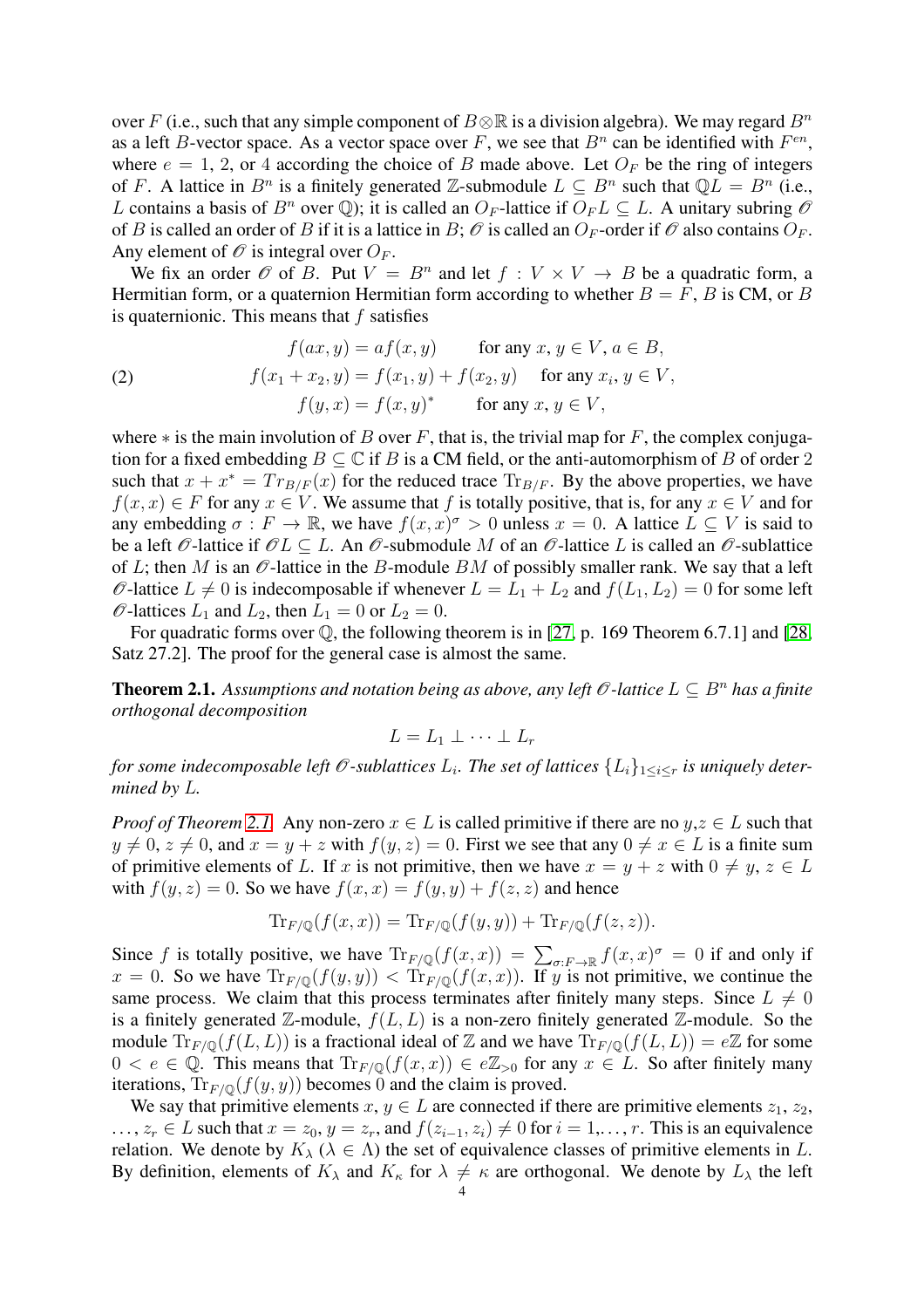$\mathscr O$ -module spanned by elements of  $K_\lambda$ . Then we have

$$
L=\perp_{\lambda\in\Lambda}L_{\lambda}.
$$

Since  $F\mathscr{O} = B$ , we see that  $V_{\lambda} = FL_{\lambda}$  is a left B-vector space and  $L_{\lambda}$  is an  $\mathscr{O}$ -lattice in  $V_{\lambda}$ . Since  $\dim_B \sum_{\lambda \in \Lambda} V_{\lambda} = n$ , we see that  $\Lambda$  is a finite set. Hence any primitive element in  $L_{\lambda}$ belongs to  $K_\lambda$ . Indeed, if  $y \in L_\lambda \subseteq L$  is primitive, then  $y \in K_\mu$  for some  $\mu \in \Lambda$ , but if  $\lambda \neq \mu$ , then  $y \in K_{\mu} \subseteq L_{\mu}$ , so  $y = 0$ , a contradiction. Now if  $L_{\lambda} = N_1 \perp N_2$  for some left  $\mathscr O$ -modules  $N_1 \neq 0$ ,  $N_2 \neq 0$ , then whenever  $x + y$  with  $x \in N_1$ ,  $y \in N_2$  is primitive, we have  $x = 0$  or  $y = 0$ . So if  $0 \neq x \in N_1$  is primitive and if  $f(x, z_1) \neq 0$  for some primitive element  $z_1 \in L_\lambda$ , then  $z_1 \in N_1$ . Repeating the process, any  $y \in K_\lambda$  belongs to  $N_1$ , so  $N_1 = L_\lambda$ , so  $L_\lambda$ is indecomposable. Now if  $L = \perp_{\kappa \in K} M_{\kappa}$  for other indecomposable lattices, then any primitive element x of L is contained in some  $M_{\kappa}$  by definition of primitivity. By the same reasoning as before, if  $x \in M_{\kappa}$  is primitive, then any primitive  $y \in L$  connected to x belongs to  $M_{\kappa}$ . This means that there is a injection  $\iota : \Lambda \to K$  such that  $L_{\lambda} \subseteq M_{\iota(\lambda)}$ . Since

$$
L = \perp_{\lambda \in \Lambda} L_{\lambda} \subseteq \perp_{\lambda \in \Lambda} M_{\iota(\lambda)} \subseteq L
$$

we have  $L_{\lambda} = M_{\iota(\lambda)}$  and  $\iota$  is a bijection.

<span id="page-4-0"></span>Corollary 2.2. *Assumptions and notation being as before, suppose that* L *has an orthogonal decomposition*

$$
L = \perp_{i=1}^r M_i
$$

where  $M_i = \perp_{j=1}^{e_i} L_{ij}$  for some indecomposable left  $\mathscr O$ -lattices  $L_{ij}$  such that  $L_{ij}$  and  $L_{ij'}$  are isometric for any  $j$ ,  $j'$ , but  $L_{ij}$  and  $L_{i'j'}$  are not isometric for  $i \neq i'$ . Then we have

$$
Aut(L) \cong \prod_{i=1}^r Aut(L_{i1})^{e_i} \cdot S_{e_i}
$$

where  $S_{e_i}$  is the symmetric group on  $e_i$  letters and  $\text{Aut}(L_{i1})^{e_i} \cdot S_{e_i}$  is a semi-direct product where  $S_{e_i}$  normalises  $\mathrm{Aut}(L_{i1})^{e_i}$ .

*Proof.* By Theorem [2.1,](#page-3-0) we see that for any element  $\epsilon \in \text{Aut}(L)$ , there exists  $\tau \in S_{e_i}$  such that  $\epsilon(L_{i1}) = L_{i\tau(1)}$ , so the result follows.

<span id="page-4-2"></span>Remark 2.3. The proof of Theorem [2.1](#page-3-0) also works in the following more general setting:  $B = \prod_i B_i$  is a finite product of Q-algebras  $B_i$ , where  $B_i$  is either a totally real field  $F_i$ , a CM field over  $F_i$ , or a totally definite quaternion algebra over  $F_i$ . Denote by  $*$  the main involution on B and  $F = \prod_i F_i$  the subalgebra fixed by  $\ast$ . Let  $\mathcal O$  be any order in B, and let V be a faithful left B-module equipped with a totally positive Hermitian form  $f$ , which satisfies the conditions in [\(2\)](#page-3-1) and is totally positive on each factor in  $V = \bigoplus V_i$  with respect to  $F = \prod_i F_i$ .

# <span id="page-4-1"></span>2.2. Quaternionic unitary groups and mass formulae.

For the rest of this section, we let B be a definite quaternion  $\mathbb Q$ -algebra central over  $\mathbb Q$  with discriminant D and let O be a maximal order in B. Then  $D = q_1 \cdots q_t$  is a product of an odd number t of primes. The canonical involution on B is denoted by  $x \mapsto \bar{x}$ . Let  $(V, f)$  be a positive-definite quaternion Hermitian space over B of rank n. By definition,  $f: V \times V \rightarrow B$ is a Q-bilinear form such that

(i) 
$$
f(ax, y) = af(x, y)
$$
 and  $f(x, ay) = f(x, y)\overline{a}$ ,

(ii) 
$$
f(y, x) = f(x, y)
$$
, and

(iii)  $f(x, x) \ge 0$  and  $f(x, x) = 0$  only when  $x = 0$ ,

for all  $a \in B$  and  $x, y \in V$ . The isomorphism class of  $(V, f)$  over B is uniquely determined by  $\dim_B V$ . We denote by  $G = G(V, f)$  the group of all similitudes on  $(V, f)$ ; namely,

$$
G = \{ \alpha \in GL_B(V) : f(x\alpha, y\alpha) = n(\alpha)f(x, y) \quad \forall x, y \in V \},
$$

$$
\sqcup
$$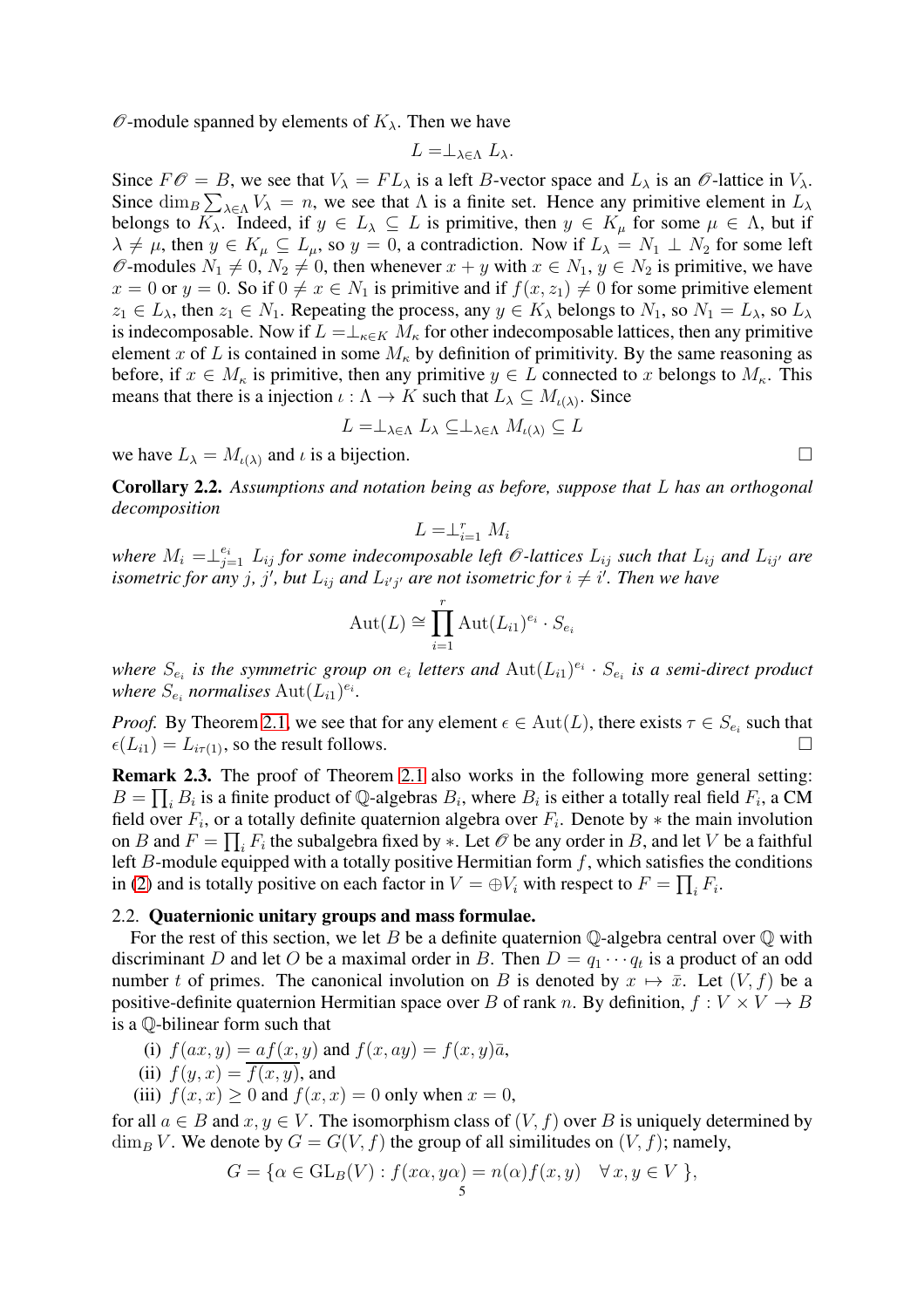where  $n(\alpha) \in \mathbb{Q}^{\times}$  is a scalar depending only on  $\alpha$ . For each prime p, we write  $O_p := O \otimes_{\mathbb{Z}} \mathbb{Z}_p$ ,  $B_p := B \otimes_{\mathbb{Q}} \mathbb{Q}_p$  and  $V_p := V \otimes_{\mathbb{Q}} \mathbb{Q}_p$ , and let  $G_p = G(V_p, f_p)$  be the group of all similitudes on the local quaternion Hermitian space  $(V_p, f_p)$ .

Two O-lattices  $L_1$  and  $L_2$  are said to be equivalent, denoted  $L_1 \sim L_2$ , if there exists an element  $\alpha \in G$  such that  $L_2 = L_1 \alpha$ ; the equivalence of two  $O_p$ -lattices is defined analogously. Two O-lattices  $L_1$  and  $L_2$  are said to be in the same genus if  $(L_1)_p \sim (L_2)_p$  for all primes p. The norm  $N(L)$  of an O-lattice L is defined to be the two-sided fractional O-ideal generated by  $f(x, y)$  for all  $x, y \in L$ . If L is maximal among the O-lattices having the same norm  $N(L)$ , then it is called a maximal O-lattice. The notion of maximal  $O_p$ -lattices in  $V_p$  is defined analogously. Then an O-lattice L is maximal if and only if the  $O_p$ -lattice  $L_p := L \otimes_{\mathbb{Z}} \mathbb{Z}_p$  is maximal for all prime numbers p.

For each prime p, if  $p \nmid D$ , then there is only one equivalence class of maximal  $O_p$ lattices in  $V_p$ , represented by the standard unimodular lattice  $(O_p^n, f = \mathbb{I}_n)$ . If  $p|D$ , then there are two equivalence classes of maximal  $O_p$ -lattices in  $V_p$ , represented by the principal lattice  $(O_p^n, f = \mathbb{I}_n)$  and a non-principal lattice  $((\Pi_p O_p)^{\oplus (n-c)} \oplus O_p^{\oplus c}, \mathbb{J}_n)$ , respectively, where  $c = \lfloor n/2 \rfloor$ , and  $\Pi_p$  is a uniformising element in  $O_p$  with  $\Pi_p \overline{\Pi}_p = p$ , and  $\mathbb{J}_n =$ anti-diag $(1, \ldots, 1)$  is the anti-diagonal matrix of size *n*. Thus, there are  $2^t$  genera of maximal O-lattices in V when  $n \geq 2$ .

For each positive integer n and a pair  $(D_1, D_2)$  of positive integers with  $D = D_1D_2$ , denote by  $\mathscr{L}_n(D_1, D_2)$  the genus consisting of maximal O-lattices in  $(V, f)$  of rank n such that for all primes  $p|D_1$  (resp.  $p|D_2$ ) the  $O_p$ -lattice  $(L_p, f)$  belongs to the principal class (resp. the non-principal class). We denote by  $[\mathcal{L}_n(D_1, D_2)]$  the set of equivalence classes of lattices in  $\mathscr{L}_n(D_1, D_2)$  and by  $H_n(D_1, D_2) := \#[\mathscr{L}_n(D_1, D_2)]$  the class number of the genus  $\mathscr{L}_n(D_1, D_2)$ . The mass  $M_n(D_1, D_2)$  of  $[\mathcal{L}_n(D_1, D_2)]$  is defined by

<span id="page-5-0"></span>(3) 
$$
M_n(D_1, D_2) = \text{Mass}([\mathscr{L}_n(D_1, D_2)]) := \sum_{L \in [\mathscr{L}_n(D_1, D_2)]} \frac{1}{|\operatorname{Aut}(L)|},
$$

where  $Aut(L) := \{ \alpha \in G : L \alpha = L \}$ . Note that if  $\alpha \in Aut(L)$  then  $n(\alpha) = 1$ , because  $n(\alpha) > 0$  and  $n(\alpha) \in \mathbb{Z}^{\times} = \{ \pm 1 \}.$ 

Let  $G^1 := \{ \alpha \in G : n(\alpha) = 1 \}$ . The class number and mass for a  $G^1$ -genus of O-lattices are defined analogously to the case of G: two O-lattices  $L_1$  and  $L_2$  are said to be isomorphic, denoted  $L_1 \simeq L_2$ , if there exists an element  $\alpha \in G^1$  such that  $L_2 = L_1 \alpha$ ; similarly, two  $O_p$ lattices  $L_{1,p}$  and  $L_{2,p}$  are said to be isomorphic, denoted  $L_{1,p} \simeq L_{2,p}$  if there exists an element  $\alpha_p \in G_p^1$  such that  $L_{2,p} = L_{1,p} \alpha_p$ . Two O-lattices  $L_1$  and  $L_2$  are said to be in the same  $G^1$ -genus if  $(L_1)_p \simeq (L_2)_p$  for all primes p. We denote by  $\mathcal{L}_n^1(D_1, D_2)$  the  $G^1$ -genus which consists of maximal O-lattices in  $(V, f)$  of rank n satisfying

$$
(V_p, f_p) \simeq \begin{cases} (O_p^n, \mathbb{I}_n) & \text{for } p \nmid D_2; \\ ((\Pi_p O_p)^{n-c} \oplus O_p^c, \mathbb{J}_n) & \text{for } p \mid D_2, \end{cases}
$$

where  $c := \lfloor n/2 \rfloor$ . We denote by  $[\mathcal{L}_n^1(D_1, D_2)]$  the set of isomorphism classes of O-lattices in  $\mathscr{L}_n^1(D_1, D_2)$  and by  $H_n^1(D_1, D_2) := \#[\mathscr{L}_n^1(D_1, D_2)]$  the class number of the  $G^1$ -genus  $\mathcal{L}_n^1(D_1, D_2)$ . Similarly, the mass  $M_n^1(D_1, D_2)$  of  $[\mathcal{L}_n^1(D_1, D_2)]$  is defined by

(4) 
$$
M_n^1(D_1, D_2) = \text{Mass}([\mathscr{L}_n^1(D_1, D_2)]) := \sum_{L \in [\mathscr{L}_n^1(D_1, D_2)]} \frac{1}{|\text{Aut}_{G^1}(L)|},
$$

where  $\text{Aut}_{G^1}(L) := \{ \alpha \in G^1 : L \alpha = L \}$ , which is also equal to  $\text{Aut}(L)$ .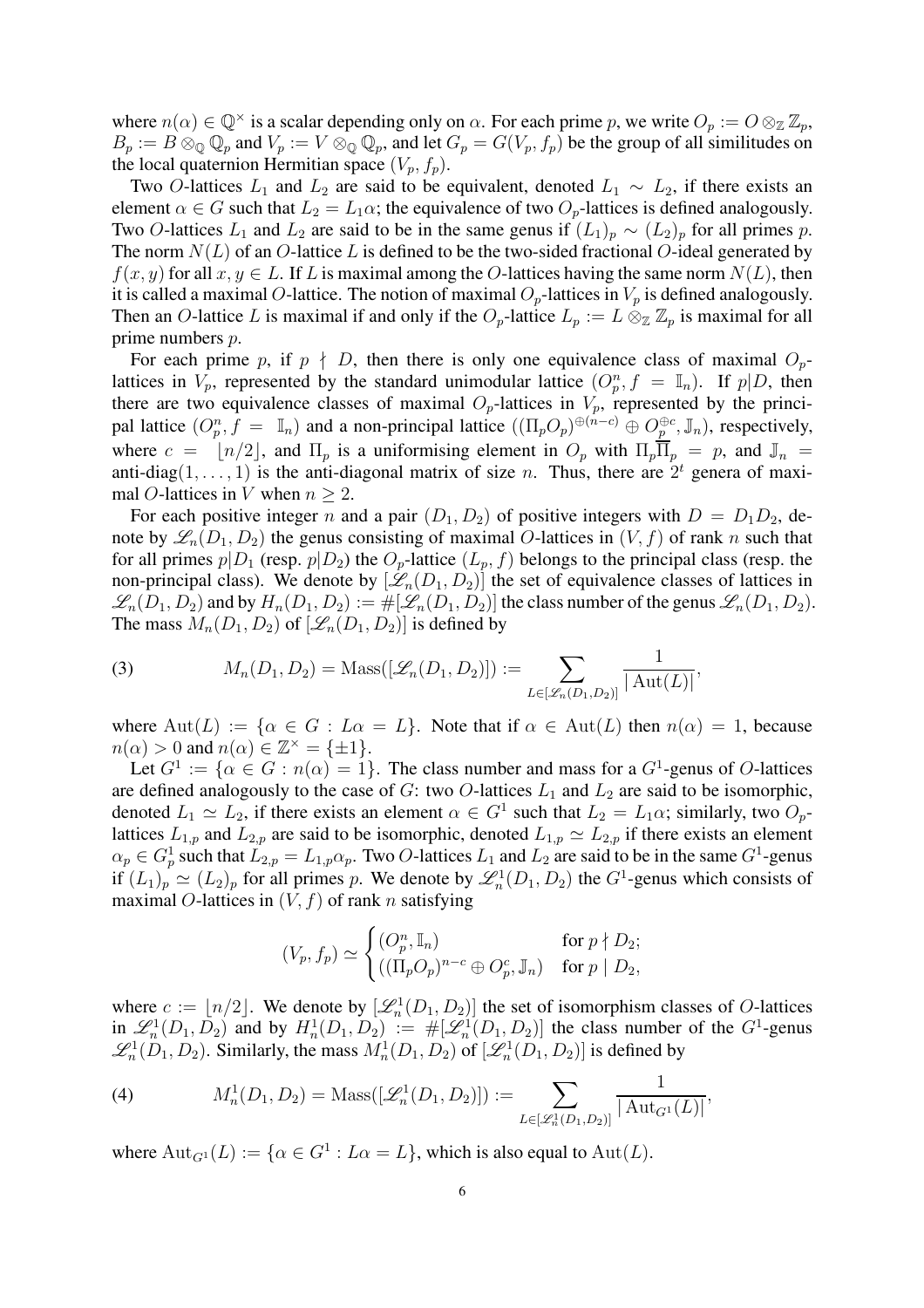<span id="page-6-1"></span>**Lemma 2.4.** *The natural map*  $\iota : [\mathcal{L}_n^1(D_1, D_2)] \to [\mathcal{L}_n(D_1, D_2)]$  *is a bijection. In particular, we have the equalities*

(5) 
$$
M_n^1(D_1, D_2) = M_n(D_1, D_2)
$$
 and  $H_n^1(D_1, D_2) = H_n(D_1, D_2)$ .

*Proof.* Fix an O-lattice  $L_0$  in  $\mathcal{L}_n(D_1, D_2)$  and regard G and  $G^1$  as algebraic groups over Q. Denote by  $\hat{\mathbb{Z}} = \prod_{\ell} \mathbb{Z}_{\ell}$  the profinite completion of  $\mathbb{Z}$  and by  $\mathbb{A}_f = \hat{\mathbb{Z}} \otimes_{\mathbb{Z}} \mathbb{Q}$  the finite adele ring of  $Q$ . We have natural isomorphisms of pointed sets

$$
[\mathscr{L}_n(D_1, D_2)] \simeq U \backslash G(\mathbb{A}_f)/G(\mathbb{Q}), \quad [\mathscr{L}_n^1(D_1, D_2)] \simeq U^1 \backslash G^1(\mathbb{A}_f)/G^1(\mathbb{Q}),
$$

where U is the stabiliser of  $L_0 \otimes \mathbb{Z}$  in  $G(\mathbb{A}_f)$  and  $U^1 := U \cap G^1(\mathbb{A}_f)$ . Via these isomorphisms, the natural map  $\iota : [\mathcal{L}_n^1(D_1, D_2)] \to [\mathcal{L}_n(D_1, D_2)]$  is nothing but the map induced by the identity map

<span id="page-6-3"></span>
$$
\iota: U^1 \backslash G^1(\mathbb{A}_f)/G^1(\mathbb{Q}) \to U \backslash G(\mathbb{A}_f)/G(\mathbb{Q}).
$$

The map n induces a surjective map  $U\backslash G(\mathbb{A}_f)/G(\mathbb{Q}) \to n(U)\backslash \mathbb{A}_f^{\times}$  $f/\mathbb{Q}_+^{\times}$ . One shows that  $n(U) = \hat{\mathbb{Z}}^{\times}$  so the latter term is trivial. Then every double coset in  $U\backslash G(\mathbb{A}_f)/G(\mathbb{Q})$  is presented by an element of norm one. Therefore,  $\iota$  is surjective. Let  $g_1, g_2 \in G^1(\mathbb{A}_f)$  such that  $\iota[g_1] = \iota[g_2]$  in the G-double coset space. Then  $g_1 = ug_2\gamma$  for some  $u \in U$  and  $\gamma \in G(\mathbb{Q})$ .<br>Applying *n*, one obtains  $n(\gamma) = 1$  and hence  $n(u) = 1$ . This proves the injectivity of  $\iota$ . Applying n, one obtains  $n(\gamma) = 1$  and hence  $n(u) = 1$ . This proves the injectivity of  $\iota$ .

For each  $n \geq 1$ , define

(6) 
$$
v_n := \prod_{i=1}^n \frac{|\zeta(1-2i)|}{2},
$$

where  $\zeta(s)$  is the Riemann zeta function. For each prime p and  $n \geq 1$ , define

(7) 
$$
L_n(p,1) := \prod_{i=1}^n (p^i + (-1)^i)
$$

and

<span id="page-6-5"></span>(8) 
$$
L_n(1,p) := \begin{cases} \prod_{i=1}^c (p^{4i-2} - 1) & \text{if } n = 2c \text{ is even;}\\ \frac{(p-1)(p^{4c+2}-1)}{p^2-1} \cdot \prod_{i=1}^c (p^{4i-2} - 1) & \text{if } n = 2c+1 \text{ is odd.} \end{cases}
$$

<span id="page-6-4"></span>Proposition 2.5. *We have*

<span id="page-6-0"></span>(9) 
$$
M_n(D_1, D_2) = v_n \cdot \prod_{p | D_1} L_n(p, 1) \cdot \prod_{p | D_2} L_n(1, p).
$$

*Proof.* When  $(D_1, D_2) = (D, 1)$ , the formula [\(9\)](#page-6-0) is proved in [\[16,](#page-36-7) Proposition 9]. By Lemma [\(2.4\)](#page-6-1), we may replace  $M_n(D_1, D_2)$  by  $M_n^1(D_1, D_2)$  in [\(9\)](#page-6-0). We have

<span id="page-6-2"></span>(10) 
$$
\frac{M_n^1(D_1, D_2)}{M_n^1(D, 1)} = \prod_{p | D_2} \frac{\text{vol}(\text{Aut}_{G_p^1}(O_p^n, \mathbb{I}_n))}{\text{vol}(\text{Aut}_{G_p^1}((\Pi_p O_p)^{n-c} \oplus O_p^c, \mathbb{J}_n))},
$$

where  $c = \lfloor n/2 \rfloor$  and where  $\mathrm{vol}(U_p)$  denotes the volume of an open compact subgroup  $U_p \subseteq G_p^1$ for a Haar measure on  $G_p^1$ . The right hand side of [\(10\)](#page-6-2) does not depend on the choice of the Haar measure. It is easy to see that the dual lattice  $((\Pi_p O_p)^{n-c} \oplus O_p^c)^\vee$  of  $(\Pi_p O_p)^{n-c} \oplus O_p^c$  with respect to  $\mathbb{J}_n$  is equal to  $O_p^c \oplus (\Pi_p^{-1}O_p)^{n-c}$ . Therefore,

$$
\mathrm{Aut}_{G_p^1}((\Pi_p O_p)^{n-c} \oplus O_p^c, \mathbb{J}_n) = \mathrm{Aut}_{G_p^1}((\Pi_p O_p)^c \oplus O_p^{n-c}, \mathbb{J}_n).
$$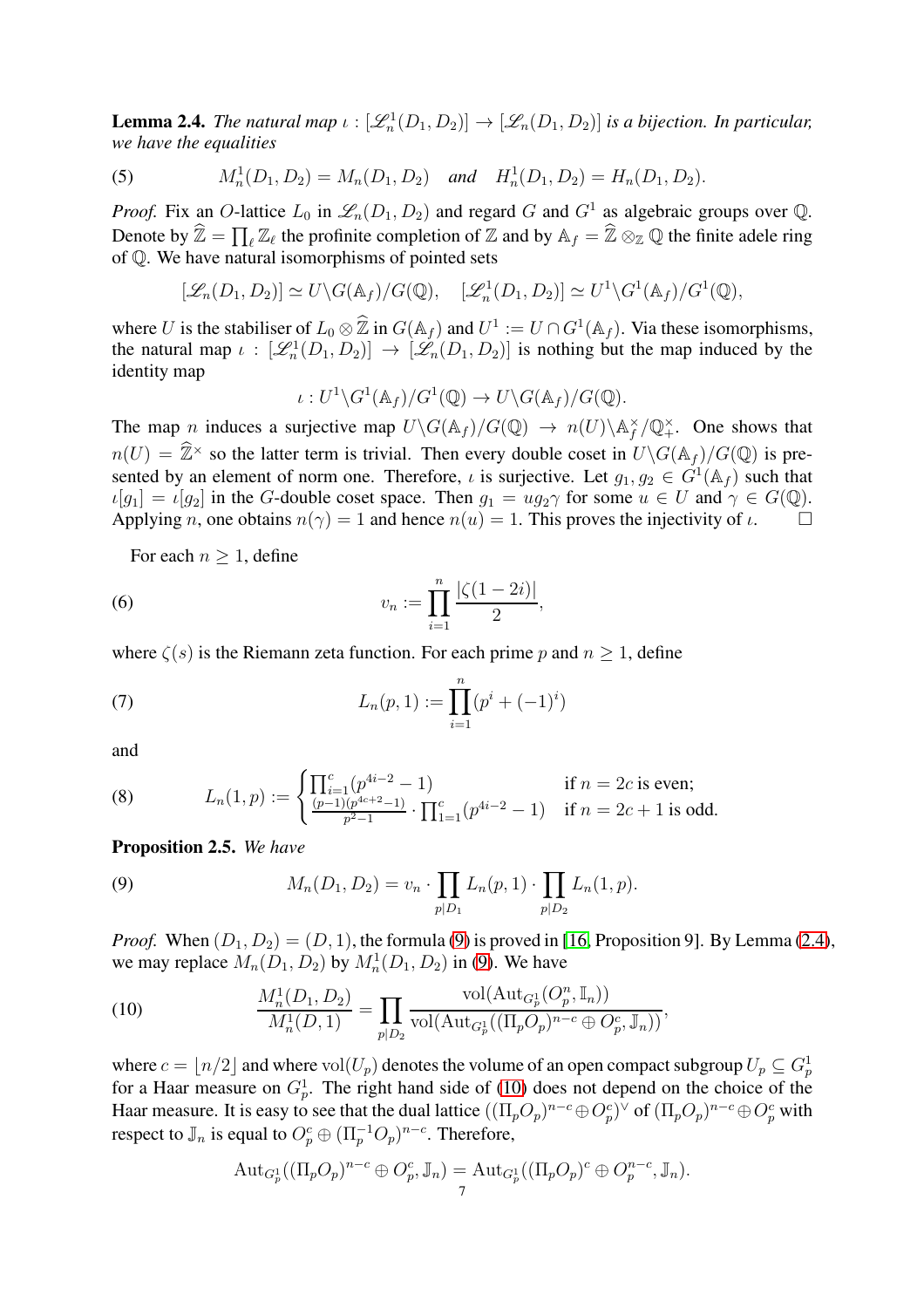On the other hand, in the notation of Theorem [3.1,](#page-11-0) we have

<span id="page-7-1"></span>(11) 
$$
\frac{\text{vol}(\text{Aut}_{G_p^1}(O_p^n, \mathbb{I}_n))}{\text{vol}(\text{Aut}_{G_p^1}((\Pi_p O_p)^c \oplus O_p^{n-c}c, \mathbb{J}_n))} = \frac{\text{Mass}(\Lambda_{n,p^c})}{\text{Mass}(\Lambda_{n,p^0})} = \frac{L_{n,p^c}}{L_{n,p^0}} = \frac{L_n(1,p)}{L_n(p,1)}
$$

<span id="page-7-0"></span>by [\(24\)](#page-11-1). Then the formula [\(9\)](#page-6-0) follows from [\(10\)](#page-6-2), [\(11\)](#page-7-1) and [\(9\)](#page-6-0) for  $(D_1, D_2) = (D, 1)$ .

#### 2.3. The Gauss problem for definite quaternion Hermitian maximal lattices.

In this subsection we determine for which n and  $(D_1, D_2)$  the class number  $H_n(D_1, D_2)$  is equal to one. The Bernoulli numbers  $B_n$  are defined by (cf. [\[43,](#page-37-10) p. 91])

(12) 
$$
\frac{t}{e^t - 1} = 1 - \frac{t}{2} + \sum_{n=1}^{\infty} B_{2n} \frac{t^{2n}}{(2n)!}.
$$

For each  $n \geq 1$ , we have

(13) 
$$
B_{2n} = (-1)^{(n+1)} \frac{2(2n)!}{(2\pi)^{2n}} \zeta(2n)
$$

and

(14) 
$$
\frac{|\zeta(1-2n)|}{2} = \frac{|B_{2n}|}{4n} = \frac{(2n-1)!\zeta(2n)}{(2\pi)^{2n}}
$$

Below is a table of values of  $|B_{2n}|$  and  $|\zeta(1-2n)|/2$ :

| $\it n$                |          |     |     |     |     |                |          |                |                 |                  |                        |                      |
|------------------------|----------|-----|-----|-----|-----|----------------|----------|----------------|-----------------|------------------|------------------------|----------------------|
| $B_{2n}$               | -        | 30  | 10  | 30  | 66  | 691<br>2730    | __       | 36T<br>$510\,$ | 43867<br>798    | 174611<br>330    | 864513<br>138          | 236364091<br>2730    |
| 2n <sup>3</sup>        | 24       | 240 | 504 | 480 | 264 | 691<br>2730.24 | $\Omega$ | 3617<br>510-32 | 43867<br>798.36 | 174611<br>330.40 | 864513<br>138.44       | 236364091<br>2730.48 |
| 2n                     | $\Omega$ | 240 | 504 | 180 | 264 | 691<br>2730.24 | 24       | ററ<br>∠∠∠      | ⌒冖<br>ິ         | nn.<br>1 ດ       | $\Omega$<br>4Ω<br>ઃ∙∪∈ | าก                   |
| $\sim$ $\sim$<br>--- - |          |     |     |     |     |                |          |                |                 |                  |                        |                      |

.

We have  $(cf. (6))$  $(cf. (6))$  $(cf. (6))$ 

<span id="page-7-3"></span>(15) 
$$
v_1 = \frac{1}{2^3 \cdot 3}, \quad v_2 = \frac{1}{2^7 \cdot 3^2 \cdot 5}, \quad v_3 = \frac{1}{2^{10} \cdot 3^4 \cdot 5 \cdot 7},
$$

$$
v_4 = \frac{1}{2^{15} \cdot 3^5 \cdot 5^2 \cdot 7}, \quad v_5 = \frac{1}{2^{18} \cdot 3^6 \cdot 5^2 \cdot 7 \cdot 11}.
$$

<span id="page-7-2"></span>**Lemma 2.6.** *If*  $n \geq 6$ *, then either the numerator of*  $v_n$  *is not one or*  $v_n > 1$ *.* 

*Proof.* Put  $A_n = |\zeta(1-2n)|/2$ . First, by

$$
\zeta(2n) < 1 + \int_2^\infty \frac{1}{x^{2n}} dx = 1 + \frac{1}{2^{2n+1}},
$$

we have

$$
\frac{A_{n+1}}{A_n} > \frac{(2n+1)(2n)}{(2\pi)^2 \cdot \zeta(2n)} > \left(\frac{2n}{2\pi}\right)^2 \cdot \frac{1 + \frac{1}{2n}}{1 + \frac{1}{2^{2n+1}}} > 1 \quad \text{for } n \ge 3.
$$

From the table and the fact that  $A_n$  is increasing for  $n \geq 4$  which we have just proved, we have

$$
v_n = \prod_{i=1}^{6} A_i \cdot \prod_{i=7}^{11} A_i \cdot \prod_{i=12}^{n} A_i > \frac{1}{504^6} \cdot 1 \cdot (1803)^{n-11} \quad \text{for } n \ge 12.
$$

Thus,  $v_n > 1$  for  $n \geq 17$ .

By a classical result of Clausen and von Staudt (see [\[3,](#page-36-8) Theorem 3.1, p. 41]),  $B_{2n} \equiv$  $-\sum_{p-1|2n}(1/p)$  mod 1 where p are primes. So if  $n \leq 17$  (even for  $n \leq 344$ ), then  $B_{2n}$ has denominators only for primes such that  $p - 1 \le 34$  (or  $p - 1 \le 344 \cdot 2$ ) and this does not include 691. Thus, for  $6 \le n \le 344$ , we have 691 $|v_n|$ . This proves the lemma. include 691. Thus, for  $6 \le n \le 344$ , we have  $691|v_n$ . This proves the lemma.

<span id="page-7-4"></span>**Corollary 2.7.** *For*  $n \ge 6$ *, we have*  $H_n(D_1, D_2) > 1$ *.*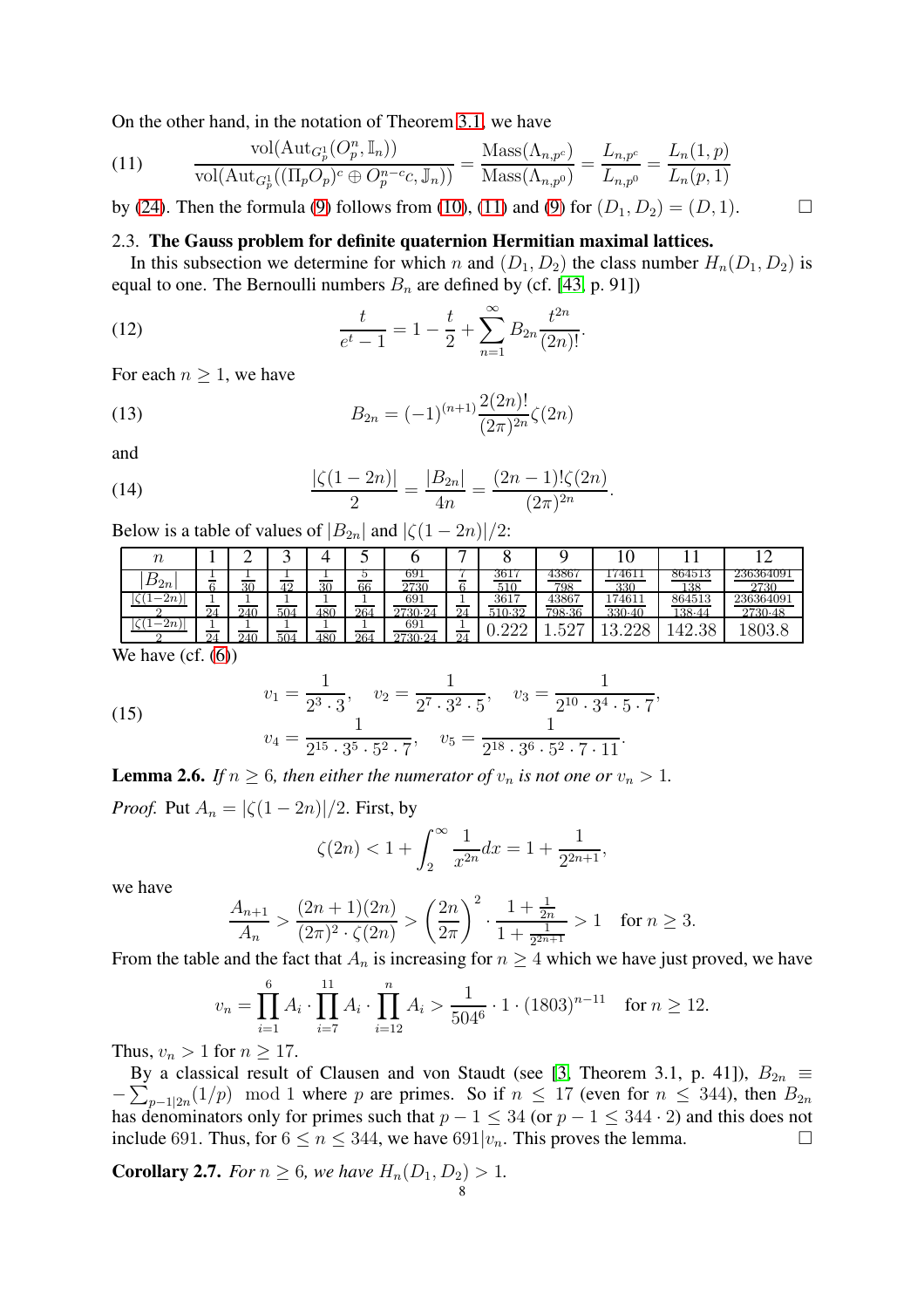*Proof.* By Lemma [2.6,](#page-7-2) either  $v_n > 1$  or the numerator of  $v_n$  is not one. From the mass for-mula [\(3\)](#page-5-0), either  $M_n(D_1, D_2) > 1$  or the numerator of  $M_n(D_1, D_2)$  is not one. Therefore,  $H_n(D_1, D_2) > 1.$ 

<span id="page-8-2"></span>**Proposition 2.8.** *We have*  $H_3(2, 1) = 1$ ,  $H_3(1, 2) = 1$ , and  $H_4(1, 2) = 1$ .

*Proof.* It follows from Proposition [2.5](#page-6-4) and Equations [\(8\)](#page-6-5) and [\(15\)](#page-7-3) that

$$
M_3(1,2) = \frac{1}{2^{10} \cdot 3^2 \cdot 5}
$$
 and  $M_4(1,2) = \frac{1}{2^{15} \cdot 3^2 \cdot 5^2}$ .

It follows from [\[21,](#page-36-3) Section 5] that the unique lattice  $(L, h)$  in the non-principal genus  $H_2(1, 2)$ has an automorphism group of cardinality  $1920 = 2^7 \cdot 3 \cdot 5$ .

Consider the lattice  $(O, p\mathbb{I}_1) \oplus (L, h)$  contained in  $\mathscr{L}_3(1, 2)$ . By Corollary [2.2](#page-4-0) we see that

$$
Aut((O, p\mathbb{I}_1) \oplus (L, h)) \simeq Aut((O, p\mathbb{I}_1)) \cdot Aut((L, h)) = O^{\times} \cdot Aut((L, h)).
$$

Since  $O^{\times} = E_{24} \simeq SL_2(\mathbb{F}_3)$  has cardinality 24 (cf. [\[23,](#page-36-5) Equation (57)]), it follows that

$$
|\operatorname{Aut}((O, p\mathbb{I}_1) \oplus (L, h))| = 24 \cdot 1920 = 2^{10} \cdot 3^2 \cdot 5 = \frac{1}{M_3(1, 2)},
$$

showing that the lattice  $(O, p\mathbb{I}_1) \oplus (L, h)$  is unique and hence that  $H_3(1, 2) = 1$ .

Next, consider the lattice  $(L, h)^{\oplus 2}$  contained in  $\mathscr{L}_4(1, 2)$ . Again by Corollary [2.2](#page-4-0) we see that

$$
Aut((L,h)^{\oplus 2}) \simeq Aut((L,h))^2 \cdot C_2
$$

which has cardinality

$$
1920^2 \cdot 2 = 2^{15} \cdot 3^2 \cdot 5^2 = \frac{1}{M_4(1,2)},
$$

showing that also  $(L, h)^{\oplus 2}$  is unique and therefore  $H_4(1, 2) = 1$ . Finally, we compute that

$$
M_3(2, 1) = \frac{1}{2^{10} \cdot 3^4} = \frac{1}{24^3 \cdot 3!} = \frac{1}{|\operatorname{Aut}(O^3, \mathbb{I}_3)|}, \text{ and therefore } H_3(2, 1) = 1.
$$

<span id="page-8-0"></span>**Theorem 2.9.** *The class number*  $H_n(D_1, D_2)$  *is equal to one if and only if*  $D = p$  *is a prime number and one of the following holds:*

- (1)  $n = 1$ ,  $(D_1, D_2) = (p, 1)$  and  $p \in \{2, 3, 5, 7, 13\}$ ;
- (2)  $n = 2$ , and either  $(D_1, D_2) = (p, 1)$  with  $p = 2, 3$  or  $(D_1, D_2) = (1, p)$  with  $p \in$ {2, 3, 5, 7, 11}*;*
- (3)  $n = 3$ *, and either*  $(D_1, D_2) = (2, 1)$  *or*  $(D_1, D_2) = (1, 2)$ *;*
- (4)  $n = 4$  *and*  $(D_1, D_2) = (1, 2)$ .
- *Proof.* (1) When  $n = 1$  we only have the principal genus class number and  $H_1(D, 1)$  is the class number  $h(B)$  of B. The corresponding Gauss problem is a classical result:  $h(B) = 1$  if and only if  $D \in \{2, 3, 5, 7, 13\}$ ; see the list in [\[44,](#page-37-11) p. 155]. We give an alternative proof of this fact for the reader's convenience. Suppose that  $H_1(D, 1) = 1$ . Then

(16) 
$$
M_1(D, 1) = \frac{\prod_{p \mid D} (p - 1)}{24} = \frac{1}{m}, \text{ where } m \in 2\mathbb{N}.
$$

<span id="page-8-1"></span>The discriminant  $D$  has an odd number of prime divisors, since  $B$  is a definite quaternion algebra. That the numerator of  $M_1(D, 1)$  is 1 implies that every prime factor p of D must satisfy  $(p-1)|24$  and hence  $p \in \{2, 3, 5, 7, 13\}$ . Suppose that D has more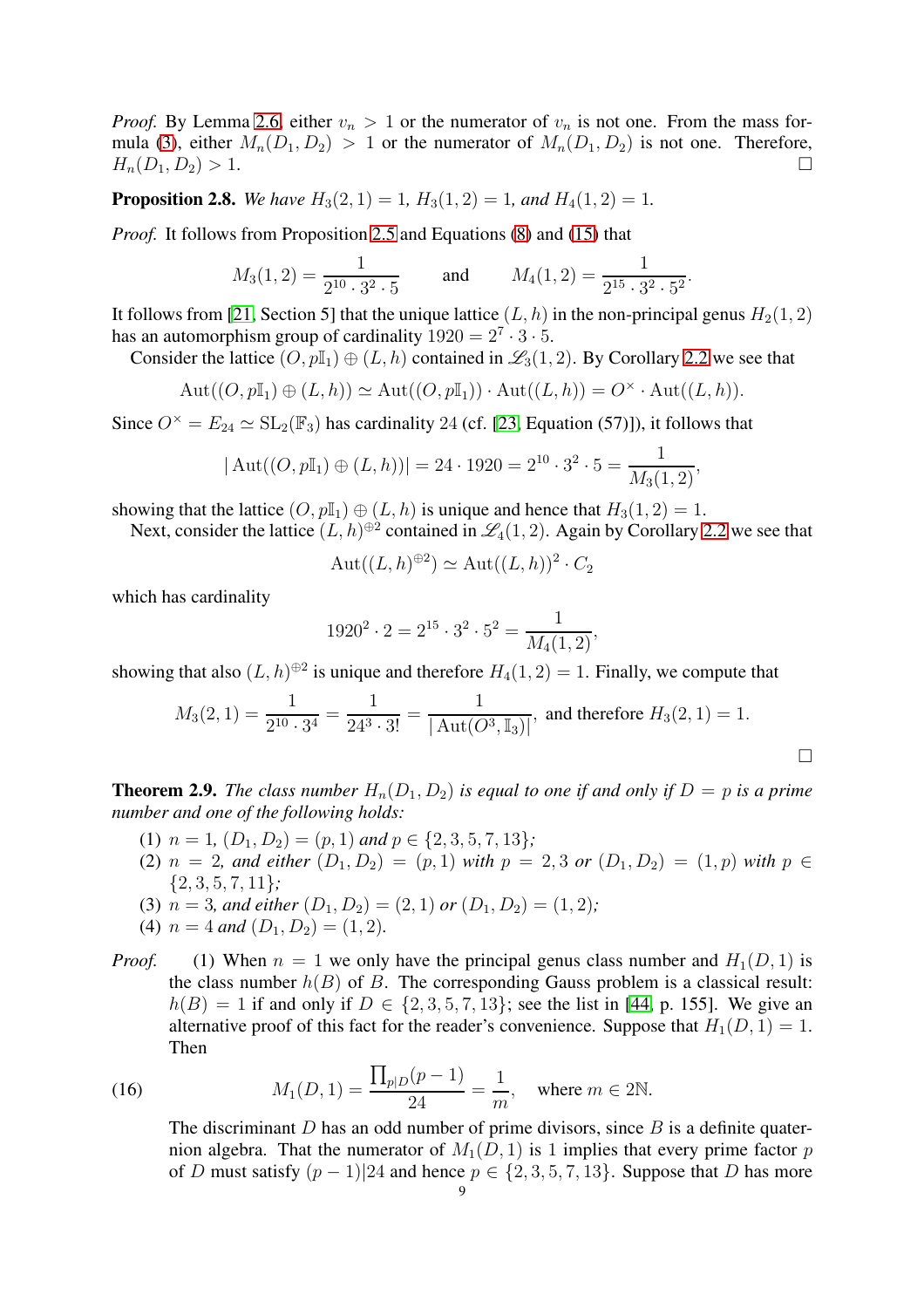than one prime divisor; using the condition [\(16\)](#page-8-1), D must then be  $2 \cdot 3 \cdot 7 = 42$ . Using the class number formula (see [\[9,](#page-36-9) [44\]](#page-37-11), cf. Pizer [\[40,](#page-37-12) Theorem 16, p. 68])

$$
H_1(D,1) = \frac{\prod_{p|D}(p-1)}{12} + \frac{1}{4} \prod_{p|D} \left( 1 - \left( \frac{-4}{p} \right) \right) + \frac{1}{3} \prod_{p|D} \left( 1 - \left( \frac{-3}{p} \right) \right),
$$

we calculate that  $H_1(42, 1) = 2$ . Hence, D must be a prime p, which is in  $\{2, 3, 5, 7, 13\}$ . Conversely, we check that  $H_1(p, 1) = 1$  for these primes.

- (2) See Hashimoto-Ibukiyama [\[16,](#page-36-7) p. 595], [\[17,](#page-36-10) p. 696]. One may still want to verify  $H_2(D_1, D_2) > 1$  for pairs  $(D_1, D_2)$  not in the data there. Using the class number formula in [\[17\]](#page-36-10) we compute that  $M_2(1, 2 \cdot 3 \cdot 11) = 1/2$  and  $H_2(1, 2 \cdot 3 \cdot 11) = 9$ . For the remaining cases, one can show that either the numerator of  $M_2(D_1, D_2)$  is not equal to 1 or  $M_2(D_1, D_2) > 1$ , by the same argument as that used below for  $n \geq 3$ .
- (3)+(4) The principal genus part for  $n = 3$  with  $D = p$  a prime is due to Hashimoto [\[15\]](#page-36-4), based on an explicit class number formula. We shall prove directly that for  $n \geq 3$ , (3) and (4) are the only cases for which  $H_n(D_1, D_2) = 1$ . In particular, our proof of the principal genus part of (3) is independent of Hashimoto's result. By Corollary [2.7,](#page-7-4) it is enough to treat the cases  $n = 3, 4, 5$ , so we assume this. We have  $L_{n+1}(p, 1) =$  $L_n(p, 1)(p^{n+1} + (-1)^{n+1}),$  and

$$
L_2(1, p) = (p^2 - 1), \quad L_3(1, p) = (p - 1)(p^6 - 1),
$$
  

$$
L_4(1, p) = (p^2 - 1)(p^6 - 1), \quad L_5(1, p) = (p - 1)(p^6 - 1)(p^{10} - 1).
$$

In particular,  $(p^3 - 1)$  divides both  $L_n(p, 1)$  and  $L_n(1, p)$  for  $n = 3, 4, 5$ . Observe that if  $L_n(p, 1)$  or  $L_n(1, p)$  has a prime factor greater than 11, then  $H_n(D_1, D_2) > 1$  for all  $(D_1, D_2)$  with  $p|D_1D_2$ ; this follows from Proposition [2.5](#page-6-4) and [\(15\)](#page-7-3). We list a prime factor d of  $p^3 - 1$  which is greater than 11:

|                               |  |  |  | 7 11 13 |  |  |  |  |
|-------------------------------|--|--|--|---------|--|--|--|--|
| $-1$   13   31   19   19   61 |  |  |  |         |  |  |  |  |
|                               |  |  |  |         |  |  |  |  |

Thus,  $H_n(D_1, D_2) > 1$  for  $n = 3, 4, 5$  and  $p \mid D$  for some prime p with  $3 \leq p \leq 13$ . It remains to treat the cases  $p \ge 17$  and  $p = 2$ . We compute that  $M_3(17, 1) = 7.85$ and  $M_4(1, 17) \doteq 4.99$ . One sees that  $M_3(1, 17) > M_3(17, 1), M_5(17, 1) > M_3(17, 1)$ and  $M_4(17, 1) > M_4(1, 17)$ . Therefore  $M_n(p, 1) > 1$  and  $M_n(1, p) > 1$  for  $p \ge 17$ . Thus,  $H_n(D_1, D_2) = 1$  implies that  $D = 2$ . One checks that  $31|L_5(2, 1), 31|L_5(1, 2)$ and  $17|L_4(2, 1)$ . Thus

$$
H_5(2, 1) > 1
$$
,  $H_5(1, 2) > 1$ , and  $H_4(2, 1) > 1$ .

It remains to show that  $H_3(2, 1) = 1$ ,  $H_3(1, 2) = 1$  and  $H_4(1, 2) = 1$ , which is done in Proposition [2.8.](#page-8-2)

 $\Box$ 

#### 3. THE GEOMETRIC THEORY: MASS FORMULAE AND CLASS NUMBERS

# <span id="page-9-0"></span>3.1. Set-up and definition of masses.

For the remainder of this paper, let  $p$  be a prime number, let  $q$  be a positive integer, and let  $k$ be an algebraically closed field of characteristic  $p$ . Unless stated otherwise,  $k$  will be the field of definition of abelian varieties.

The cardinality of a finite set S will be denoted by  $|S|$ . Let  $\alpha_p$  be the unique local-local finite group scheme of order p over  $\mathbb{F}_p$ ; it is defined to be the kernel of the Frobenius morphism on the additive group  $\mathbb{G}_a$  over  $\mathbb{F}_p$ . As before, denote by  $\widehat{\mathbb{Z}} = \prod_{\ell} \mathbb{Z}_{\ell}$  the profinite completion of  $\mathbb Z$  and by  $A_f = \hat{\mathbb{Z}} \otimes_{\mathbb{Z}} \mathbb{Q}$  the finite adele ring of  $\mathbb{Q}$ . Let  $B_{p,\infty}$  denote the definite quaternion  $\mathbb{Q}$ -algebra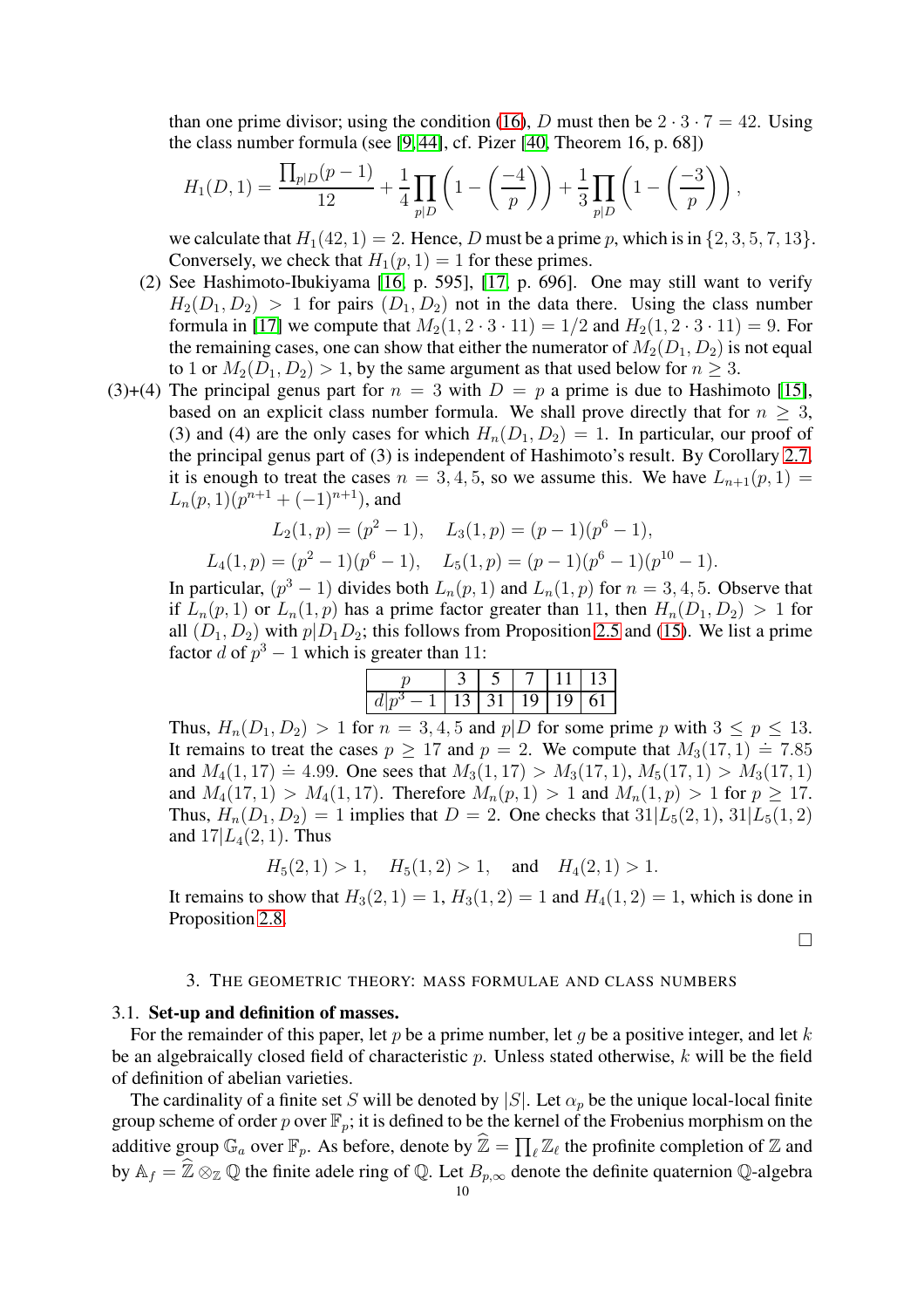of discriminant p. Fix a quaternion Hermitian  $B_{p,\infty}$ -space  $(V, f)$  of rank g, let  $G = G(V, f)$ be the quaternion Hermitian group associated to  $(V, f)$  and  $G^1 \subseteq G$  the subgroup consisting of elements  $g \in G$  of norm  $n(g) = 1$ . We regard  $G^1$  and  $G$  as algebraic groups over  $\mathbb{Q}$ .

For any integer  $d \geq 1$ , let  $\mathscr{A}_{g,d}$  denote the (coarse) moduli space over  $\overline{\mathbb{F}}_p$  of g-dimensional polarised abelian varieties  $(X, \lambda)$  with polarisation degree  $deg(\lambda) = d^2$ . An abelian variety over k is said to be *supersingular* if it is isogenous to a product of supersingular elliptic curves; it is said to be *superspecial* if it is isomorphic to a product of supersingular elliptic curves. For any  $m \geq 1$ , let  $\mathscr{S}_{g,p^m}$  be the supersingular locus of  $\mathscr{A}_{g,p^m}$ , which consists of all polarised supersingular abelian varieties in  $\mathscr{A}_{g,p^m}$ . Then  $\mathscr{S}_g := \mathscr{S}_{g,1}$  is the moduli space of g-dimensional principally polarised supersingular abelian varieties.

If  $S$  is a finite set of objects with finite automorphism groups in a specified category, the *mass* of S is defined to be the weighted sum

$$
\text{Mass}(S) := \sum_{s \in S} \frac{1}{|\operatorname{Aut}(s)|}.
$$

For any  $x = (X_0, \lambda_0) \in \mathscr{S}_{a,p^m}(k)$ , we define

<span id="page-10-0"></span>(17) 
$$
\Lambda_x = \{ (X, \lambda) \in \mathscr{S}_{g, p^m}(k) : (X, \lambda)[p^{\infty}] \simeq (X_0, \lambda_0)[p^{\infty}] \},
$$

where  $(X, \lambda)[p^{\infty}]$  denotes the polarised p-divisible group associated to  $(X, \lambda)$ . We define a group scheme  $G_x$  over  $\mathbb Z$  as follows. For any commutative ring R, the group of its R-valued points is defined by

(18) 
$$
G_x(R) = \{ \alpha \in (\text{End}(X_0) \otimes_{\mathbb{Z}} R)^{\times} : \alpha^t \lambda_0 \alpha = \lambda_0 \}.
$$

Since any two polarised supersingular abelian varieties are isogenous, i.e., there exists a quasiisogeny  $\varphi: X_1 \to X_2$  such that  $\varphi^* \lambda_2 = \lambda_1$ , the algebraic group  $G_x \otimes \mathbb{Q}$  is independent of x (up to isomorphism) and it is known to be isomorphic to  $G<sup>1</sup>$ . We shall fix an isomorphism  $G_x \otimes \mathbb{Q} \simeq G^1$  over  $\mathbb Q$  and regard  $U_x := G_x(\mathbb{Z})$  as an open compact subgroup of  $G^1(\mathbb{A}_f)$ . By [\[47,](#page-37-13) Theorem 2.1], there is a natural bijection between the following pointed sets:

<span id="page-10-2"></span>(19) 
$$
\Lambda_x \simeq G^1(\mathbb{Q}) \backslash G^1(\mathbb{A}_f) / U_x.
$$

In particular,  $\Lambda_x$  is a finite set. The mass of  $\Lambda_x$  is then defined as

(20) 
$$
\operatorname{Mass}(\Lambda_x) = \sum_{(X,\lambda)\in\Lambda_x} \frac{1}{|\operatorname{Aut}(X,\lambda)|}.
$$

If U is an open compact subgroup of  $G^1(\mathbb{A}_f)$ , the *arithmetic mass* for  $(G^1, U)$  is defined by

(21) 
$$
\text{Mass}(G^1, U) := \sum_{i=1}^h \frac{1}{|\Gamma_i|}, \quad \Gamma_i := G^1(\mathbb{Q}) \cap c_i U c_i^{-1},
$$

where  $\{c_i\}_{i=1,\dots,h}$  is a complete set of representatives of the double coset space  $G^1(\mathbb{Q}) \backslash G^1(\mathbb{A}_f)/U$ . The definition of  $\text{Mass}(G^1, U)$  is independent of the choices of representatives  $\{c_i\}_i$ . Then we have the equality (cf. [\[47,](#page-37-13) Corollary 2.5])

<span id="page-10-1"></span>(22) 
$$
Mass(\Lambda_x) = Mass(G^1, U).
$$

#### 3.2. Superspecial mass formulae.

For each integer c with  $0 \leq c \leq |g/2|$ , let  $\Lambda_{q,p}$  denote the set of isomorphism classes of g-dimensional polarised superspecial abelian varieties  $(X, \lambda)$  whose polarisation  $\lambda$  satisfies  $\ker(\lambda) \simeq \alpha_p^{2c}$ . The mass of  $\Lambda_{g,p^c}$  is

$$
Mass(\Lambda_{g,p^c}) = \sum_{(X,\lambda) \in \Lambda_{g,p^c}} \frac{1}{|\mathrm{Aut}(X,\lambda)|}.
$$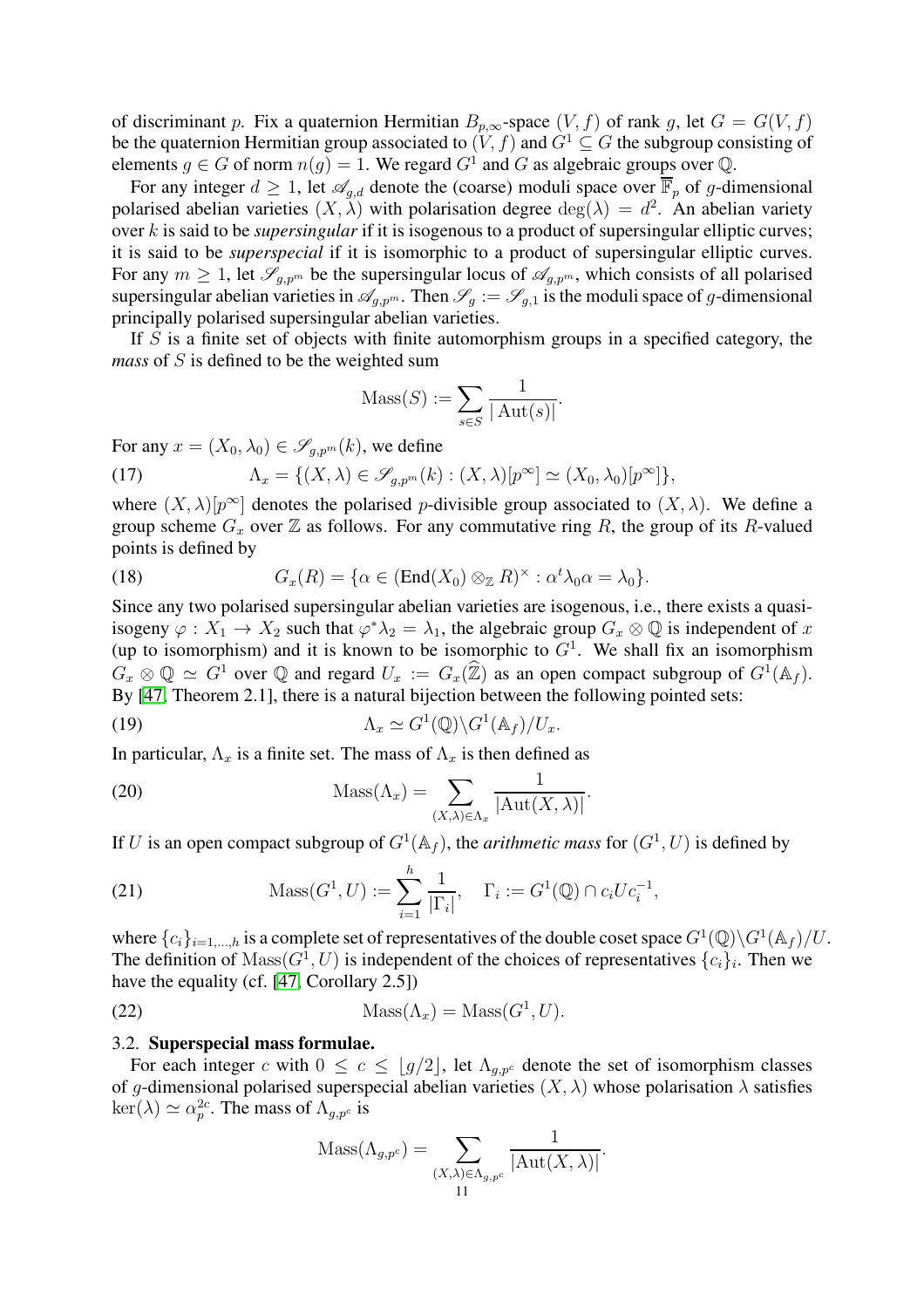Note that the p-divisible group of a superspecial abelian variety of given dimension is unique up to isomorphism. Furthermore, the polarised  $p$ -divisible group associated to any member in  $\Lambda_{q,p^c}$  is unique up to isomorphism, cf. [\[31,](#page-37-6) Proposition 6.1]. Therefore, if  $x = (X_0, \lambda_0)$  is any member in  $\Lambda_{g,p}$ , then we have  $\Lambda_x = \Lambda_{g,p}$  (cf. [\(17\)](#page-10-0)). In particular, the mass  $\text{Mass}(\Lambda_{g,p}c)$ of the superspecial locus  $\Lambda_{q,p^c}$  is a special case of  $\text{Mass}(\Lambda_x)$ .

We fix a supersingular elliptic curve E over  $\mathbb{F}_{p^2}$  such that its Frobenius endomorphism  $\pi_E$ satisfies  $\pi_E = -p$ , and let  $E_k = E \otimes_{\mathbb{F}_{p^2}} k$ . It is known that every polarisation on  $E_k^g$  $\frac{g}{k}$  is defined over  $\mathbb{F}_{p^2}$ , that is, it descends uniquely to a polarisation on  $E^g$  over  $\mathbb{F}_{p^2}$ . For each integer c with  $0 \leq c \leq \lfloor g/2 \rfloor$ , we denote by  $P_{p^c}(E^g)$  the set of isomorphism classes of polarisations  $\mu$  on  $E^g$  such that  $\ker(\mu) \simeq \alpha_p^{2c}$ ; we define  $P_{p^c}(E^g_k)$  $\binom{g}{k}$  similarly, and have the identification  $P_{p^c}(E_k^g)$  $k_B^g$ ) =  $P_{p^c}(E^g)$ . As superspecial abelian abelian varieties of dimension  $g > 1$  are unique up to isomorphism, there is a bijection  $P_{p^c}(E^g) \simeq \Lambda_{g,p^c}$  when  $g > 1$ . For brevity, we shall also write  $P(E^g)$  for  $P_1(E^g)$ .

<span id="page-11-0"></span>**Theorem 3.1.** *For any*  $q \geq 1$  *and*  $0 \leq c \leq |q/2|$ *, we have* 

$$
Mass(\Lambda_{g,p^c}) = v_g \cdot L_{g,p^c},
$$

*where*  $v_q$  *is defined in* [\(6\)](#page-6-3) *and where* 

<span id="page-11-2"></span>(23) 
$$
L_{g,p^c} = \prod_{i=1}^{g-2c} (p^i + (-1)^i) \cdot \prod_{i=1}^c (p^{4i-2} - 1) \cdot \frac{\prod_{i=1}^g (p^{2i} - 1)}{\prod_{i=1}^{2c} (p^{2i} - 1) \prod_{i=1}^{g-2c} (p^{2i} - 1)}.
$$

*Proof.* This follows from [\[14,](#page-36-11) Proposition 3.5.2] by the functional equation for  $\zeta(s)$ . See [\[10,](#page-36-12) p. 159] and [\[16,](#page-36-7) Proposition 9] for the case where  $c = 0$  (the principal genus case). See also [\[48\]](#page-37-14) for a geometric proof in the case where  $g = 2c$  (the non-principal genus case).

<span id="page-11-1"></span>Clearly,  $L_{q,p0} = L_q(p, 1)$ . One can also see from [\(23\)](#page-11-2) that for  $c = \lfloor q/2 \rfloor$ ,

(24) 
$$
L_{g,p^c} = \begin{cases} \prod_{i=1}^c (p^{4i-2} - 1) & \text{if } g = 2c \text{ is even;}\\ \frac{(p-1)(p^{4c+2}-1)}{p^2-1} \cdot \prod_{1=1}^c (p^{4i-2} - 1) & \text{if } g = 2c+1 \text{ is odd,} \end{cases}
$$

and therefore  $L_{q,pc} = L_q(1, p)$ , cf. [\(8\)](#page-6-5). For  $q = 5$  and  $c = 1$ , one has

<span id="page-11-3"></span>(25) 
$$
\text{Mass}(\Lambda_{5,p}) = v_5 \cdot (p-1)(p^2+1)(p^3-1)(p^4+1)(p^{10}-1),
$$

noting that this case is different from either the principal genus or the non-principal genus case.

**Lemma 3.2.** For any  $g \geq 1$  and  $0 \leq c \leq |g/2|$ , the local component  $L_{q,p}$  in [\(23\)](#page-11-2) is a *polynomial in p over*  $\mathbb{Z}$  *of degree*  $(g^2 + 4gc - 8c^2 + g - 2c)/2$ *. Furthermore, the minimal degree occurs precisely when*  $c = 0$  *if* g *is odd and when*  $c = g/2$  *if* g *is even.* 

*Proof.* It suffices to show that the term

$$
A := \frac{\prod_{i=1}^{g} (p^{2i} - 1)}{\prod_{i=1}^{2c} (p^{2i} - 1) \prod_{i=1}^{g-2c} (p^{2i} - 1)}
$$

is a polynomial in  $p$  with coefficients in  $\mathbb{Z}$ . Notice that  $A = [g; 2c]_{p^2}$ , where

$$
[n;k]_q := \frac{\prod_{i=1}^n (q^i - 1)}{\prod_{i=1}^k (q^i - 1) \cdot \prod_{i=1}^{n-k} (q^i - 1)}, \quad n \in \mathbb{N}, \ k = 0, \dots, n.
$$

It is known that  $[n; k]_q \in \mathbb{Z}[q]$ ; cf. [\[11\]](#page-36-13). Alternatively, one considers the recursive relation  $[n + 1; k]_q = [n; k]_q + q^{n-k+1}[n; k-1]_q$  and concludes that  $[n, k]_q \in \mathbb{Z}[q]$  by induction.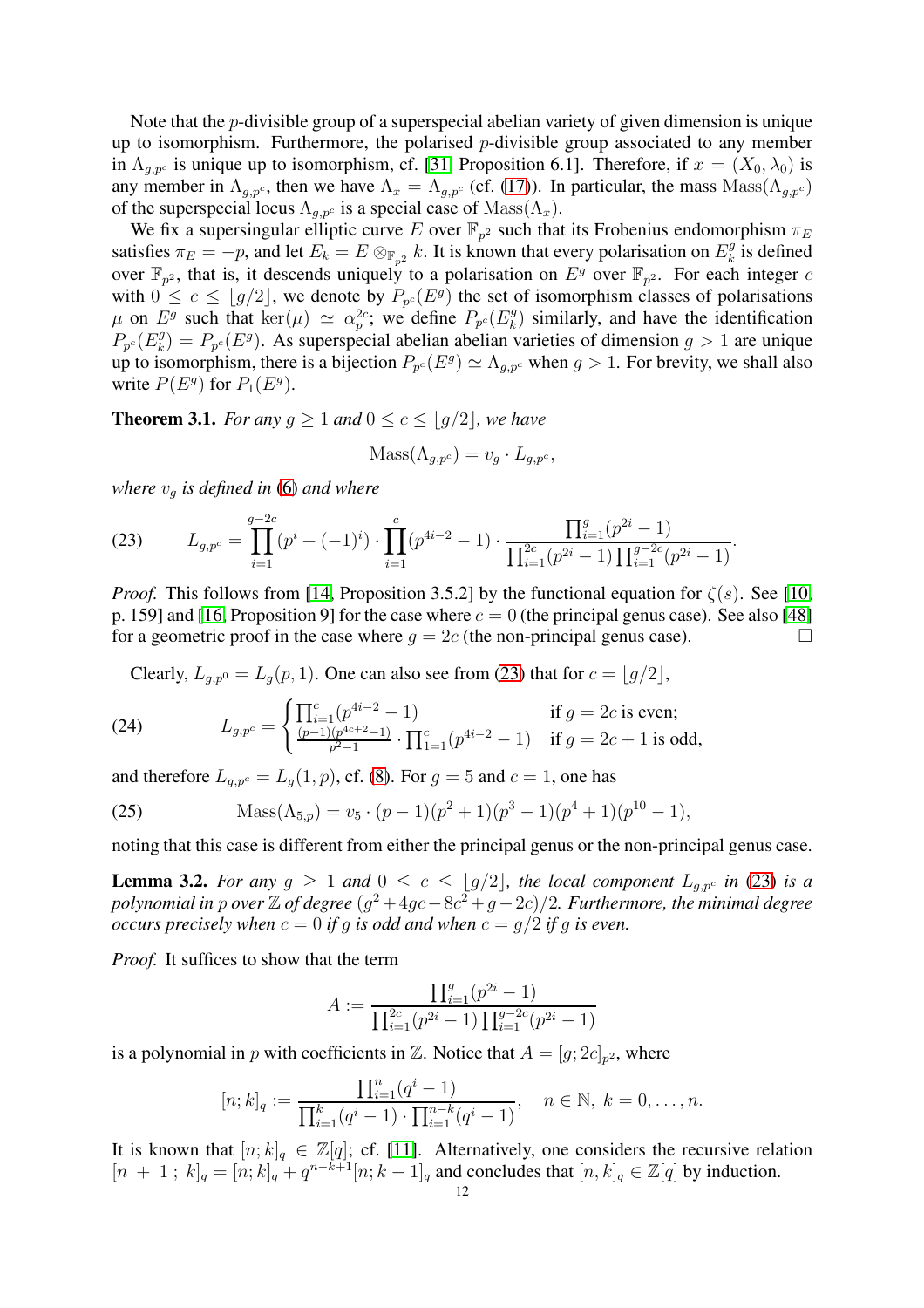The degree of  $L_{g,p^c}$  is

(26)  
\n
$$
\sum_{i=1}^{g-2c} i + \sum_{i=1}^{c} (4i - 2) + \sum_{i=g-2c+1}^{g} 2i - \sum_{i=1}^{2c} 2i
$$
\n
$$
= \frac{1}{2} [(g - 2c)(g - 2c + 1) + c \cdot 4c + 2c \cdot (4g - 4c + 2) - 2c(4c + 2)]
$$
\n
$$
= \frac{1}{2} [g^2 + 4gc - 8c^2 + g - 2c].
$$

The degree is a polynomial function of degree 2 in  $c$  with negative leading coefficient. So the minimum occurs either at  $c = 0$  or at  $c = \lfloor g/2 \rfloor$ ; the former happens if g is odd and the latter happens if g is even. happens if  $q$  is even.

If  $g = 2m$  is even, then the polynomial  $L_{g,1}$  has degree  $g(g + 1)/2 = 2m^2 + m$  and  $L_{g,p^m}$ has degree  $2m^2$ .

# 3.3. Mass formulae and class number formulae for supersingular abelian surfaces and threefolds.

#### 3.3.1. *Non-superspecial supersingular abelian surfaces.*

Let  $x = (X_0, \lambda_0)$  be a principally polarised supersingular abelian surface over k. If  $X_0$  is superspecial, then  $\Lambda_x = \Lambda_{2,p^0}$  and the class number formula for  $|\Lambda_{2,p^0}|$  is obtained in [\[16\]](#page-36-7). We assume that  $X_0$  is not superspecial, that is,  $a(X_0) = 1$ . In this case there is a unique (up to isomorphism) polarised superspecial abelian surface  $(Y_1, \lambda_1)$  such that  $\ker(\lambda_1) \simeq \alpha_p^2$ and an isogeny  $\phi : (Y_1, \lambda_1) \to (X_0, \lambda_0)$  of degree p which is compatible with polarisations. Furthermore, there is a unique polarisation  $\mu_1$  on  $E^2$  such that  $\ker(\mu_1) \simeq \alpha_p^2$  such that  $(Y_1, \lambda_1) \simeq (E^2, \mu_1) \otimes_{\mathbb{F}_{p^2}} k$ . Then x corresponds to a point t in  $\mathbb{P}^1(k) = \mathbb{P}^1_{\mu_1}(k) := \{ \phi_1 :$  $(E^2, \mu_1) \otimes k \to (X, \lambda)$  an isogeny of degree  $p\}$ , called the Moret-Bailly parameter for  $(X_0, \lambda_0)$ .

The condition  $a(X_0) = 1$  implies that  $t \in \mathbb{P}^1(k) \setminus \mathbb{P}^1(\mathbb{F}_{p^2}) = k \setminus \mathbb{F}_{p^2}$ . We consider two different cases, corresponding to the structures of  $\text{End}(X_0)$ : the case  $t \in k \setminus \mathbb{F}_{p^4}$ , which we call the first case (I), and the case  $t \in \mathbb{F}_{p^4} \setminus \mathbb{F}_{p^2}$ , called the second case (II). The following explicit formula for the class number of a non-superspecial supersingular "genus"  $\Lambda_x$  is due to the first-named author [\[21\]](#page-36-3).

<span id="page-12-0"></span>**Theorem 3.3.** Let  $x = (X_0, \lambda_0)$  be a principally polarised supersingular abelian surface over k *with*  $a(X_0) = 1$  *and let h be the cardinality of*  $\Lambda_x$ *.* 

(1) In case (I), i.e., when  $t \in k \setminus \mathbb{F}_{p^4}$ , we have

$$
h = \begin{cases} 1 & \text{if } p = 2; \\ \frac{p^2(p^4 - 1)(p^2 - 1)}{5760} & \text{if } p \ge 3. \end{cases}
$$

(2) In case (II), i.e., when  $t \in \mathbb{F}_{p^4} \setminus \mathbb{F}_{p^2}$ , we have

$$
h = \begin{cases} \n1 & \text{if } p = 2; \\ \n\frac{p^2(p^2 - 1)^2}{2880} & \text{if } p \equiv \pm 1 \mod 5 \text{ or } p = 5; \\ \n1 + \frac{(p - 3)(p + 3)(p^2 - 3p + 8)(p^2 + 3p + 8)}{2880} & \text{if } p \equiv \pm 2 \mod 5. \n\end{cases}
$$

(3) *For each case, we have*  $h = 1$  *if and only if*  $p = 2, 3$ *.* 

*Proof.* Parts (1) and (2) follow from Theorems 1.1 and 3.6 of [\[21\]](#page-36-3). Part (3) follows from the table in Section 1 of [\[21\]](#page-36-3).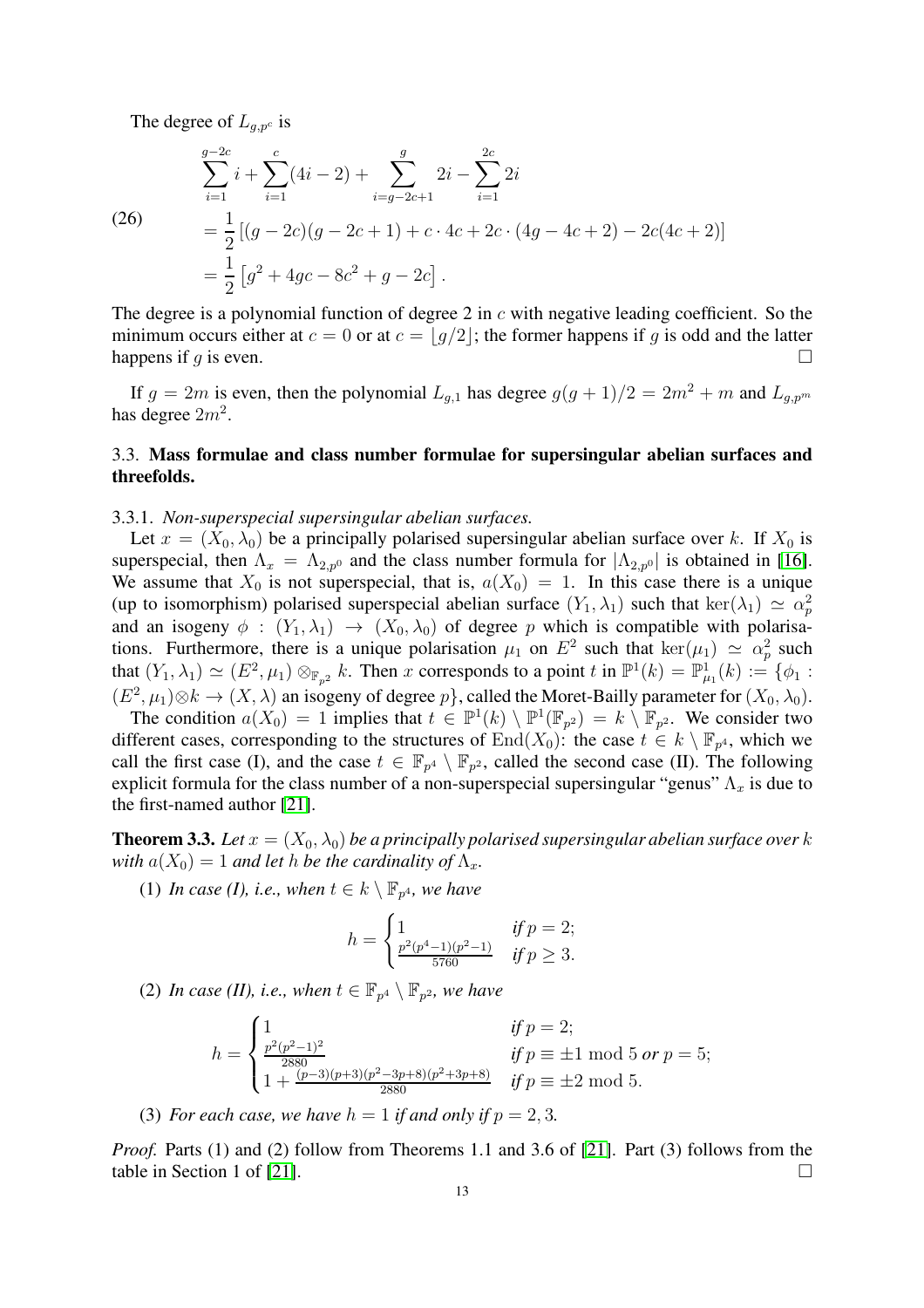<span id="page-13-0"></span>**Theorem 3.4.** *Let*  $x = (X_0, \lambda_0)$  *and*  $t \in \mathbb{P}^1(k)$  *be as in Theorem [3.3.](#page-12-0) Then* 

$$
\text{Mass}(\Lambda_{x'}) = \frac{L_p}{5760},
$$

*with*

$$
L_p = \begin{cases} (p^2 - 1)(p^4 - p^2), & \text{if } t \in \mathbb{P}^1(\mathbb{F}_{p^4}) \setminus \mathbb{P}^1(\mathbb{F}_{p^2}); \\ 2^{-e(p)}(p^4 - 1)(p^4 - p^2) & \text{if } t \in \mathbb{P}^1(k) \setminus \mathbb{P}^1(\mathbb{F}_{p^4}), \end{cases}
$$

*where*  $e(p) = 0$  *if*  $p = 2$  *and*  $e(p) = 1$  *if*  $p > 2$ *.* 

*Proof.* See [\[51,](#page-37-15) Theorem 1.1]; also cf. [\[21,](#page-36-3) Proposition 3.3].

<span id="page-13-2"></span>**Corollary 3.5.** Let  $p = 2$ , and let  $x' = (X', \lambda')$  be a principally polarised supersingular *abelian surface over* k with  $a(X') = 1$ . Let  $\varphi : (E_k^2, \mu_1) \to (X', \lambda')$  be the minimal isogeny *with Moret-Bailly parameter*  $t \in \mathbb{P}^1(k) - \mathbb{P}^1(\mathbb{F}_{p^2})$ , where  $\mu_1$  is a polarisation on  $E^2$  such that  $\ker(\mu_1) \simeq \alpha_p^2$ . *Then* 

(28) 
$$
|\operatorname{Aut}(X',\lambda')| = \begin{cases} 160, & \text{if } t \in \mathbb{P}^1(\mathbb{F}_{p^4}) \setminus \mathbb{P}^1(\mathbb{F}_{p^2}); \\ 32 & \text{if } t \in \mathbb{P}^1(k) \setminus \mathbb{P}^1(\mathbb{F}_{p^4}). \end{cases}
$$

*Proof.* By Theorem [3.3,](#page-12-0) we have  $|\Lambda_{x'}| = 1$  in both cases. The mass formula (cf. Theorem [3.4\)](#page-13-0) for  $p = 2$  yields

<span id="page-13-1"></span>
$$
\mathrm{Mass}(\Lambda_{x'}) = \begin{cases} 1/160, & \text{if } t \in \mathbb{P}^1(\mathbb{F}_{p^4}) \setminus \mathbb{P}^1(\mathbb{F}_{p^2}); \\ 1/32 & \text{if } t \in \mathbb{P}^1(k) \setminus \mathbb{P}^1(\mathbb{F}_{p^4}). \end{cases}
$$

This proves  $(28)$ .

# 3.3.2. *Supersingular abelian threefolds.*

We briefly describe the framework of polarised flag type quotients as developed in [\[31\]](#page-37-6). Let  $E/\mathbb{F}_{p^2}$  be the elliptic curve fixed in Section [3.2.](#page-10-1) An  $\alpha$ -group of rank r over an  $\mathbb{F}_p$ -scheme S is a finite flat group scheme which is Zariski-locally isomorphic to  $\alpha_p^r$ . For an abelian scheme X over S, put  $X^{(p)} := X \times_{S,F_S} S$ , where  $F_S : S \to S$  denotes the absolute Frobenius morphism on S. Denote by  $F_{X/S}: X \to X^{(p)}$  and  $V_{X/S}: X^{(p)} \to X$  be the relative Frobenius and Verschiebung morphisms, respectively. If  $f : X \to Y$  is a morphism of abelian varieties, we also write  $X[f]$  for ker(f).

<span id="page-13-3"></span>**Definition 3.6.** (cf. [\[31,](#page-37-6) Section 3]) Let q be a positive integer.

(1) For any polarisation  $\mu$  on  $E^g$  such that  $\ker(\mu) = E^g[F]$  if g is even and  $\ker(\mu) = 0$ otherwise, a g-dimensional *polarised flag type quotient (PFTQ)* with respect to  $\mu$  is a chain of polarised abelian varieties over a base  $\mathbb{F}_{p^2}$ -scheme  $S$ 

$$
(Y_{\bullet}, \rho_{\bullet}) : (Y_{g-1}, \lambda_{g-1}) \xrightarrow{\rho_{g-1}} (Y_{g-2}, \lambda_{g-2}) \cdots \xrightarrow{\rho_2} (Y_1, \lambda_1) \xrightarrow{\rho_1} (Y_0, \lambda_0),
$$

such that:

- (i)  $(Y_{g-1}, \lambda_{g-1}) = (E^g, p^{\lfloor (g-1)/2 \rfloor} \mu) \times_{\text{Spec } \mathbb{F}_{p^2}} S;$
- (ii) ker( $\rho_i$ ) is an  $\alpha$ -group of rank i for  $1 \leq i \leq g-1$ ;
- (iii)  $\ker(\lambda_i) \subseteq Y_i[V^j \circ \overline{F^{i-j}}]$  for  $0 \le i \le g-1$  and  $0 \le j \le \lfloor i/2 \rfloor$ , where  $F = F_{Y_i/S}$ and  $V = V_{Y_i/S}$ .

An isomorphism of q-dimensional polarised flag type quotients is a chain of isomorphisms  $(\alpha_i)_{0 \leq i \leq g-1}$  of polarised abelian varieties such that  $\alpha_{g-1} = id_{Y_{g-1}}$ .

(2) A g-dimensional polarised flag type quotient  $(Y_{\bullet}, \rho_{\bullet})$  is said to be *rigid* if

$$
\ker(Y_{g-1} \to Y_i) = \ker(Y_{g-1} \to Y_0) \cap Y_{g-1}[\mathsf{F}^{g-1-i}], \quad \text{for } 1 \le i \le g-1.
$$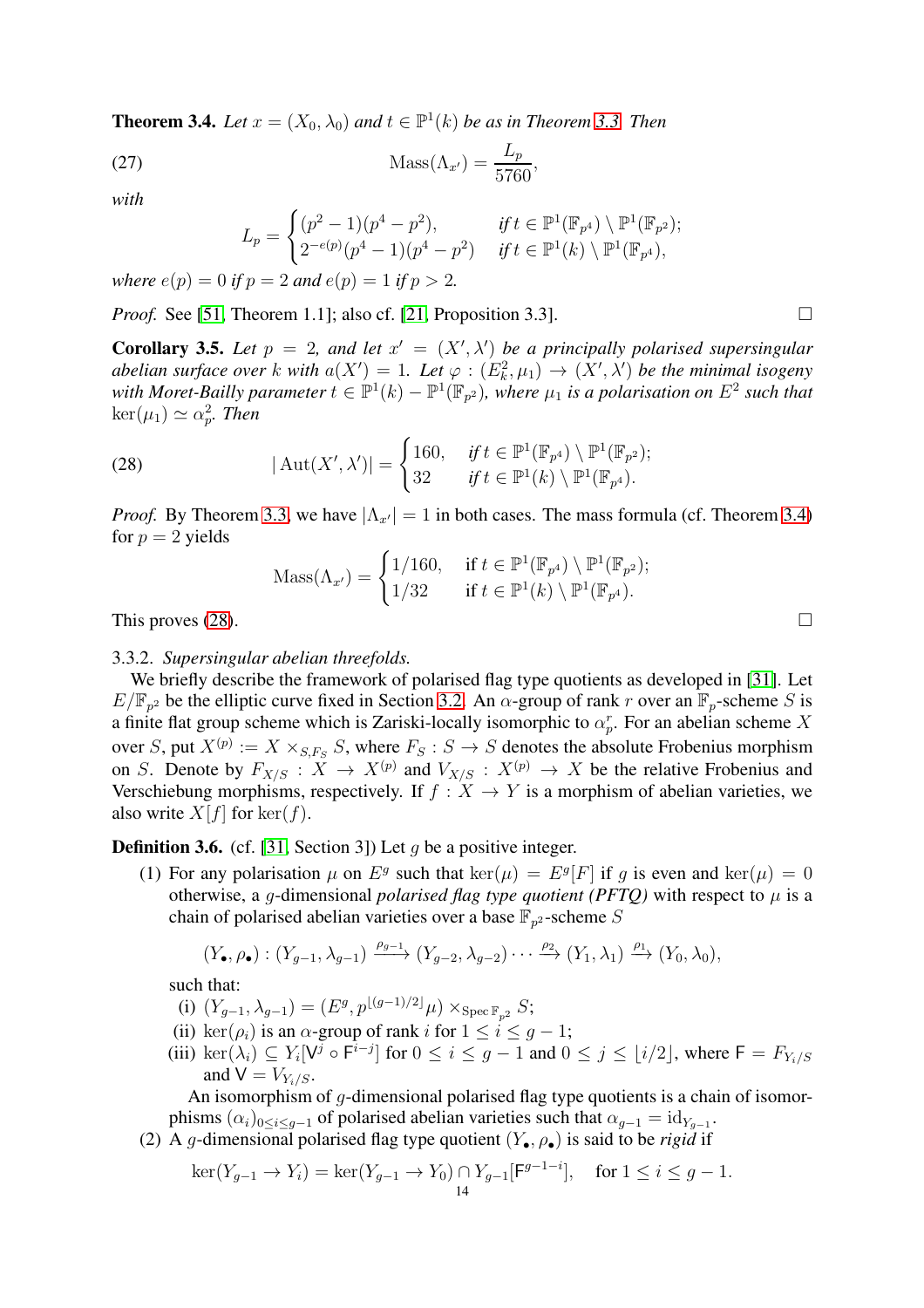(3) Let  $\mathscr{P}_{\mu}$  (resp.  $\mathscr{P}'_{\mu}$ ) denote the moduli space over  $\mathbb{F}_{p^2}$  of g-dimensional (resp. rigid) polarised flag type quotients with respect to  $\mu$ .

Now let  $g = 3$ . According to [\[31,](#page-37-6) Section 9.4],  $\mathscr{P}_{\mu}$  is a two-dimensional geometrically irreducible scheme over  $\mathbb{F}_{p^2}$ . The projection to the last member gives a proper  $\mathbb{F}_p$ -morphism

$$
\text{pr}_0: \mathscr{P}_{\mu} \to \mathscr{S}_{3,1},
$$

$$
(Y_{\bullet}, \rho_{\bullet}) \mapsto (Y_0, \lambda_0).
$$

Moreover, for each principally polarised supersingular abelian threefold  $(X, \lambda)$  there exist a  $\mu \in P(E^3)$  and a polarised flag type quotient  $y \in \mathscr{P}_{\mu}$  such that  $\text{pr}_0(y) = [(X, \lambda)] \in \mathscr{S}_{3,1}$ , cf. [\[25,](#page-37-16) Proposition 5.4]. Put differently, the morphism

(29) 
$$
\text{pr}_0: \coprod_{\mu \in P(E^3)} \mathscr{P}_{\mu} \to \mathscr{S}_{3,1}
$$

is surjective and generically finite. We define the mass function on  $\mathscr{P}_{\mu}(k)$  as follows:

(30) 
$$
\text{Mass}: \mathscr{P}_{\mu}(k) \to \mathbb{Q}, \quad \text{Mass}(y) := \text{Mass}(\Lambda_x), \ x = \text{pr}_0(y).
$$

We now describe the structure of  $\mathcal{P}_{\mu}$ . First of all, this structure is independent of the choice of  $\mu$ ; see [\[31,](#page-37-6) Section 3.10]. The map

$$
\pi: ((Y_2, \lambda_2) \to (Y_1, \lambda_1) \to (Y_0, \lambda_0)) \mapsto ((Y_2, \lambda_2) \to (Y_1, \lambda_1))
$$

induces a morphism  $\pi : \mathcal{P}_\mu \to \mathbb{P}^2$  whose image is isomorphic to the Fermat curve C defined by the equation  $X_1^{p+1}+X_2^{p+1}+X_3^{p+1}=0$ . Moreover, as a fibre space over  $C, \mathscr{P}_\mu$  is isomorphic to  $\mathbb{P}_C(\mathcal{O}(-1) \oplus \mathcal{O}(1))$ ; see [\[31,](#page-37-6) Sections 9.3-9.4] and [\[23,](#page-36-5) Proposition 3.5]. According to [\[31,](#page-37-6) Section 9.4] (cf. [\[23,](#page-36-5) Definition 3.14]), there is a section  $s: C \twoheadrightarrow T \subseteq \mathscr{P}_{\mu}$  of  $\pi$ . Furthermore, one has  $\mathscr{P}'_{\mu} = \mathscr{P}_{\mu} - T$ .

We pull back the a-numbers of the points of  $\mathscr{S}_3$  to the a-numbers of the points of  $\mathscr{P}_\mu$ , by setting  $a(y) := a(\text{pr}_0(y))$  for  $y \in \mathscr{P}_\mu(k)$ . We shall write a point  $y \in \mathscr{P}_\mu(k)$  as  $(t, u)$ , where  $t = \pi(y)$  and  $u \in \pi^{-1}(t) =: \mathbb{P}_t^1(k)$ .

**Lemma 3.7.** *Let*  $y = (t, u) \in \mathcal{P}_u(k)$  *be a point corresponding to a PFTQ.* 

- (i) If  $y \in T$  then  $a(y) = 3$ .
- (ii) If  $t \in C(\mathbb{F}_{p^2})$ , then  $a(y) \geq 2$ . Moreover,  $a(y) = 3$  if and only if  $u \in \mathbb{P}^1_t(\mathbb{F}_{p^2})$ .
- (iii) *We have*  $a(y) = 1$  *if and only if*  $y \notin T$  *and*  $t \notin C(\mathbb{F}_{p^2})$ *.*

*Proof.* See [\[31,](#page-37-6) Sections 9.3-9.4]. □

<span id="page-14-0"></span>**Theorem 3.8.** Let  $y = (t, u) \in \mathscr{P}_{\mu}(k)$  be a point such that  $t \in C(\mathbb{F}_{p^2})$ . Then

$$
Mass(y) = \frac{L_p}{2^{10} \cdot 3^4 \cdot 5 \cdot 7},
$$

*where*

$$
L_p = \begin{cases} (p-1)(p^2+1)(p^3-1) & \text{if } u \in \mathbb{P}_t^1(\mathbb{F}_{p^2}); \\ (p-1)(p^3+1)(p^3-1)(p^4-p^2) & \text{if } u \in \mathbb{P}_t^1(\mathbb{F}_{p^4}) \setminus \mathbb{P}_t^1(\mathbb{F}_{p^2}); \\ 2^{-e(p)}(p-1)(p^3+1)(p^3-1)p^2(p^4-1) & \text{if } u \notin \mathbb{P}_t^1(\mathbb{F}_{p^4}), \end{cases}
$$

*where*  $e(p) = 0$  *if*  $p = 2$  *and*  $e(p) = 1$  *if*  $p > 2$ *.* 

*Proof.* See [\[23,](#page-36-5) Theorem A]. □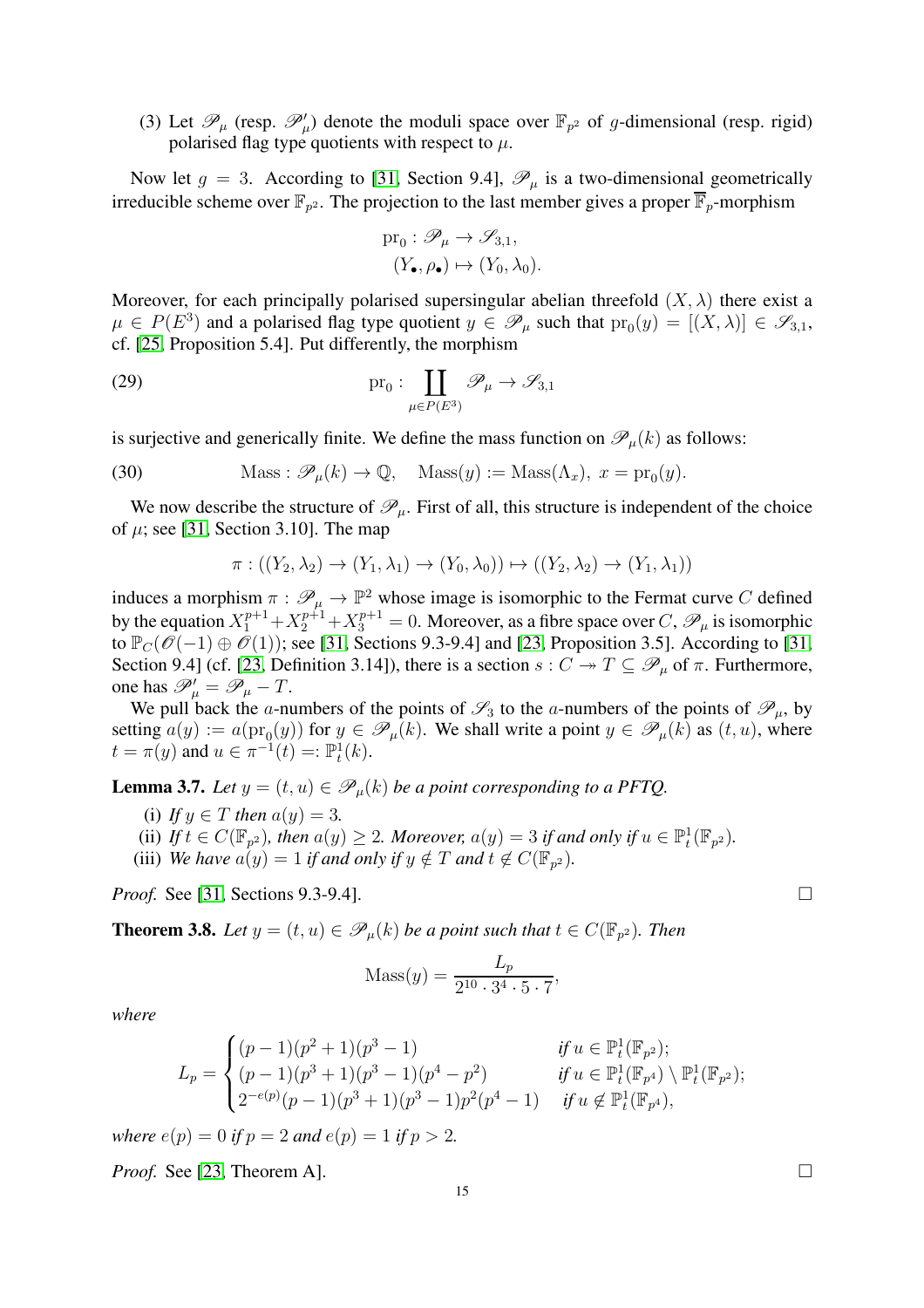Theorem [3.8](#page-14-0) gives the mass formula for points with a-number greater than or equal to 2. To describe the mass formula for points with  $a$ -number 1, we need the construction of an auxiliary divisor  $\mathscr{D} \subseteq \mathscr{P}'_{\mu}$ , cf. [\[23,](#page-36-5) Definition 5.16], and a function  $d : C(k) \setminus C(\mathbb{F}_{p^2}) \to \{3, 4, 5, 6\}$ , cf. [\[23,](#page-36-5) Definition 5.12] that is proven in [\[23,](#page-36-5) Proposition 5.13] to be related to the field of definition of the parameter t. The function d is surjective when  $p \neq 2$ , and it only takes value 3 when  $p = 2$ .

<span id="page-15-0"></span>**Theorem 3.9.** Let  $y = (t, u) \in \mathscr{P}'_{\mu}(k)$  be a point such that  $t \notin C(\mathbb{F}_{p^2})$ . Then

$$
Mass(y) = \frac{p^3 L_p}{2^{10} \cdot 3^4 \cdot 5 \cdot 7},
$$

*where*

$$
L_p = \begin{cases} 2^{-e(p)} p^{2d(t)} (p^2 - 1)(p^4 - 1)(p^6 - 1) & \text{if } y \notin \mathcal{D}; \\ p^{2d(t)} (p - 1)(p^4 - 1)(p^6 - 1) & \text{if } t \notin C(\mathbb{F}_{p^6}) \text{ and } y \in \mathcal{D}; \\ p^6(p^2 - 1)(p^3 - 1)(p^4 - 1) & \text{if } t \in C(\mathbb{F}_{p^6}) \text{ and } y \in \mathcal{D}. \end{cases}
$$

*Proof.* See [\[23,](#page-36-5) Theorem B]. □

**Remark 3.10.** In [\[23\]](#page-36-5) the authors define a stratification on  $\mathcal{P}_{\mu}$  and  $\mathcal{S}_{3}$  which is the coarsest one so that the mass function is constant. Using Theorem [3.8,](#page-14-0) the locus of  $\mathfrak{S}_3$  with a-number  $\geq 2$  decomposes into three strata: one stratum with a-number 3 and two strata with a-number 2.

In the locus with a-number 1, the stratification depends on p. When  $p = 2$ , the d-value is always 3 and Theorem [3.9](#page-15-0) gives three strata, which are of dimension 0, 1, 2, respectively. When  $p \neq 2$ , the d-value  $d(t) = 3$  if and only if  $t \in C(\mathbb{F}_{p^6})$ , cf. [\[23,](#page-36-5) Proposition 5.13]. In this case, Theorem [3.9](#page-15-0) says that the mass function depends only on the  $d$ -value of  $t$  and on whether or not  $y \in \mathscr{D}$ , and hence it gives eight strata. The largest stratum is the open subset whose preimage consists of points  $y = (t, u)$  with  $d(t) = 6$  and  $y \notin \mathcal{D}$ , and the smallest mass-value stratum is the zero-dimensional locus whose preimage consists of points  $y = (t, u)$  with  $d(t) = 3$ and  $y \in \mathscr{D}$ . Note that the mass-value strata for which the points  $y = (t, u)$  have d-value less than 6 and are in the divisor  $\mathscr D$  are also zero-dimensional. Besides the the superspecial locus, in which points have a-number three, the smaller mass-value stratum with  $a$ -number 2 also has dimension 0.

For every point  $x$  in the largest stratum, one has

(31) 
$$
\text{Mass}(\Lambda_x) \sim \frac{p^{27}}{2^{11} \cdot 3^4 \cdot 5 \cdot 7} \text{ as } p \to \infty.
$$

On the other hand, for every point  $x$  in the superspecial locus, one has

(32) 
$$
\text{Mass}(\Lambda_x) \sim \frac{p^6}{2^{10} \cdot 3^4 \cdot 5 \cdot 7} \text{ as } p \to \infty.
$$

From all known examples, we observe that the mass  $\Lambda_x$  is a polynomial function in p with Q-coefficients. It is plausible to expect that this holds true as well for any x in  $\mathscr{S}_\alpha$  and for arbitrary g. Under this assumption, it is of interest to determine the largest degree of  $\text{Mass}(\Lambda_x)$ , viewed as a polynomial in  $p$ . By all known examples, the smallest degree should occur exactly when x is superspecial and be  $g(g + 1)/2$ . This is indeed the case for any g. We will give a proof of this elsewhere.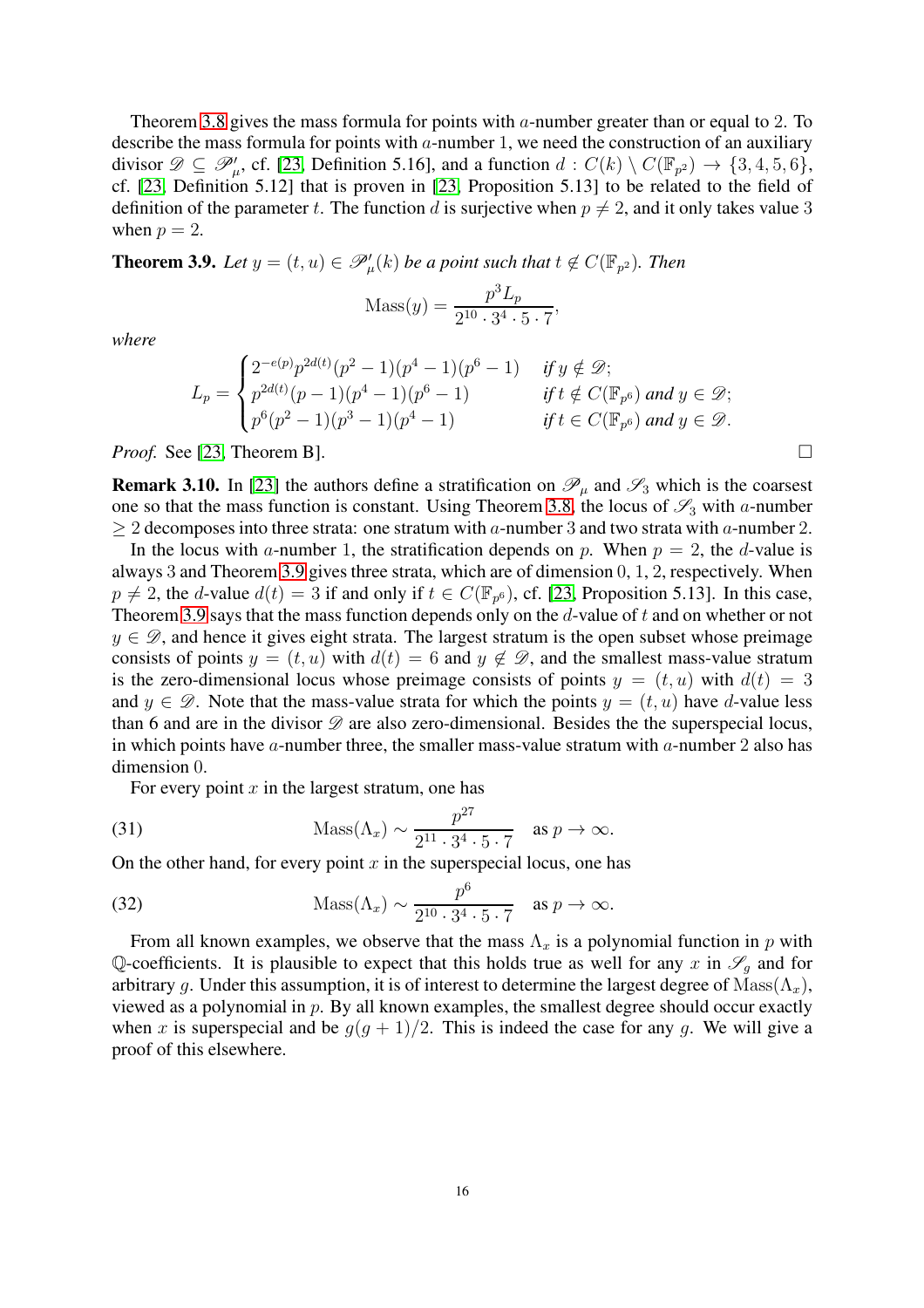# <span id="page-16-0"></span>4. THE GEOMETRIC THEORY: AUTOMORPHISM GROUPS OF POLARISED ABELIAN VARIETIES

# 4.1. Powers of an elliptic curve.

Let E be an elliptic curve over a field K with canonical polarisation  $\lambda_E$  and let  $(X_0, \lambda_0)$  =  $(E<sup>n</sup>, \lambda<sub>can</sub>)$ , where  $\lambda<sub>can</sub> = \lambda_E^n$  equals the product polarisation on  $E^n$ . Denote by  $R := \text{End}(E)$ the endomorphism ring of E over K and by  $B = \text{End}^0(E)$  its endomorphism algebra; B carries the canonical involution  $a \mapsto \bar{a}$ . Then B is either Q, an imaginary quadratic field, or the definite Q-algebra  $B_{p,\infty}$  of prime discriminant p. We identify the endomorphism ring  $\text{End}(E^t) = \{a^t : a^t = 0\}$  $a \in \text{End}(E)$  with  $\text{End}(E)$ <sup>opp</sup>. Via the isomorphism  $\lambda_E$ , the (anti-)isomorphism  $\text{End}(E^t)$  = End(E)<sup>opp</sup>  $\xrightarrow{\sim}$  End(E) maps  $a^t$  to  $\lambda_E^{-1}$  $E^{-1}a^{t}\lambda_{E} = \bar{a}$ . In other words, using the polarisation  $\lambda_{E}$ we identify  $\text{End}(E)_{\text{opp}} = \text{End}(E^t)$  with  $\{\bar{a} : a \in \text{End}(E)\}.$ 

The set  $\text{Hom}(E, X_0) = R^n$  is a free right R-module whose elements we view as column vectors. It carries a left  $\text{End}(X_0)$ -module structure and it follows that  $\text{End}(X_0) = \text{Mat}_n(R)$  $\text{End}_R(R^n)$  and  $\text{End}^0(X_0) = \text{Mat}_n(B) = \text{End}_B(B^n)$ , where  $B^n$  naturally identifies with  $Hom(E, X_0) \otimes \mathbb{Q}$ . The map  $End(X_0) \to End(X_0^t)$ , sending a to its dual  $a^t$ , induces an isomorphism of rings  $\text{End}(X_0)^{\text{opp}} \simeq \text{End}(X_0)$ . The Rosati involution on  $\text{End}^0(X_0) = \text{Mat}_n(B)$ induced by  $\lambda_0$  is given by  $A \mapsto A^* = \overline{A}^T$ . Let  $\mathcal{H}_n(B)$  be the set of positive-definite Hermitian<sup>[1](#page-16-1)</sup> matrices H in  $\text{Mat}_n(B)$ , satisfying  $H = H^*$  and  $v^*Hv > 0$  for every non-zero vector  $v \in B^n$ . Let  $\mathscr{P}(X_0)$ <sub>0</sub> denote the set of fractional polarisations on  $X_0$ .

<span id="page-16-6"></span>**Lemma 4.1.** *The map*  $\lambda \mapsto \lambda_0^{-1}\lambda$  gives a bijection  $\mathscr{P}(X_0)_{\mathbb{Q}} \stackrel{\sim}{\longrightarrow} \mathscr{H}_n(B)$ , under which  $\lambda_0$ *corresponds to the identity*  $\mathbb{I}_n$ *.* 

*Proof.* This is shown in [\[37,](#page-37-7) 7.12-7.14] for the case where  $X_0$  is a superspecial abelian variety over an algebraically closed field of characteristic  $p$  and the same argument holds for the present  $\Box$ situation.  $\Box$ 

<span id="page-16-5"></span>For each  $H \in \mathcal{H}_n(B)$ , we define a Hermitian form on  $B^n$  by

(33) 
$$
h: B^{n} \times B^{n} \to B, \quad h(v_{1}, v_{2}) := v_{1}^{*} \cdot H \cdot v_{2}, \quad v_{1}, v_{2} \in B^{n}.
$$

If  $H = \lambda_0^{-1} \lambda$  is the corresponding Hermitian form for  $\lambda$ , then the Rosati involution induced by  $\lambda$  is the adjoint of h:  $A \mapsto H^{-1} \cdot A^* \cdot H$ . The correspondence mentioned above induces an identification of automorphism groups

<span id="page-16-2"></span>(34) 
$$
\text{Aut}(X_0, \lambda) = \text{Aut}(R^n, h) := \{A \in \text{GL}_n(B) \text{ s.t. } A(R^n) = R^n \text{ and } A^* \cdot H \cdot A = H\}.
$$

In particular, the identification [\(34\)](#page-16-2) induces an identification of automorphism groups

<span id="page-16-3"></span>(35) 
$$
Aut(X_0, \lambda_0) = Aut(R^n, \mathbb{I}_n),
$$

and we know that

<span id="page-16-4"></span>(36) 
$$
\operatorname{Aut}(R^n, \mathbb{I}_n) = \{A \in \operatorname{GL}_n(R) \text{ s.t. } A^* \cdot A = \mathbb{I}_n\} \approx (R^\times)^n \cdot S_n,
$$

where the last equality follows from the analogous result in [\[23,](#page-36-5) Theorem 6.1].

If E is the unique supersingular elliptic curve over  $\overline{\mathbb{F}}_2$  up to isomorphism, then  $R^* = E_{24} \simeq$  $SL_2(\mathbb{F}_3)$  (cf. [\[23,](#page-36-5) (57)]) and the automorphism group  $Aut(X_0, \lambda_0)$  has  $(24)^n n!$  elements by [\(35\)](#page-16-3) and [\(36\)](#page-16-4). We expect that this is the maximal size of Aut $(X, \lambda)$  for any *n*-dimensional principally polarised abelian variety  $(X, \lambda)$  over any field K. We show a partial result towards confirming this expectation.

<span id="page-16-1"></span><sup>&</sup>lt;sup>1</sup>Strictly speaking, one should call such a matrix  $H$  symmetric, Hermitian or quaternion Hermitian according to whether B is  $\mathbb{Q}$ , an imaginary quadratic field, or  $B_{p,\infty}$ .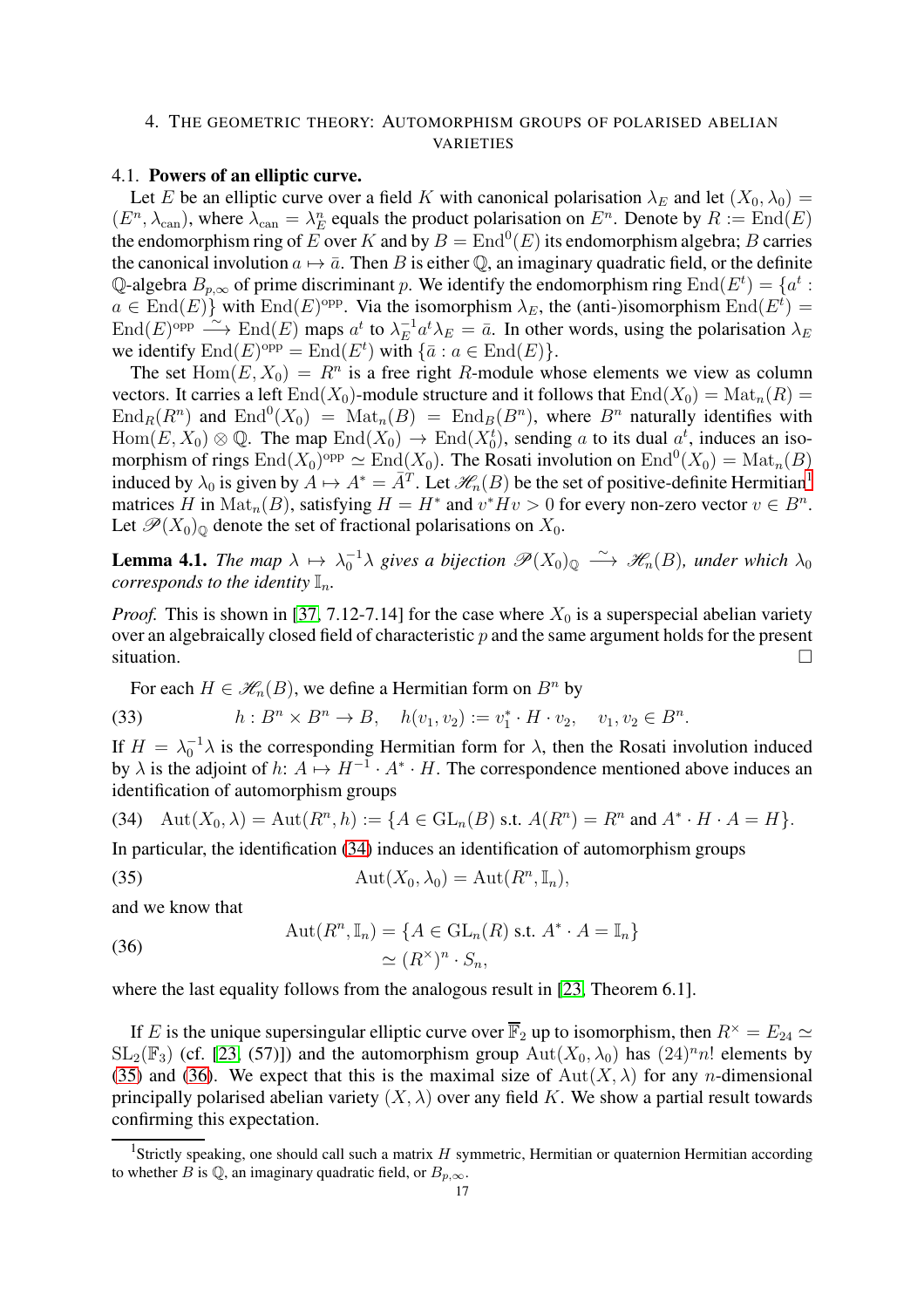**Proposition 4.2.** *For*  $n \leq 3$ , *the number*  $(24)^n n!$  *is the maximal order of the automorphism group of an n-dimensional principally polarised abelian variety*  $(X, \lambda)$  *over any field* K.

*Proof.* Since any principally polarised abelian variety  $(X, \lambda)$  is of finite type over the prime field of K, it admits a model  $(X_1, \lambda_1)$  over a finitely generated Z-algebra S such that  ${\rm Aut}_K(X, \lambda) =$ Aut<sub>S</sub>(X<sub>1</sub>,  $\lambda_1$ ). Taking any  $\overline{\mathbb{F}}_p$ -point s of S with residue field k(s), one has Aut<sub>S</sub>(X<sub>1</sub>,  $\lambda_1$ )  $\subseteq$  $\mathrm{Aut}_{\overline{\mathbb{F}}_p}((X_1,\lambda_1)\otimes_S k(s))$ . Thus, without loss of generality we may assume that the ground field K is the algebraically closed field  $\overline{\mathbb{F}}_p$  for some prime p. Further we can assume that  $(X, \lambda)$  is defined over a finite field  $\mathbb{F}_q$  with  $\text{End}(X) = \text{End}(X \otimes \overline{\mathbb{F}}_p)$ . Note that  $\text{Aut}(X, \lambda)$  is a finite subgroup of  $\text{Aut}(X)$  and hence a finite subgroup of  $\text{End}^0(X)^\times$ . We will bound the size of  $\text{Aut}(X, \lambda)$  by a maximal finite subgroup G of  $\text{End}^0(X)^{\times}$ .

When  $n = 1$ , it is well known that 24 is the maximal cardinality of  $Aut(E)$  of an elliptic curve E over  $\overline{\mathbb{F}}_p$  for some prime p and it is realised by the supersingular elliptic curve over  $\overline{\mathbb{F}}_2$ , cf. [\[44,](#page-37-11) V. Proposition 3.1, p. 145] .

Suppose  $n = 2$ . If X simple, then X is either ordinary or almost ordinary. By Tate's Theorem, the endomorphism algebra  $\text{End}^0(X)$  is a CM field and  $G$  consists of its roots of unity, so  $|G| \le 12$ . If X is isogenous to  $E_1 \times E_2$  where  $E_1$  is not isogenous to  $E_2$ , then  $\text{End}^0(E_1 \times E_2)$  $E_2$ ) = End<sup>0</sup>( $E_1$ ) × End<sup>0</sup>( $E_2$ ) and any maximal finite subgroup G of End<sup>0</sup>( $E_1$ )<sup>×</sup> × End<sup>0</sup>( $E_2$ )<sup>×</sup> is of the form  $\text{Aut}(E'_1) \times \text{Aut}(E'_2)$  for elliptic curves  $E'_i$  isogenous to  $E_i$ . This reduces to the case  $n = 1$  and hence  $|G| \le 24^2$ . Suppose now that  $X \sim E^2$ . If  $L = \text{End}^0(E)$  is imaginary quadratic, then  $\text{End}^0(X) \simeq \text{Mat}_2(L) \simeq \text{End}^0(\widetilde{E}^2)$  for a complex elliptic curve  $\widetilde{E}$  with CM by L. By [\[4\]](#page-36-14), G has order  $\leq 96$ . Thus, we may assume that E is supersingular so L is a quaternion algebra. If X is superspecial, then the classification of  $Aut(X, \lambda)$  has been studied by Katsura and Oort; we have  $|\text{Aut}(X, \lambda)| \le 1152$  by [\[24,](#page-37-17) Table 1, p. 137]. If X is non-superspecial, then  $Aut(X, \lambda) < Aut(\widetilde{X}, \widetilde{\lambda})$ , where  $(\widetilde{X}, \widetilde{\lambda})$  is the superspecial variety determined by the minimal isogeny of  $(X, \lambda)$ . The classification of  $Aut(X, \lambda)$  has been studied by the first author [\[20\]](#page-36-15). By [\[20,](#page-36-15) Lemma 2.1 p. 132 and Remark 1, p. 343]  $Aut(X, \lambda)$  has order  $\leq 720$  if  $p > 2$  and has order 1920 if  $p = 2$ . For the case  $p = 2$  and  $a(X) = 1$ , the automorphism group  $\text{Aut}(X, \lambda)$  has order either 32 or 160 by Corollary [3.5.](#page-13-2) This proves the case  $n = 2$ .

Now let  $n = 3$ . Write  $X \sim \prod_{i=1}^{r} X_i^{n_i}$  as the product of isotypic components up to isogeny, where the  $X_i$ 's are mutually non-isogenous simple factors. By induction and by the same argument as for  $n = 2$ , we reduce to the case where  $r = 1$ , that is, X is elementary. Thus, we need to bound the size of maximal finite subgroups  $G$  in the simple Q-algebra  $\mathrm{End}^0(X)$ . Finite subgroups in a division ring or in a certain simple Q-algebra have been studied by Amitsur [\[2\]](#page-36-16) and Nebe [\[34\]](#page-37-18). A convenient list for our case is given by Hwang-Im-Kim [\[19,](#page-36-17) Section 5]. From this list we see that  $|G| \leq 24^3 \cdot 6$  and that equality occurs exactly when  $\text{End}^0(X) \simeq$  $\text{Mat}_3(B_{2,\infty})$ ; see Theorem 5.13 of *loc. cit.* This proves the proposition.

**Remark 4.3.** Similarly, if E is the unique elliptic curve with CM by  $\mathbb{Z}[\zeta_3]$  over  $\mathbb{C}$  up to isomorphism, then  $R^{\times} = \mathbb{Z}[\zeta_3]^{\times} = \mu_6$  and the automorphism group  $\text{Aut}(X_0, \lambda_0)$  has  $6^n n!$  elements by [\(35\)](#page-16-3) and [\(36\)](#page-16-4). We expect that this is the maximal size of  $Aut(X, \lambda)$  for any *n*-dimensional principally polarised abelian variety  $(X, \lambda)$  over any field K of characteristic *zero*.

#### 4.2. Varieties isogenous to a power of an elliptic curve.

Let  $E/K$  and  $R = \text{End}(E)$  be as in the previous subsection. Let  $\mathscr A$  denote the category of abelian varieties over K and  $\mathscr{A}^{\text{pol}}$  denote that of abelian varieties  $(X, \lambda)$  together with a fractional polarisation over K; we call  $(X, \lambda)$  a Q-polarised abelian variety. Let  $\mathscr{A}_E$  (resp.  $\mathscr{A}_E^{\text{pol}}$  $E^{\rm pol})$ be the full subcategory of  $\mathscr A$  (resp. of  $\mathscr A^{\rm pol}$ ) consisting of abelian varieties that are isogenous to a power of  $E$  over  $K$ . By an  $R$ -lattice we mean a finitely presented torsion-free  $R$ -module. Denote by  $\text{Lat}_R$  and  $R$ Lat the categories of right R-lattices and left R-lattices, respectively. We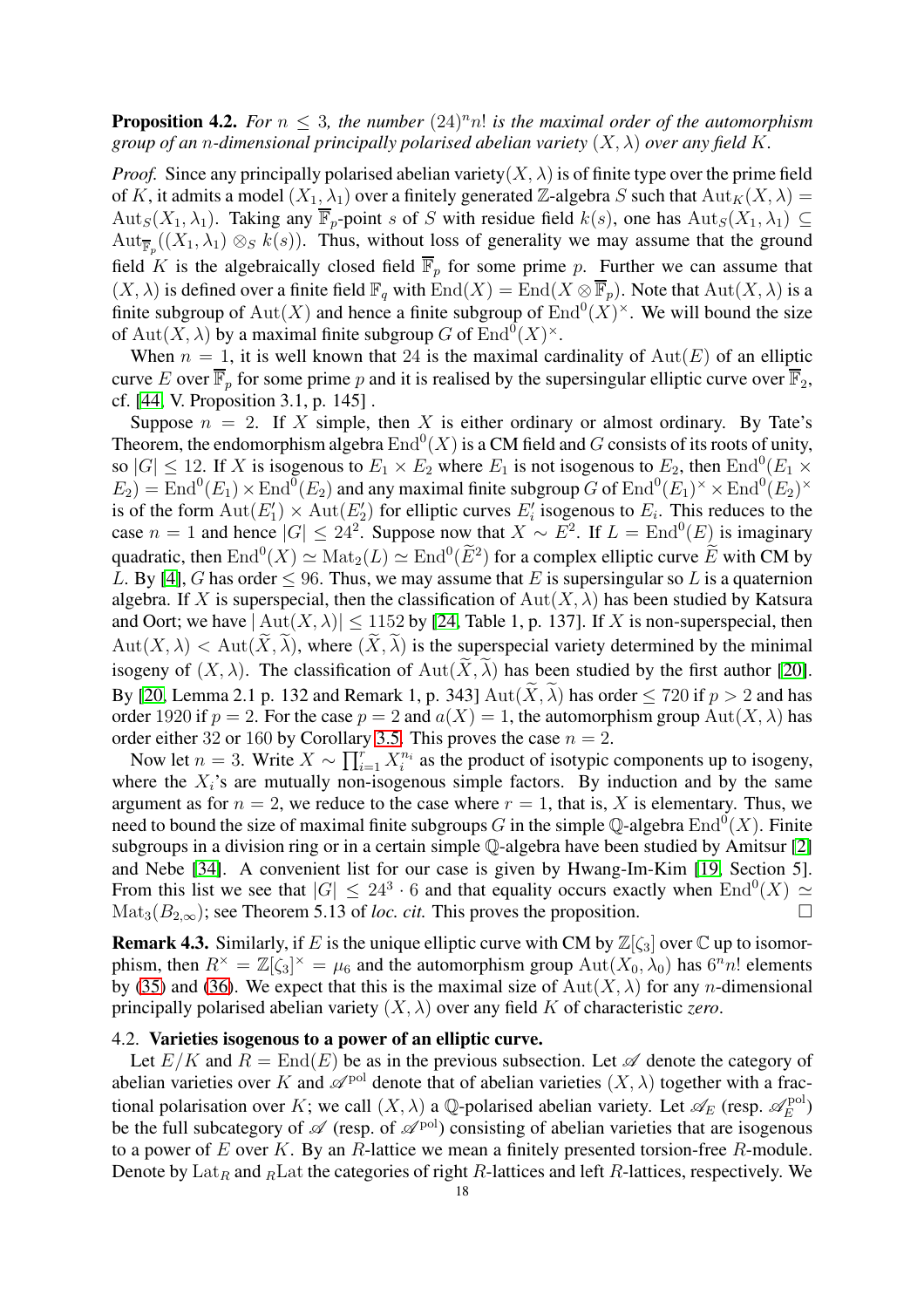may write  $R^{\text{opp}} = \{a^T : a \in R\}$  with multiplication  $a^T b^T := (ba)^T$ . For a right R-module M, we write  $M^{\text{opp}} := \{ m^T : m \in M \}$  for the left  $R^{\text{opp}}$ -module defined by  $a^T m^T = (ma)^T$  for  $a \in R$  and  $m \in M$ . The functor  $I : M \mapsto M^{\text{opp}}$  induces an equivalence of categories from Lat<sub>R</sub> to  $_{R^{opp}}$ Lat. A Hermitian form on M here will mean a non-degenerate Hermitian form  $h: M_{\mathbb{Q}} \times M_{\mathbb{Q}} \to B$  in the usual sense, where  $M_{\mathbb{Q}} := M \otimes \mathbb{Q}$ . If h takes R-values on M, we say h is integral. Let  $\mathrm{Lat}_{R}^{\mathrm{H}}$  (resp.  $_{R^{\mathrm{opp}}} \mathrm{Lat}^{\mathrm{H}}$ ) denote the category of positive-definite Hermitian right  $R$ -lattices (resp. left  $R^{\text{opp}}$ -lattices). The functor

<span id="page-18-1"></span>
$$
I: \mathrm{Lat}_R^{\mathrm{H}} \to {}_{R^{\mathrm{opp}}} \mathrm{Lat}^{\mathrm{H}}
$$

induces an equivalence of categories.

To each Q-polarised abelian variety  $(X, \lambda)$  in  $\mathscr{A}_E^{\text{pol}}$  $E_E^{\text{pol}}$ , we associate a pair  $(M, h)$ , where

$$
(37) \t\t\t M := \text{Hom}(E, X)
$$

is a right R-lattice, and where

<span id="page-18-0"></span>(38) 
$$
h = h_{\lambda}: M_{\mathbb{Q}} \otimes M_{\mathbb{Q}} \to B, \quad h_{\lambda}(f_1, f_2) := \lambda_E^{-1} f_1^t \lambda f_2
$$

is a pairing on  $M_{\odot}$ .

Lemma 4.4. (1) *The pair* (M, h) *constructed above is a positive-definite Hermitian* R*lattice. The Hermitian form* h *is integral on* M *if and only if* λ *is a polarisation, and it is perfect if and only if*  $\lambda$  *is a principal polarisation.* 

(2) Let  $\lambda$  be a fractional polarisation on  $X_0 = E^n$ . Then the associated Hermitian form  $h_\lambda$ *on*  $M := \text{Hom}(E, X_0) = R^n$  *defined in* [\(38\)](#page-18-0) *is the Hermitian form defined in* [\(33\)](#page-16-5).

*Proof.* (1) One checks that

(39) 
$$
h(f_1a, f_2) = \lambda_E^{-1} a^t f_1^t \lambda f_2 = (\lambda_E^{-1} a^t \lambda_E) \lambda_E^{-1} f_1^t \lambda f_2 = \bar{a} h(f_1, f_2)
$$

<span id="page-18-3"></span>and  $h(f_1, f_2 a) = h(f_1, f_2) a$ . Moreover,

(40) 
$$
\overline{h(f_1, f_2)} = \lambda_E^{-1} (\lambda_E^{-1} f_1^t \lambda f_2)^t \lambda_E = \lambda_E^{-1} f_2^t \lambda f_1 \lambda_E^{-1} \lambda_E = h(f_2, f_1),
$$

<span id="page-18-4"></span>so the R-lattice is indeed Hermitian. For  $f \neq 0 \in M$ , we have  $h(f, f) = \lambda_E^{-1}$  $E^{-1}f^*\lambda$ . Since  $f^*\lambda$  is a fractional polarisation on E, the composition  $\lambda_E^{-1}$  $E^{-1} f^* \lambda$  is a positive element in  $B$ , which is a positive rational number in our case. This shows that  $h$  is positive-definite. The last two statements are clear as the polarisation  $\lambda_E$  is principal.

(2) For 
$$
f_1, f_2 \in \text{Hom}(E, X)_{\mathbb{Q}} = B^n
$$
, we have  $h(f_1, f_2) = \lambda_E^{-1} f_1^t \lambda_0 \lambda_0^{-1} \lambda f_2$ . If we write  $f_1 = (a_1, \ldots, a_n)^T \in B^n$  and  $\lambda_0^{-1} \lambda f_2 = (b_1, \ldots, b_n)^T =: \underline{b}$ , then  $\lambda_E^{-1} f_1^t \lambda_0 = (\overline{a}_1, \ldots, \overline{a}_n)^T$  and  $h(f_1, f_2) = \sum_{i=1}^n \overline{a}_i b_i = f_1^* \cdot \underline{b} = f_1^* \cdot H \cdot f_2$  for  $H = \lambda_0^{-1} \lambda$ .

The sheaf Hom functor  $\mathscr{H}om_R(-, E) : R\text{Lat}^{\text{opp}} \to \mathscr{A}_E$  produces a fully faithful functor whose essential image will be denoted by  $\mathscr{A}_{E, \mathrm{ess}}$ . We refer to [\[22\]](#page-36-6) for the construction and properties of  $\mathscr{H}om_R(-, E)$ . The functor  $\text{Hom}(-, E) : \mathscr{A}_E \to {}_R\text{Lat}^{\text{opp}}$  provides the inverse on  $\mathscr{A}_{E, \text{ess}}$ . The following result can be regarded as a polarised version of the construction in [\[22\]](#page-36-6).

<span id="page-18-2"></span>**Proposition 4.5.** *The functor*  $(X, \lambda) \mapsto (M, h)$  *introduced in Equations* [\(37\)](#page-18-1) *and* [\(38\)](#page-18-0) *induces an equivalence of categories*

$$
\mathscr{A}_{E,\mathrm{ess}}^{\mathrm{pol}} \longrightarrow \mathrm{Lat}_R^H.
$$

*Moreover,* λ *is a polarisation if and only* h *is integral, and it is a principal polarisation if and only* h *is a perfect pairing on* M*.*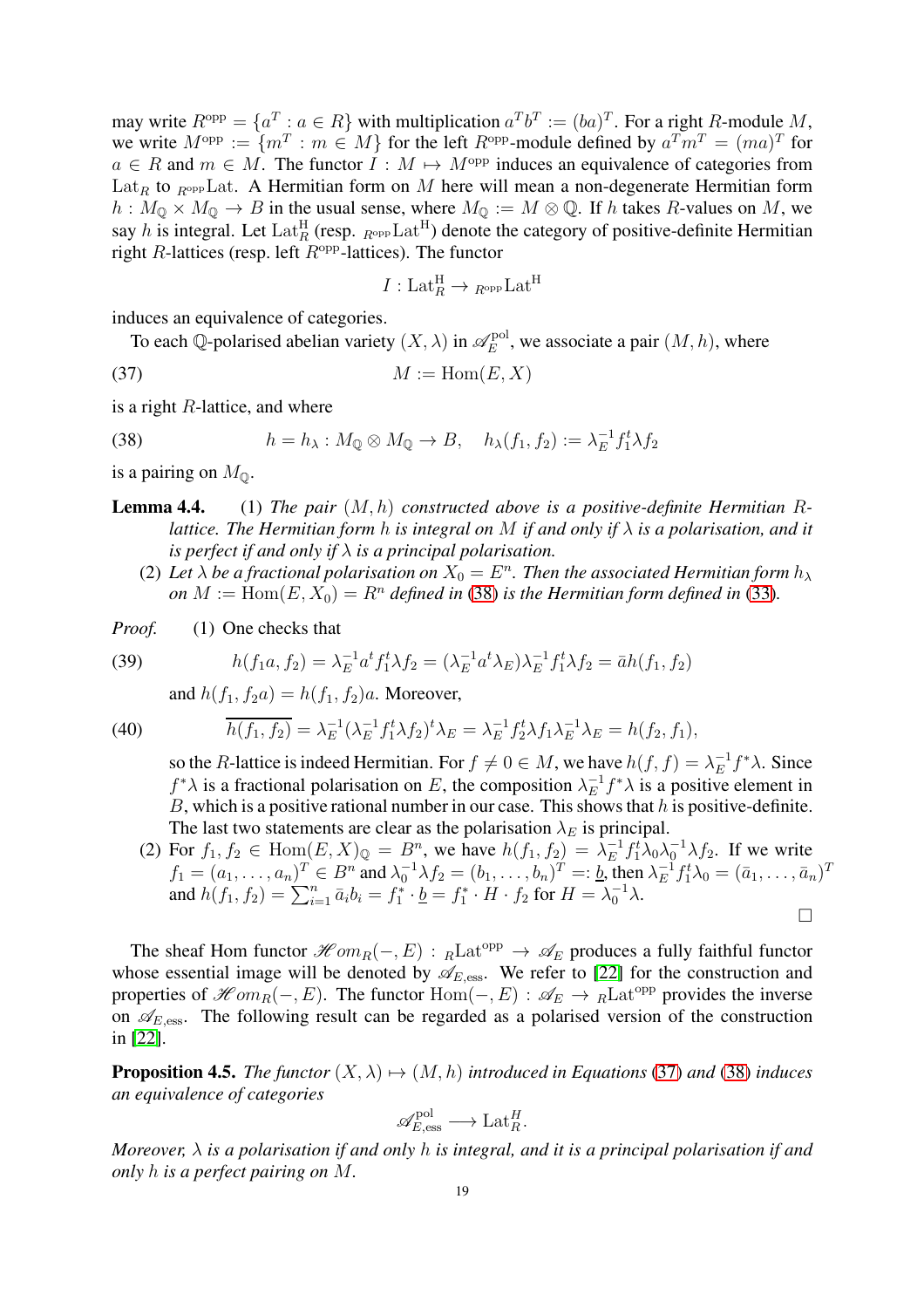*Proof.* Let  $T: \mathscr{A}_E \to \mathscr{A}_{E^t}$  be the functor sending X to  $X^t$ ; it induces an anti-equivalence of categories. The composition  $Hom(-, E^t) \circ T$  sends X to  $Hom(X^t, E^t)$  and  $I \circ Hom(E, -)$ sends X to  $\text{Hom}(E, X)$ <sup>opp</sup>. The map that sends  $f \in \text{Hom}(E, X)$  to  $f^t \in \text{Hom}(X^t, E^t)$  gives a natural isomorphism  $I \circ \text{Hom}(E, -) \to \text{Hom}(-, E^t) \circ T$ . Restricted to  $\mathscr{A}_{E, \text{ess}}$ , the functor  $Hom(-, E^t) \circ T$  is an equivalence of categories. Therefore,  $Hom(E, -)$  induces an equivalence of categories from  $\mathscr{A}_{E, \mathrm{ess}}$  to  $\mathrm{Lat}_R$ .

The dual  $M^t := \text{Hom}_R(M, R)$  of a right R-lattice M, which a priori is a left R-lattice, may be regarded as a right R-lattice via  $f \cdot a := \bar{a}f$ . This is simply the right  $R^{\text{opp}}$ -module  $(M^t)^{\text{opp}}$ with the identification  $R^{\text{opp}} = {\bar{a} : a \in R}$ . Suppose that  $M = \text{Hom}(E, X)$  is in the essential image of the equivalence, coming from some  $(X, \lambda) \in \mathscr{A}_{E, \text{ess}}$ . We claim that the map

(41) 
$$
\varphi: \text{Hom}(E, X^t) \to M^t
$$

$$
\alpha \mapsto (\varphi_\alpha: m \mapsto \lambda_E^{-1} \alpha^t m)
$$

is an isomorphism of right  $R$ -lattices. Indeed, it is injective by construction. For surjectivity, pick any  $\psi \in M^t$ . Since  $\psi \in \text{Hom}(\text{Hom}(E, X), \text{Hom}(E, E))$  and the functor  $\text{Hom}(E, -)$  is fully faithful, there exists a unique map  $\widetilde{\psi} \in \text{Hom}(X, E)$  such that  $\psi(f) = \widetilde{\psi} \circ f$  for all maps  $f \in \text{Hom}(E, X) = M.$ 



Then  $\psi(m) = \psi m$  and we have  $\psi^t \in \text{Hom}(E^t, X^t)$ . Considering  $\alpha = \psi^t \lambda_E \in \text{Hom}(E, X^t)$ , it follows from the construction that

$$
\varphi_{\alpha}(m) = \lambda_E^{-1} \alpha^t m = \lambda_E^{-1} \lambda_E \widetilde{\psi} m = \psi(m)
$$

for all  $m \in M$ , hence  $\psi = \varphi_{\alpha}$ , which proves the claim.

To prove the proposition, it remains to show that for any  $X \in \mathscr{A}_{E, \text{ess}}$  we have a bijection between fractional polarisations on X in  $\text{Hom}(X, X^t) \otimes \mathbb{Q}$  and positive-definite Hermitian forms on  $M_{\mathbb{Q}}$  in  $\text{Hom}(M, M^t) \otimes \mathbb{Q}$ . By the definition  $\text{Hom}(E, X) = M$ , the isomorphism  $\text{Hom}(E, X^t) \simeq M^t$ , and the fact that the functor  $\text{Hom}(E, -)$  is fully faithful, the natural map  $\text{Hom}(X, X^t) \to \text{Hom}(M, M^t)$  is an isomorphism. Note that the induced isomorphism  $\text{Hom}(X, X^t) \otimes \mathbb{Q} \to \text{Hom}(M, M^t) \otimes \mathbb{Q}$  is the same as the construction in Equation [\(38\)](#page-18-0). Hence, for every positive-definite Hermitian form h on  $M_{\odot}$ , there exists a unique symmetric element  $\lambda_1 \in \text{Hom}(X, X^t)_{\mathbb{Q}}$  such that  $h_{\lambda_1} = h$  and it suffices to show that  $\lambda_1$  is a fractional polarisation on X.

Any quasi-isogeny  $\beta: X \to E^n$  induces an isomorphism  $\beta_*: M \otimes \mathbb{Q} \to \text{Hom}(E, E^n) \otimes \mathbb{Q} =$  $B^n$  of B-modules. Let  $\lambda := \beta_* \lambda_1$  be the pushforward map in  $\text{Hom}(E^n, (E^n)^t) \otimes \mathbb{Q}$ , and let  $h_{\lambda}: B^n \times B^n \to B$  be the Hermitian form defined by [\(38\)](#page-18-0). Then  $\beta_*: (M_{\mathbb{Q}}, h) \to (B^n, h_{\lambda})$ is an isomorphism of  $B$ -modules with pairings. Since  $h$  is a positive-definite Hermitian form by assumption, so is the pairing  $h_{\lambda}$ . Let  $H \in \mathcal{H}_n(B)$  be the positive-definite Hermitian matrix corresponding to  $h_\lambda$  with respect to the standard basis. By Lemma 4.4(2), H is equal to  $\lambda_{\text{can}}^{-1} \lambda$ . Since  $H \in \mathcal{H}_n(B)$ , by Lemma [4.1](#page-16-6) the map  $\lambda$  is a fractional polarisation and therefore  $\lambda_1$  is a fractional polarisation as required fractional polarisation, as required.

By [\[22,](#page-36-6) Theorem 1.1] we obtain the following consequence.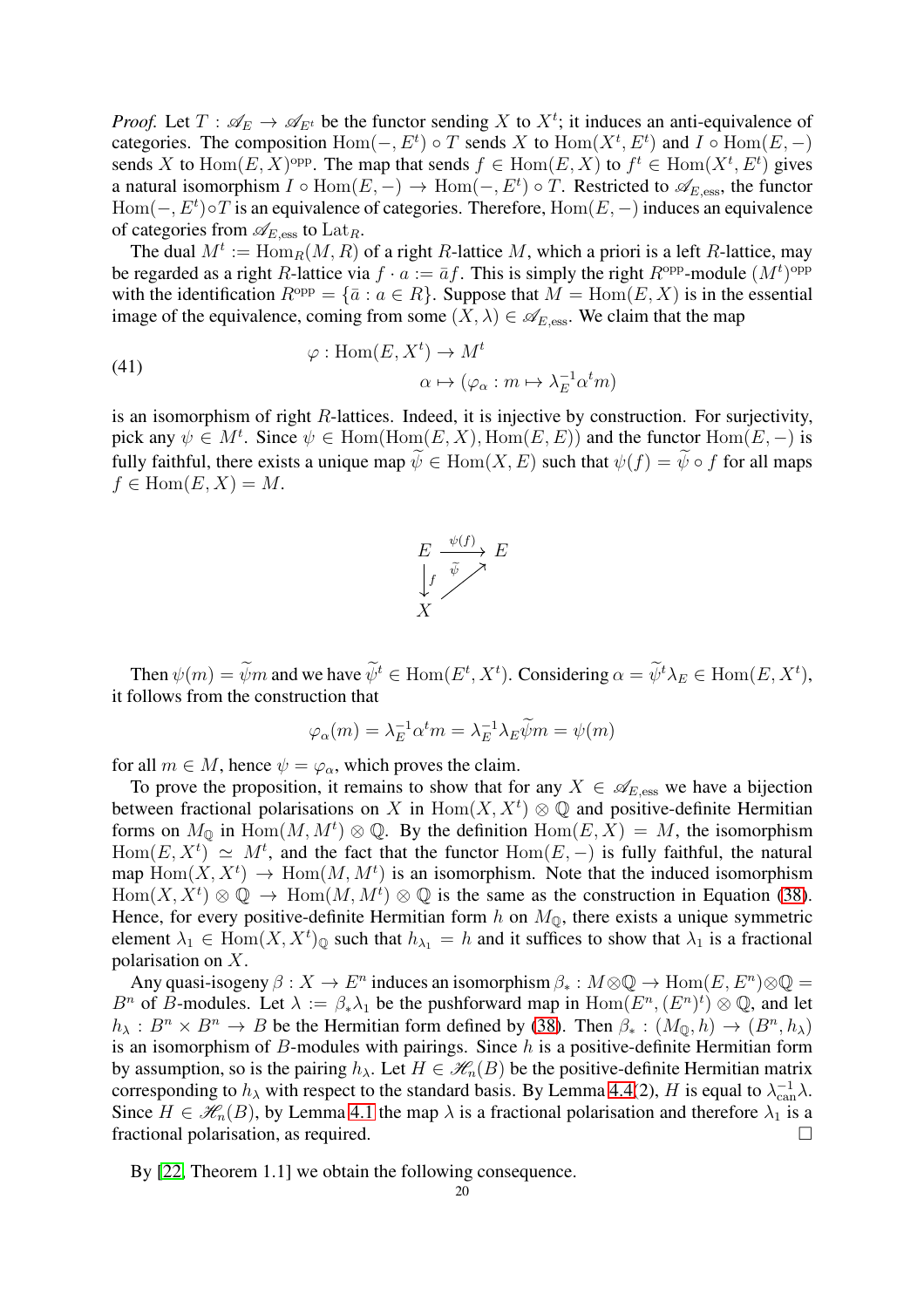<span id="page-20-0"></span>**Corollary 4.6.** Let E be an elliptic curve over a finite field  $K = \mathbb{F}_q$  with Frobenius endomor*phism*  $\pi$  *and endomorphism ring*  $R = \text{End}(E)$ . *The functor*  $\text{Hom}(E, -) : \mathscr{A}_E^{\text{pol}} \to \text{Lat}_R^H$ *induces an equivalence of categories if and only if one the following holds:*

- *E* is ordinary and  $\mathbb{Z}[\pi] = R$ ;
- *E* is supersingular,  $K = \mathbb{F}_p$  and  $\mathbb{Z}[\pi] = R$ ; or
- $E$  is supersingular,  $K = \mathbb{F}_{p^2}$  and  $R$  has rank 4 over  $\mathbb{Z}$ .

Remark 4.7. A few results similar to Proposition [4.5](#page-18-2) exist in the literature. The first case of Corollary [4.6](#page-20-0) is proven in [\[26\]](#page-37-19). More precisely, when E is ordinary and  $R = \mathbb{Z}[\pi]$ , in [\[26,](#page-37-19) Theorem 3.3] the constructions of [\[22\]](#page-36-6) are used to derive an equivalence of categories between  $\mathscr{A}^{\mathrm{pol}}_{\scriptscriptstyle{E}}$  $E_E^{\text{pol}}$  and  $\text{Lat}_R^H$ .

When  $R = \mathbb{Z}[\pi]$ , Serre's tensor construction (cf. [\[29\]](#page-37-20)) gives an analogue of Corollary [4.6](#page-20-0) in some cases, when replacing  $\mathcal{H}$  om with  $\otimes_R E$ . The tensor construction is used in [\[1,](#page-36-18) Theorem A] for a ring R with positive involution, a projective finitely presented right R-module M with an R-linear map  $h : M \to M^t$ , and an abelian scheme A over a base S with R-action via  $\iota: R \hookrightarrow \text{End}_{S}(A)$  and an R-linear polarisation  $\lambda: A \to A^{t}$ , to prove that  $h \otimes \lambda: M \otimes_R A \to A^{t}$  $M^t \otimes_R A^t$  is a polarisation if and only if h is a positive-definite R-valued Hermitian form. Also, for a superspecial abelian variety X over an algebraically closed field  $k$  of characteristic  $p$  it is shown in [\[37,](#page-37-7) 7.12-7.14] that the functors  $X \mapsto M = \text{Hom}(E, X)$  and  $M \mapsto M \otimes_R E = X$ yield bijections between principal polarisations on  $X$  and positive-definite perfect Hermitian forms on M.

For any elliptic curve E over a field K, we know that  $B = \text{End}^0(E)$  satisfies the conditions in Section [2](#page-2-1) and in particular those of Corollary [2.2.](#page-4-0) This means that when  $E$  is defined over a finite field and is in one of the cases of Corollary [4.6,](#page-20-0) then we may apply the categorical constructions above to automorphism groups, in order to obtain the following result.

**Corollary 4.8.** (1) For any  $(X, \lambda) \in \mathscr{A}_{E, \text{ess}}^{\text{pol}}$ , the lattice  $(M, h)$  associated to  $(X, \lambda)$  admits *a unique orthogonal decomposition*

<span id="page-20-2"></span>
$$
(M, h) = \perp_{i=1}^r \perp_{j=1}^{e_i} (M_{ij}, h_i).
$$

*Hence, we have that*

$$
(42)
$$

(42) 
$$
\operatorname{Aut}(X,\lambda) \simeq \operatorname{Aut}(M,h) \simeq \prod_{i=1}^r \operatorname{Aut}(M_{i1})^{e_i} \cdot S_{e_i}.
$$

(2) Let E be an elliptic curve over a finite field  $K = \mathbb{F}_q$  such that Corollary [4.6](#page-20-0) applies. *Then for any*  $(X, \lambda) \in \mathscr{A}_E^{\text{pol}}$  $E_E^{\text{pol}}$ , the automorphism group  $\text{Aut}(X,\lambda)$  can be computed as *in Equation* [\(42\)](#page-20-2)*.*

<span id="page-20-1"></span>**Corollary 4.9.** Let R be a maximal order in the definite quaternion Q-algebra  $B_{p,\infty}$ . Let  ${\rm Sp}^{\rm pol}$ *be the category of fractionally polarised superspecial abelian varieties over an algebraically closed field* k *of characteristic* p*. Then there is an equivalence of categories between* Sppol *and* Lat<sup>H</sup><sub>R</sub>. Moreover, for any object  $(X, \lambda)$  in  $\text{Sp}^{\text{pol}}$ , the automorphism group  $\text{Aut}(X, \lambda)$  can be *computed as in Equation* [\(42\)](#page-20-2)*.*

*Proof.* Choose an elliptic curve E over  $\mathbb{F}_{p^2}$  with Frobenius endomorphism  $\pi = -p$  and endomorphism ring End(E)  $\simeq$  R. Then the category  $\mathscr{A}_E$  is the same as that of superspecial abelian varieties over  $\mathbb{F}_{p^2}$  with Frobenius endomorphism  $-p$ , because every supersingular abelian variety with Frobenius endomorphism  $-p$  is superspecial. The functor sending each object X in  $\mathscr{A}_E$  to  $X \otimes_{\mathbb{F}_{n^2}} k$  induces an equivalence of categories between  $\mathscr{A}_E$  and the category of superspecial abelian varieties over  $k$  (cf. [\[50,](#page-37-21) Proposition 5.1]). Thus, it induces an equivalence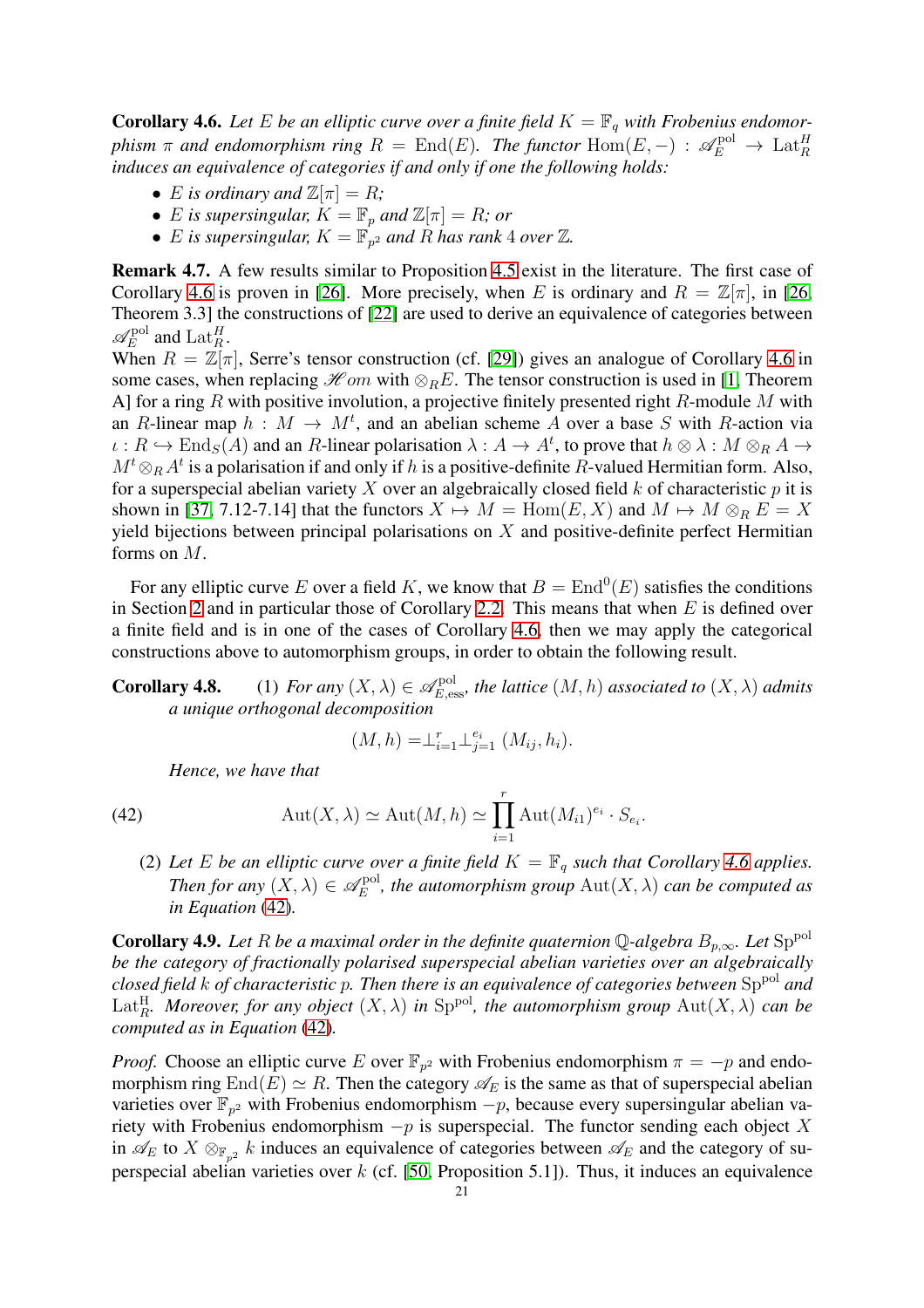of categories between  $\mathscr{A}_E^{\rm pol}$  $E_E^{\text{pol}}$  and Sp<sup>pol</sup>. By Corollary [4.6,](#page-20-0) there is an equivalence of categories between Sp<sup>pol</sup> and Lat<sup>H</sup><sub>R</sub>. The last statement of the corollary follows from Corollary 4.8.  $\Box$ 

# 4.3. Unique decomposition property.

**Definition 4.10.** Let  $(X, \lambda)$  be a  $\mathbb{O}$ -polarised abelian variety over K. We say  $(X, \lambda)$  *indecomposable* if whenever we have an isomorphism  $(X_1, \lambda_1) \times (X_2, \lambda_2) = (X_1 \times X_2, \lambda_1 \times \lambda_2) \simeq$  $(X, \lambda)$ , either dim  $X_1 = 0$  of dim  $X_2 = 0$ .

By induction on the dimension of X, every object  $(X, \lambda)$  in  $\mathscr{A}^{\text{pol}}$  decomposes into a product of indecomposable objects.

- **Definition 4.11.** (1) An object  $(X, \lambda)$  in  $\mathscr{A}^{\text{pol}}$  is said to have *the Remak-Schmidt property* if for any two decompositions into indecomposable objects  $(X, \lambda) \simeq \prod_{i=1}^r (X_i, \lambda_i)$  and  $(X, \lambda) \simeq \prod_{j=1}^s (X'_j, \lambda'_j)$ , we have  $r = s$  and there exist a permutation  $\sigma \in S_r$  and an isomorphism  $(X_i, \lambda_i) \simeq (X'_{\sigma(i)}, \lambda'_{\sigma(i)})$  for every  $1 \leq i \leq r$ .
	- (2) An object  $(X, \lambda)$  in  $\mathscr{A}^{\text{pol}}$  is said to have *the strong Remak-Schmidt property* if for any two decompositions into indecomposable objects  $\phi = (\phi_i)_i : \prod_{i=1}^r (X_i, \lambda_i) \stackrel{\sim}{\longrightarrow} (X, \lambda)$ and  $\phi' = (\phi'_j)_j : \prod_{j=1}^s (X'_j, \lambda'_j) \longrightarrow (X, \lambda)$ , we have  $r = s$  and there exist a permutation  $\sigma \in S_r$  and an isomorphism  $\alpha_i : (X_i, \lambda_i) \longrightarrow (X'_{\sigma(i)}, \lambda'_{\sigma(i)})$  such that  $\phi_i = \phi'_{\sigma(i)} \circ \alpha_i$  for every  $1 \leq i \leq r$ .

<span id="page-21-1"></span>**Lemma 4.12.** Let X be an object in  $\mathscr{A}_E$ . Then there exist an object  $\widetilde{X}$  in  $\mathscr{A}_{E, \text{ess}}$  and an isogeny  $\gamma: X \to \tilde{X}$  such that for any morphism  $\phi: X \to Y$  with object Y in  $\mathscr{A}_{E, \text{ess}}$ , there exists a *unique morphism*  $\alpha : \widetilde{X} \to Y$  *such that*  $\alpha \circ \gamma = \phi$ *. Dually, there exist an object*  $\widetilde{X}$  *in*  $\mathscr{A}_{E, \text{ess}}$ *and an isogeny*  $\varphi$  :  $\widetilde{X} \to X$  *that satisfies the similar universal property.* 

*Proof.* We first construct a morphism  $\gamma : X \to \tilde{X}$ , where  $\tilde{X}$  is an object in  $\mathscr{A}_{E, \text{ess}}$ . It will be more convenient to adopt the contravariant functors. Let  $M := \text{Hom}(X, E)$  and let  $\widetilde{X} :=$  $\mathcal{H}om_B(M, E)$ . The abelian variety  $\widetilde{X}$  represents the functor

<span id="page-21-2"></span>
$$
S \mapsto \text{Hom}_R(M, E(S)), \quad M = \text{Hom}(X, E)
$$

for any any K-scheme S. Define a morphism  $\gamma : X \to \tilde{X}$  by

<span id="page-21-0"></span>(43)  $\gamma: X(S) \to \widetilde{X}(S) = \text{Hom}_R(M, E(S))$  mapping  $x \mapsto (\gamma_x : f \mapsto f(x) \in E(S)),$ for all  $f \in M = \text{Hom}(X, E)$ .

Now let Y be an object in in  $\mathscr{A}_{E, \text{ess}}$  and  $\phi : X \to Y$  be a morphism. Using [\(43\)](#page-21-0), we also have a morphism  $\gamma_Y : Y \to \tilde{Y}$  which is an isomorphism as the functor  $\text{Hom}(-, E)$  induces an equivalence on  $\mathscr{A}_{E, \text{ess}}$ . The morphism  $\phi : X \to Y$  induces a map  $M_Y := \text{Hom}(Y, E) \to Y$  $M = \text{Hom}(X, E)$  by precomposition with  $\phi$ . This map also induces, after applying the functor  $\mathscr{H}om_B(-, E)$ , a morphism  $\beta : \widetilde{X} \to \widetilde{Y}$ . We claim that the diagram

(44)  

$$
\begin{array}{ccc}\n & X & \xrightarrow{\gamma} & \widetilde{X} \\
\downarrow^{\phi} & & \downarrow^{\beta} \\
Y & \xrightarrow{\gamma_Y} & \widetilde{Y}\n\end{array}
$$

commutes; we will show this by proving it on S-points for any K-scheme S. Let  $x \in X(S)$ and  $g: Y \to E$ . We have  $\beta(\gamma_x)(g) = \gamma_x(g \circ \phi) = g(\phi(x))$ . On the other hand  $\gamma_Y(\phi(x))(g) = g(\phi(x))$  $g(\phi(x))$ . This shows the claim. Let  $\alpha := \gamma_Y^{-1}$  $Y_Y^{-1} \circ \beta : X \to Y$ , so we have  $\alpha \circ \gamma = \phi$  by commutativity.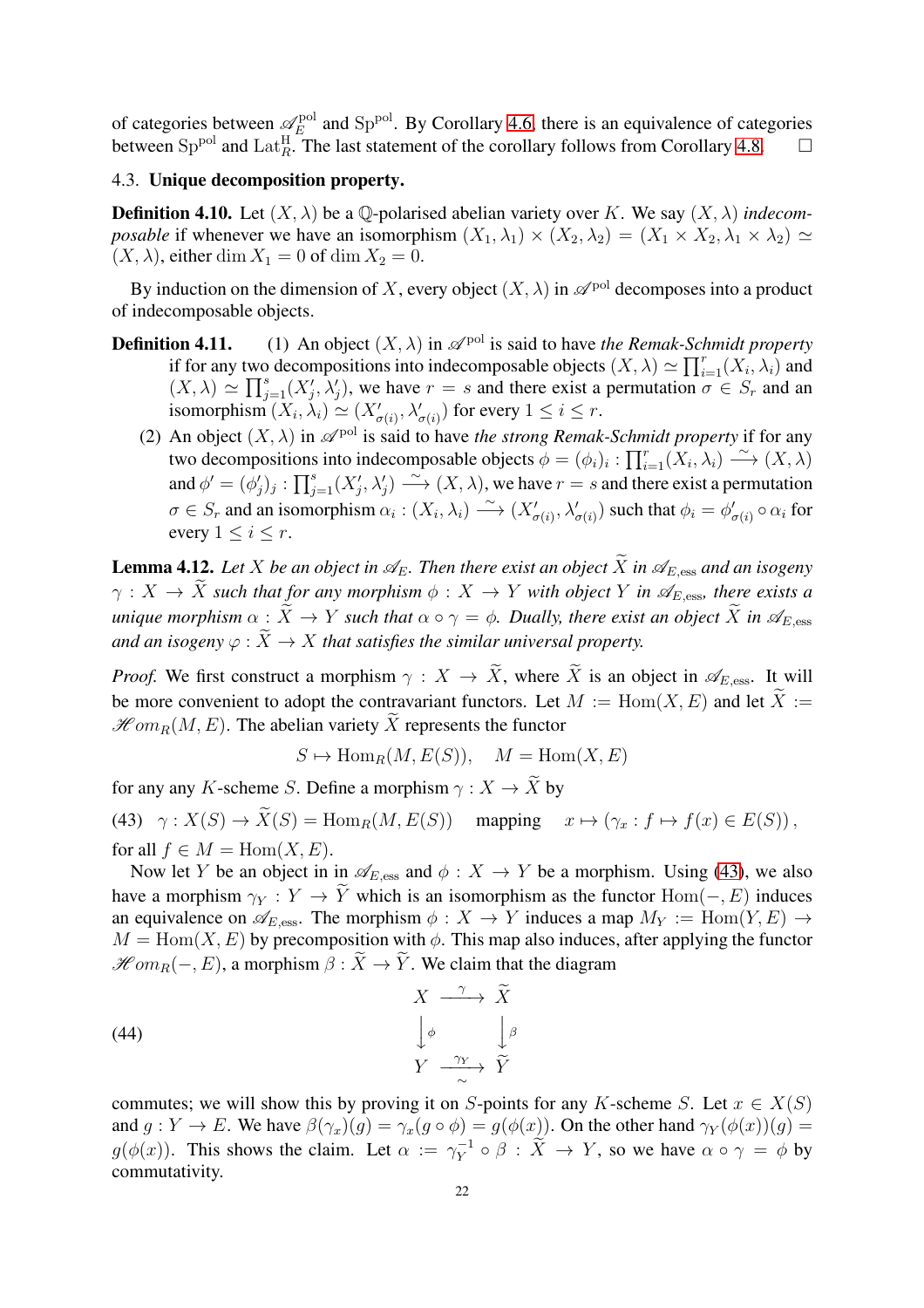Finally, take  $Y = E^n$  and any isogeny  $\phi: X \to E^n$  and let  $\alpha: X \to E^n$  be the unique morphism satisfying  $\alpha \circ \gamma = \phi$ . Since  $\dim X = \dim \widetilde{X} = \dim E^n = n$ , it follows that  $\gamma$  is an isogeny. The dual construction is entirely analogous.

<span id="page-22-0"></span>**Definition 4.13.** Let X be an object in  $\mathcal{A}_E$ . We call the isogeny  $\gamma : X \to \tilde{X}$  (resp.  $\varphi : \tilde{X} \to X$ ) constructed in Lemma [4.12](#page-21-1) the *minimal E-isogeny of* X and the abelian variety  $\widetilde{X}$  the *E-hull* of  $X$ .

<span id="page-22-1"></span>**Remark 4.14.** If  $E/K$  is a supersingular elliptic curve over an algebraically closed field  $K = k$ of characteristic p, then  $\mathscr{A}_E$  is the category of supersingular abelian varieties over k and  $\mathscr{A}_{E, \text{ess}}$ is the category of superspecial abelian varieties over k. In this case, a minimal E-isogeny  $\gamma$ :  $X \to \tilde{X}$  or  $\varphi : \tilde{X} \to X$  of a supersingular abelian variety X is precisely the minimal isogeny of X in the sense of Oort, cf.  $[23,$  Definition 2.11]. By Lemma [4.12,](#page-21-1) the minimal isogeny  $(X, \gamma : X \to \tilde{X})$  satisfies the stronger universal property where the test object  $\phi : X \to Y$ does not have to be an isogeny.

<span id="page-22-2"></span>**Lemma 4.15.** Let X be an object in  $\mathscr{A}_{E\text{-}\mathrm{ess}}$ . Suppose there are abelian varieties  $X_1, \ldots, X_r$ *in*  $\mathscr{A}_E$  and there is an isomorphism  $\phi: X_1 \times \cdots \times X_r \longrightarrow X$ . Then each abelian variety  $X_i$ *lies in*  $\mathscr{A}_{E, \text{ess}}$ *.* 

*Proof.* According to the construction of minimal E-isogenies, let

$$
M := \text{Hom}(X, E) \simeq \prod_{i=1}^r M_i \quad \text{and} \quad \widetilde{X} := \mathscr{H}om_R(M, E) \simeq \prod_{i=1}^r \widetilde{X}_i,
$$

where

$$
M_i := \text{Hom}(X_i, E) \text{ and } \widetilde{X}_i := \mathcal{H}om_R(M_i, E).
$$

By the definition of  $\gamma$  in Equation [\(43\)](#page-21-0), we have

$$
\gamma = (\gamma_i)_i : X \simeq X_1 \times \cdots \times X_r \longrightarrow \widetilde{X} \simeq \widetilde{X}_1 \times \cdots \times \widetilde{X}_r, \quad \text{where} \quad \gamma_i : X_i \to \widetilde{X}_i.
$$

By applying the universal property of the minimal E-isogeny with  $Y = X$  and  $\phi = id$ , there is a unique isogeny  $\alpha : \tilde{X} \to X$  such that  $\alpha \circ \gamma = id$ . This shows that  $\gamma$  is an isomorphism, which means that each  $\gamma_i : X_i \to X_i$  is an isomorphism. In particular, every abelian variety  $X_i$ lies in  $\mathscr{A}_{E, \text{ess}}$ .

**Lemma 4.16.** Let  $X_1, \ldots, X_r$  be objects in  $\mathscr{A}_E$ . Then  $(\gamma_i)_i : X = \prod_{i=1}^r X_i \to \prod_{i=1}^r \widetilde{X}_i$  is the *minimal* E*-isogeny of* X*.*

*Proof.* For any  $Y \in \mathcal{A}_{E, \text{ess}}$ , as in Equation [\(44\)](#page-21-2), we obtain the following commutative diagram:

(45) 
$$
\begin{array}{ccc}\n\prod_{i=1}^{r} X_{i} & \xrightarrow{(\gamma_{i})_{i}} & \prod_{i=1}^{r} \widetilde{X}_{i} \\
\downarrow \sum_{i} \phi_{i} & & \downarrow \beta = \sum_{i} \beta_{i} \\
Y & \xrightarrow{\gamma_{Y}} & \widetilde{Y}.\n\end{array}
$$

Then the unique morphism  $\alpha = \gamma_Y^{-1}$  $y_Y^{-1} \circ \beta$  satisfies the desired property  $\alpha \circ (\gamma_i)_i = \sum_i \phi_i$  $\Box$ **Theorem 4.17.** Every object  $(X, \lambda)$  in  $\mathscr{A}_{E, \mathrm{ess}}^{\mathrm{pol}}$  has the strong Remak-Schmidt property.

<span id="page-22-3"></span>*Proof.* Let  $\phi = (\phi_i)_i$  :  $\prod_{i=1}^r (X_i, \lambda_i) \longrightarrow (X, \lambda)$  and  $\phi' = (\phi'_j)_j$  :  $\prod_{i=1}^s (X'_j, \lambda'_j) \longrightarrow$  $(X, \lambda)$  be two decompositions of  $(X, \lambda)$  into indecomposable polarised abelian varieties. Let  $(M, h) = (Hom(E, X), h_\lambda)$  be the positive-definite Hermitian R-lattice associated to  $(X, \lambda)$ . By Lemma [4.15,](#page-22-2) every  $(X_i, \lambda_i)$  and  $(X'_j, \lambda'_j)$  is an object in  $\mathscr{A}_{E, \mathrm{ess}}^{\mathrm{pol}}$ , and we let  $(M_i, h_i)$  and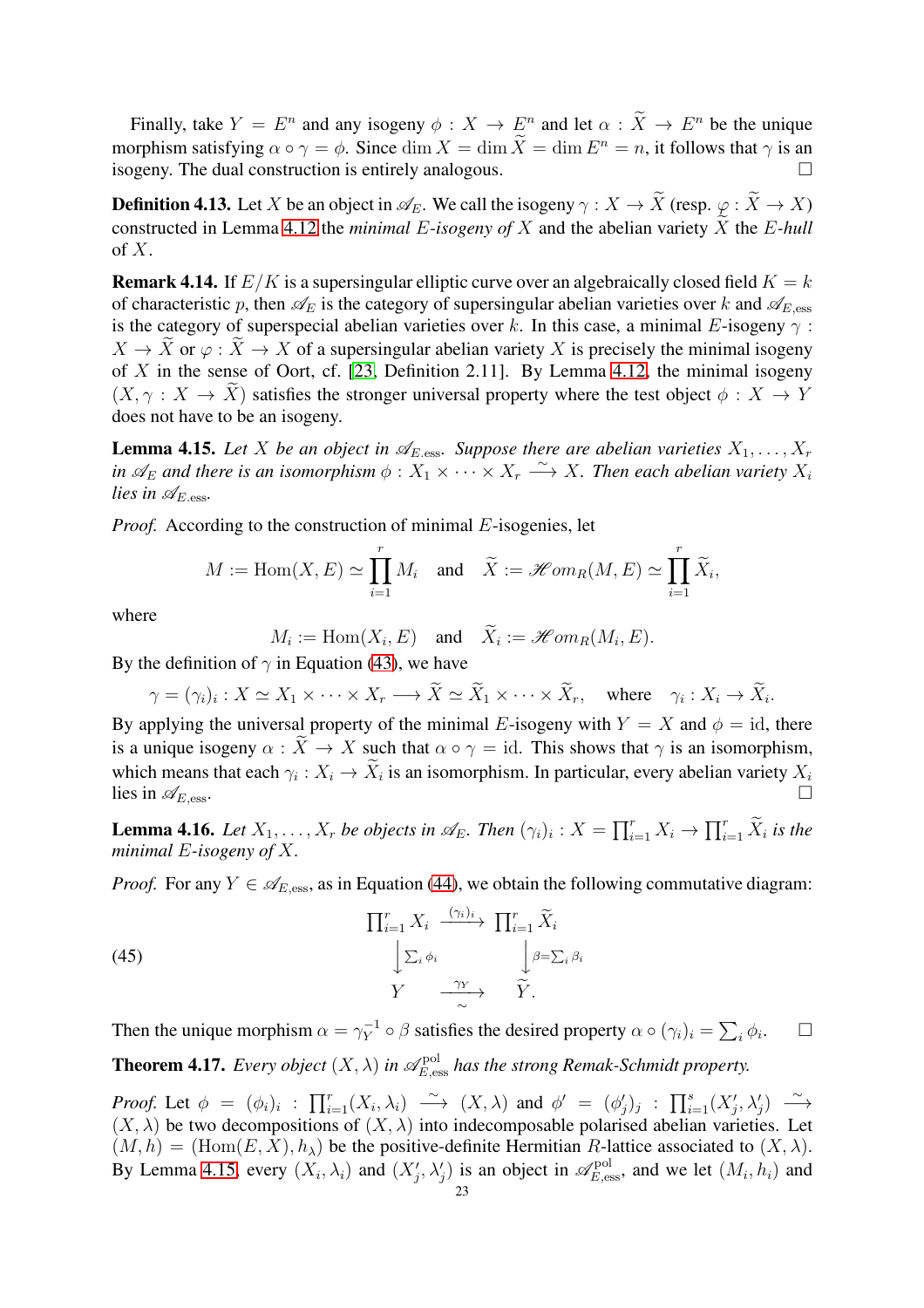$(M'_j, h'_j)$  be the associated positive-definite Hermitian R-lattices, respectively. Applying the functor Hom $(E, -)$ , we obtain two decomposition of  $(M, h)$ , namely  $\phi_* : \prod_{i=1}^r (M_i, h_i) \longrightarrow$  $(M, h)$  and  $\phi'_*: \prod_{j=1}^s (M'_j, h'_j) \longrightarrow (M, h)$ . Since the functor  $(X, \lambda) \mapsto (M, h)$  from  $\mathscr{A}_{E, \mathrm{ess}}^{\mathrm{pol}}$  to Lat<sup>H</sup><sub>R</sub> induces an equivalence of categories, every  $(M_i, h_i)$  and  $(M'_j, h'_j)$  is an indecomposable sublattice of  $(M, h)$ . Therefore, there are two orthogonal decompositions of indecomposable sublattices of  $(M, h)$ :

$$
M = \perp_{i=1}^r \phi_*(M_i)
$$
 and  $M = \perp_{j=1}^s \phi'_*(M'_j)$ .

It follows from Theorem [2.1](#page-3-0) that  $r = s$  and that there is an permutation  $\sigma \in S_r$  such that  $\phi_*(M_i) = \phi'_*(M'_{\sigma(i)})$  for all i. For any i, let  $\bar{\alpha}_i : (M_i, h_i) \longrightarrow (M_{\sigma(i)}, h_{\sigma(i)})$  be the unique isomorphism such that  $\phi'_{i,*} \circ \bar{\alpha}_i = \phi'_{\sigma(i),*}$ . The unique lifted isomorphism of  $\bar{\alpha}_i$ , say  $\alpha_i$ :  $(X_i, \lambda_i) \longrightarrow (X'_{\sigma(i)}, \lambda'_{\sigma(i)})$ , then satisfies  $\phi_i = \phi'_{\sigma(i)} \circ \alpha_i$ .

<span id="page-23-0"></span>**Corollary 4.18.** Let E be an elliptic curve over a finite field  $K = \mathbb{F}_q$  such that Corollary [4.6](#page-20-0) *applies. Then every object*  $(X, \lambda) \in \mathscr{A}_E^{\text{pol}}$  $E_E^{\text{pol}}$  has the strong Remak-Schmidt property.

*Proof.* This follows from Corollary [4.6](#page-20-0) and Theorem [4.17.](#page-22-3)

Remark 4.19. For the application of computing the automorphism groups of polarised abelian varieties, Theorem [4.17](#page-22-3) and Corollary [4.18](#page-23-0) actually do not provide any new useful information compared to Corollary [4.6.](#page-20-0) However, the significance of Theorem [4.17](#page-22-3) lies in providing the possibility that there may be more polarised abelian varieties having the strong Remak-Schmidt property than those abelian varieties which can be described directly in terms of (skew-)Hermitian lattices. We have not yet seen this phenomenon explored in the literature.

**Lemma 4.20.** *Let*  $(X, \lambda) \in \mathscr{A}_E^{\text{pol}}$  $E_E^{\text{pol}}$  and let  $\varphi$  :  $(X, \lambda) \to (X, \lambda)$  be the minimal E-isogeny  $of (X, \lambda)$ , where  $\lambda$  is chosen to be  $\varphi^* \lambda$ . Then

(46) 
$$
\operatorname{Aut}(X,\lambda) = \{ \alpha \in \operatorname{Aut}(\widetilde{X},\widetilde{\lambda}) : \alpha(H) = H \},
$$

*where*  $H := \ker(\varphi)$  *is the kernel of the morphism*  $\varphi$ *.* 

*Proof.* By the universal property of minimal E-isogenies, every  $\sigma_0 \in Aut(X, \lambda)$  uniquely lifts to an automorphism  $\sigma \in \text{Aut}(\overline{X}, \overline{\lambda})$ . Since  $X = \overline{X}/H$ , an element  $\sigma \in \text{Aut}(\overline{X}, \overline{\lambda})$  descends to an element  $\sigma_0 \in \text{Aut}(X, \lambda)$  if and only if  $\sigma(H) = H$ . to an element  $\sigma_0 \in \text{Aut}(X, \lambda)$  if and only if  $\sigma(H) = H$ .

# 4.4. Abelian varieties that are quotients of a power of an abelian variety over  $\mathbb{F}_p$ .

In this subsection, we let E denote an abelian variety over  $K = \mathbb{F}_p$  such that its endomorphism algebra  $B = \text{End}^0(E)$  is commutative. This means that E does not have a repeated simple factor (i.e., it is squarefree) nor a factor that is a supersingular abelian surface with Frobenius endomorphism  $\sqrt{p}$ . Since every abelian variety over a finite field is of CM type, the algebra B is a product of CM fields. Denote again by  $a \mapsto \overline{a}$  the canonical involution of B. Let  $R = \text{End}(E)$  and fix a polarisation  $\lambda_E$  on E. We will use the same notation and terminology as in previous subsections, except that we let  $\mathscr{A}_E$  (resp.  $\mathscr{A}_E^{\text{pol}}$  $E_E^{\text{pol}}$ ) be the full subcategory of  $\mathscr A$ (resp.  $\mathscr{A}^{\text{pol}}$ ) consisting of abelian varieties which are quotients of a power of E over  $\mathbb{F}_p$ .

Recall that an R-module M is called *reflexive* if the canonical map  $M \to (M^t)^t$  is an isomorphism, where  $M^t := \text{Hom}_R(M, R)$ . If  $\mathbb{Z}[\pi_E, \bar{\pi}_E] = R$ , where  $\pi_E$  denotes the Frobenius endomorphism of  $E$ , then  $R$  is Gorenstein and every  $R$ -lattice is automatically reflexive [\[6,](#page-36-19) Theorem 11 and Lemma 13].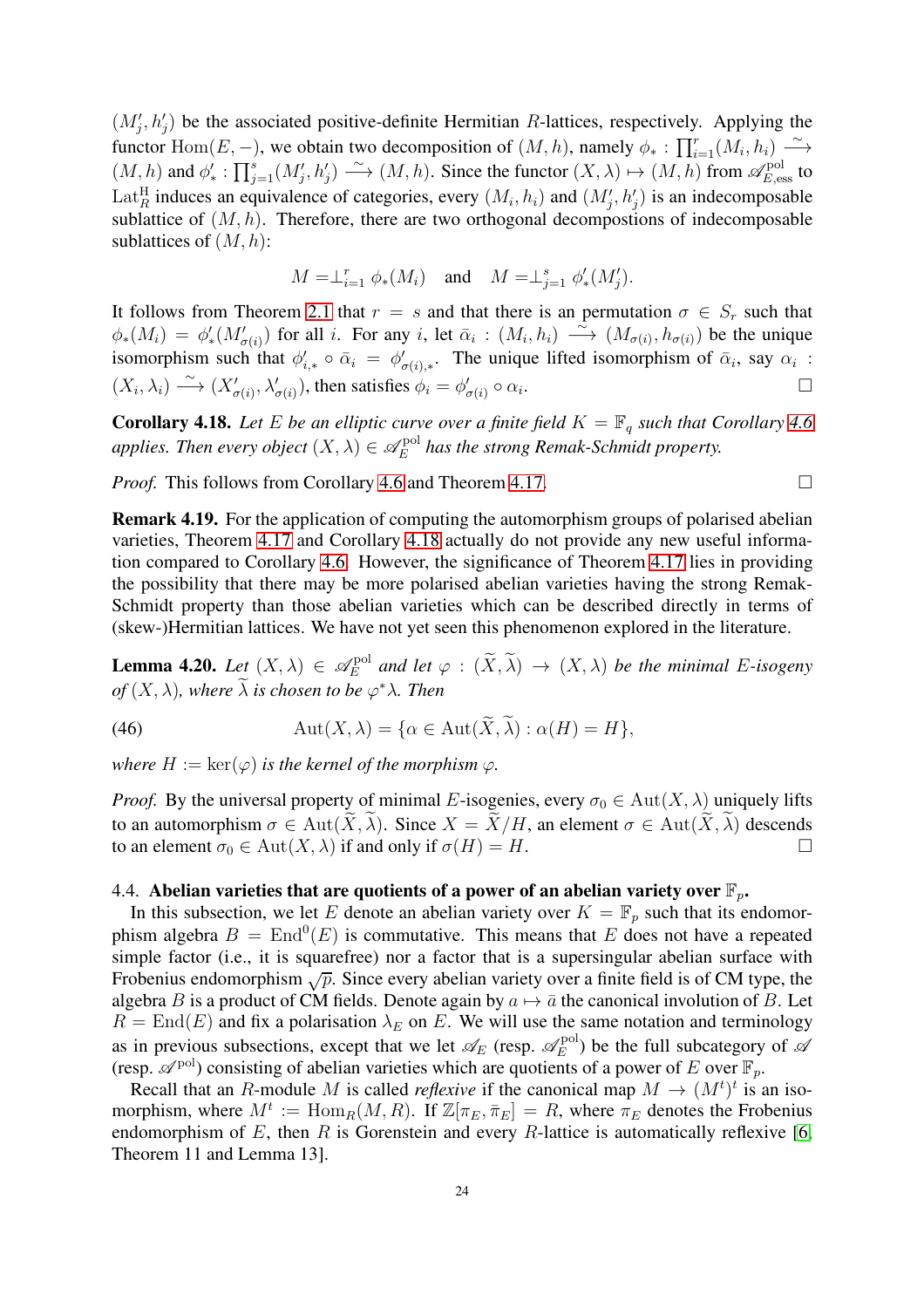<span id="page-24-1"></span>**Theorem 4.21.** ([\[22,](#page-36-6) Theorem 8.1], [\[6,](#page-36-19) Theorem 25]) Let E be an abelian variety over  $\mathbb{F}_p$ as above and assume that  $\mathbb{Z}[\pi_E, \bar{\pi}_E] = R$ . Then the functor  $\mathcal{H}$  om<sub>R</sub>(-, E) induces an anti*equivalence of categories*

(47)  $R\text{Lat}\longrightarrow \mathscr{A}_E$ 

*and*  $Hom(-, E)$  *is its inverse functor. Moreover, the functor*  $\mathcal{H}$  *om*<sub> $B$ </sub> $(-, E)$  *is exact, and it is isomorphic to the Serre tensor functor*  $M \mapsto M^t \otimes B$ .

Also see [\[49,](#page-37-22) Theorem 3.1] for a construction of a bijection from the set of isomorphism classes in <sub>R</sub>Lat to that in  $\mathcal{A}_E$ . The category  $\mathcal{A}_E$  contains more objects than those which are isogenous to a power of E in the case where E is not simple. Note that an abelian variety  $X/\mathbb{F}_p$ lies in  $\mathscr{A}_E$  if and only if there is a Q-algebra homomorphism  $\mathbb{Q}[\pi_E] \to \mathbb{Q}[\pi_X]$  mapping  $\pi_E$ to the Frobenius endomorphism  $\pi_X$  of X. Let  $_R$ Lat<sup>f</sup> (resp. Lat<sup>f</sup><sub>R</sub>) denote the full subcategary consisting of left (resp. right) R-lattices M such that  $M \otimes \mathbb{Q}$  is a free B-module of finite rank. Similarly, let  $_R Lat^{f,H} \subseteq R Lat^H$  (resp.  $Lat^{f,H}_R \subseteq Lat^H_R$ ) be the full subcategory of positivedefinite Hermitian left (resp. right) R-lattices  $(M, h)$  with free B-module  $M \otimes \mathbb{Q}$ . The functor  $\mathcal{H}om_R(-, E)$  induces an anti-equivalence from  $_R$ Lat<sup>f</sup> to the subcategory  $\mathcal{A}_E^f$  consisting of abelian varieties isogenous to a power of  $E$ . Moreover, we prove the following result about polarised varieties.

<span id="page-24-0"></span>**Theorem 4.22.** Let  $(E, \lambda_E)$  be a principally polarised abelian variety over  $\mathbb{F}_p$  with the as*sumptions as in Theorem [4.21.](#page-24-1) Then the following hold.*

(1) *The functor*  $(X, \lambda) \mapsto (M, h)$  *introduced in Equations* [\(37\)](#page-18-1) *and* [\(38\)](#page-18-0) *induces an equivalence of categories*

$$
\mathscr{A}_E^{\text{pol}} \longrightarrow \text{Lat}_R^H.
$$

- (2) For any Q-polarised abelian variety  $(X, \lambda)$  over  $\mathbb{F}_p$  in  $\mathscr{A}_E^{\text{pol}}$  $E_E^{\text{pol}}$ , the automorphism group  $Aut(X, \lambda)$  *can be computed as in Equation* [\(42\)](#page-20-2).
- (3) *Every* Q-polarised abelian variety  $(X, \lambda)$  over  $\mathbb{F}_p$  in  $\mathscr{A}_E^{\mathrm{pol}}$  $E^{\mathrm{pol}}_E$  has the strong Remak-Schmidt *property.*
- *Proof.* (1) We first show that  $(M, h)$  is a positive-definite Hermitian R-lattice. By Equa-tions [\(39\)](#page-18-3) and [\(40\)](#page-18-4) in Lemma 4.4, h is Hermitian and it remains to show that h is positive-definite. Let  $E_i$  ( $1 \leq i \leq r$ ) be the simple abelian subvarieties of E and let  $\varphi = \sum_i \iota_i : \prod_{i=1}^r E_i \to E$  be the canonical isogeny with inclusions  $\iota_i : E_i \subseteq E$ . Then we have an inclusion  $M \subseteq \bigoplus_{i=1}^r M_i$ , where  $M_i = \text{Hom}(E_i, X)$ . Let  $\lambda_{E_i}$  be the restriction of the polarisation  $\lambda_E$  to  $E_i$ . The isogeny  $\varphi$  induces an isomorphism from  $B \simeq \prod_i B_i$  onto a product of CM fields  $B_i = \text{End}^0(E_i)$ , and the decomposition  $M_{\mathbb{Q}} = \bigoplus_{i=1}^{r} M_{i,\mathbb{Q}}$  respects the decomposition  $B \simeq \prod_{i} B_{i}$ . Moreover, we have  $(M_{\mathbb{Q}}, h) = \perp_{i=1}^r (M_{i,\mathbb{Q}}, h_i)$ , where  $h_i$  is the restriction of h, which is also induced from the polarisation  $\lambda_{E_i}$ . Let  $f = (f_i) \in M_{\mathbb{Q}}$  be a non-zero vector. Then  $h(f, f) = (h_i(f_i, f_i))_i = (\lambda_{E_i}^{-1})$  $_{E_i}^{-1}f_i^*\lambda)_i$  and  $\lambda_{E_i}^{-1}$  $\sum_{E_i}^{-1} f_i^* \lambda$  is a totally positive element whenever  $f_i \neq 0$ . This shows that h is positive-definite. Then the same argument as in Proposi-tion [4.5](#page-18-2) proves the equivalence. Note that the principal polarisation  $\lambda_E$  ensures there is a natural isomorphism  $\text{Hom}(E, X^t) \simeq M^t$ .
- (2)+(3) These follow from Theorem [2.1](#page-3-0) and Corollary [2.2](#page-4-0) in the extended setting where B is a product of CM fields; see Remark [2.3.](#page-4-2)

 $\Box$ 

Question 4.23. Is it true that any Q-polarised abelian variety admits the strong Remak-Schmidt property?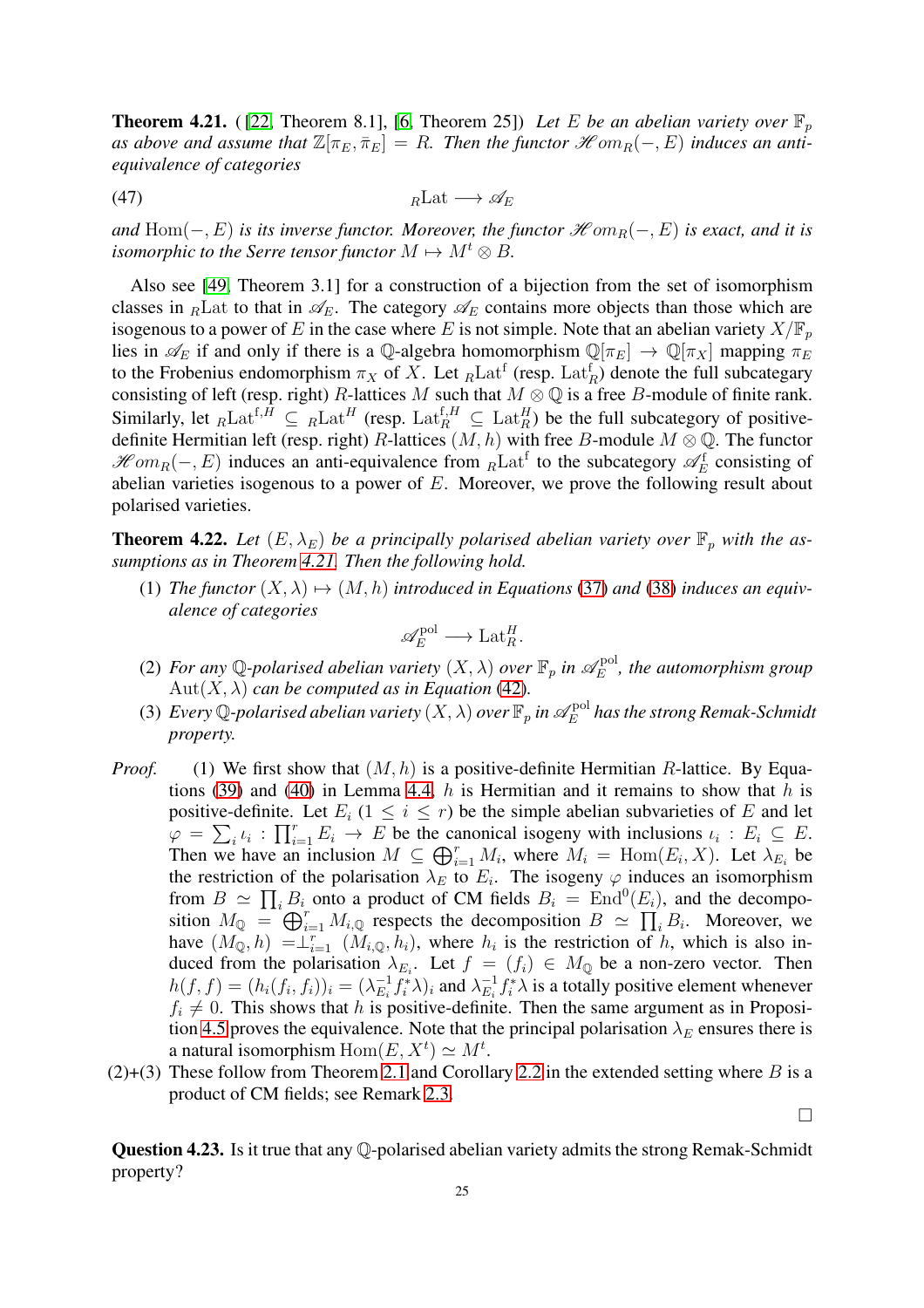#### 5. THE GEOMETRIC THEORY: THE GAUSS PROBLEM FOR CENTRAL LEAVES

# <span id="page-25-2"></span><span id="page-25-0"></span>5.1. First results and reductions.

Let  $x = [(X_0, \lambda_0)] \in \mathscr{A}_a(k)$  be a point and let  $\mathscr{C}(x)$  the central leaf passing through x.

**Proposition 5.1** (Chai). *The central leaf*  $\mathcal{C}(x)$  *is finite if and only if*  $X_0$  *is supersingular. In particular, a necessary condition for*  $|\mathscr{C}(x)| = 1$  *is that*  $x \in \mathscr{S}_a(k)$ *.* 

*Proof.* It is proved in [\[7,](#page-36-2) Proposition 1] that the prime-to-p Hecke orbit  $\mathcal{H}^{(p)}(X_0, \lambda_0)$  (i.e., the points obtained from  $(X_0, \lambda_0)$  by polarised prime-to-p isogenies) is finite if and only if  $X_0$  is supersingular. Since  $\mathcal{H}^{(p)}(X_0,\lambda_0) \subseteq \mathcal{C}(x)$ , the central leaf  $\mathcal{C}(x)$  is finite only if  $X_0$ supersingular. When  $X_0$  is supersingular, we have  $\mathcal{C}(x) = \Lambda_x$  by definition and hence  $\mathcal{C}(x)$  is finite, cf. [\(19\)](#page-10-2).

From now on we assume that  $x \in \mathscr{S}_q(k)$ . In this case

$$
\mathscr{C}(x) = \Lambda_x \simeq G^1(\mathbb{Q}) \backslash G^1(\mathbb{A}_f) / U_x,
$$

where  $U_x = G_x(\widehat{\mathbb{Z}})$  is an open compact subgroup. Similarly, for  $0 \le c \le \lfloor g/2 \rfloor$  we have

$$
\Lambda_{g,p^c} \simeq G^1(\mathbb{Q}) \backslash G^1(\mathbb{A}_f) / U_{g,p^c},
$$

where  $U_{g,p^c} = G_{x_c}(\mathbb{Z})$  for a base point  $x_c \in \Lambda_{g,p^c}$ .

<span id="page-25-1"></span>**Lemma 5.2.** *For every point*  $x \in \mathscr{S}_q(k)$ *, there exists a (non-canonical) surjective morphism*  $\pi$  :  $\Lambda_x$   $\rightarrow$   $\Lambda_{g,p^c}$  for some integer c with  $0 \leq c \leq \lfloor g/2 \rfloor$ . Moreover, one can select a base *point*  $x'_c$  *in*  $\Lambda_{g,p^c}$  *so that*  $G_x(\mathbb{Z}_p)$  *is contained in*  $G_{x'_c}(\mathbb{Z}_p)$  *and*  $\pi$  *is induced from the the identity map*

(48) 
$$
G^1(\mathbb{Q}) \backslash G^1(\mathbb{A}_f) / U_x \longrightarrow G^1(\mathbb{Q}) \backslash G^1(\mathbb{A}_f) / U_{x'_c}.
$$

*Proof.* We have

$$
G_{x_c}(\mathbb{Z}_p) \simeq \mathrm{Aut}_{G^1(\mathbb{Q}_p)}(\Pi_p O_p)^{n-c} \oplus O_p^c, \mathbb{J}_g) =: P_c.
$$

By [\[41,](#page-37-23) Theorem 3.13, p. 150], the subgroups  $P_c$  for  $c = 1, \ldots, [g/2]$  form a complete set of representatives of maximal parahoric subgroups of  $G^1(\mathbb{Q}_p)$  up to conjugacy. So  $G_x(\mathbb{Z}_p)$ is contained in  $g_p^{-1}G_{x_c}(\mathbb{Z}_p)g_p$  for some integer c with  $0 \leq c \leq \lfloor g/2 \rfloor$  and some element  $g_p \in G^1(\mathbb{Q}_p)$ . Thus, we we have a surjective map

(49) 
$$
G^{1}(\mathbb{Q})\backslash G^{1}(\mathbb{A}_{f})/U_{x} \to G^{1}(\mathbb{Q})\backslash G^{1}(\mathbb{A}_{f})/g_{p}^{-1}U_{g,p^{c}}g_{p} \xrightarrow{g_{p}} G^{1}(\mathbb{Q})\backslash G^{1}(\mathbb{A}_{f})/U_{g,p^{c}}.
$$
 This gives a surjective map  $\Lambda_{x} \to \Lambda_{g,p^{c}}$ .

Let  $\varphi$  :  $\widetilde{x} = (X_0, \lambda_0) \rightarrow x = (X_0, \lambda_0)$  the be minimal isogeny for x, cf. [\[23,](#page-36-5) Definition 2.11] and [\[31,](#page-37-6) Lemma 1.8]. Then  $U_x \subseteq U_{\tilde{x}}$  and we have a surjective map  $\Lambda_x \to \Lambda_{\tilde{x}}$  which is induced from the natural map

(50) 
$$
G^1(\mathbb{Q}) \backslash G^1(\mathbb{A}_f) / U_x \longrightarrow G^1(\mathbb{Q}) \backslash G^1(\mathbb{A}_f) / U_{\tilde{x}}.
$$

If the open compact subgroup  $U_{\tilde{x}}$  is maximal, then  $U_{\tilde{x}}$  is conjugate to  $U_{q,p^c}$  for some  $0 \leq c \leq$  $|g/2|$  and the map  $\pi : \Lambda_x \to \Lambda_{a,pc}$  in Lemma [5.2](#page-25-1) is realised by the minimal isogeny  $\varphi$ .

<span id="page-25-3"></span>**Lemma 5.3.** *Let* x *be a point in*  $\mathscr{S}_q(k)$ *.* If  $g = 1$ *, then*  $|\Lambda_x| = 1$  *if and only if*  $p \in \{2, 3, 5, 7, 13\}$ *.* 

*Proof.* In this case, the orbit  $\Lambda_x$  is the supersingular locus  $\Lambda_{1,1}$ . The assertion is well-known and also follows from Theorem [2.9.](#page-8-0)(1).

<span id="page-25-4"></span>**Lemma 5.4.** Let x be a point in 
$$
\mathscr{S}_g(k)
$$
. If  $g = 2$ , then  $|\Lambda_x| = 1$  if and only if  $p \in \{2, 3\}$ .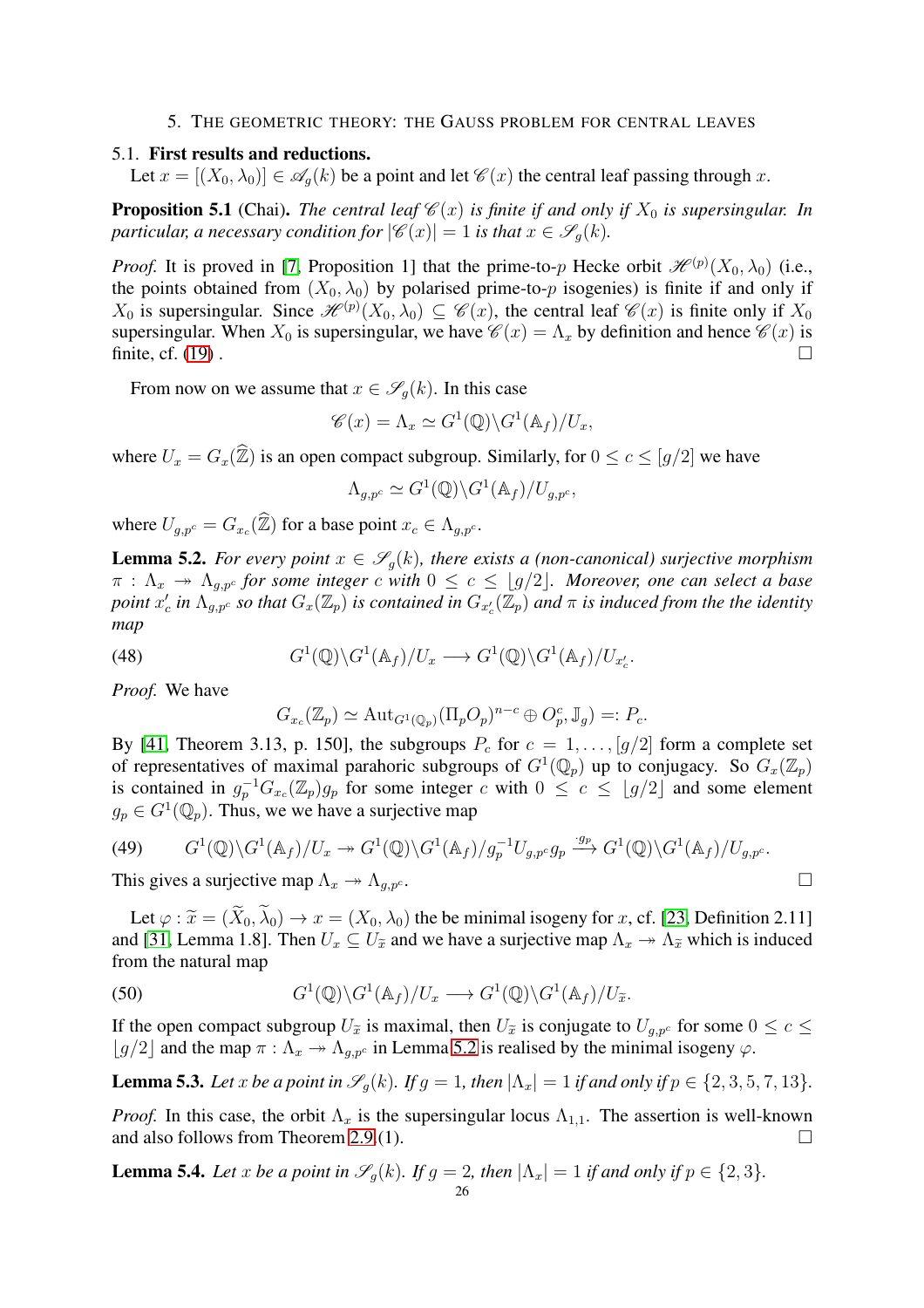*Proof.* For the superspecial case, by the first part of Theorem [2.9.](#page-8-0)(2) we have  $H_2(p, 1) = 1$ if and only if  $p = 2, 3$ . For the non-superspecial case, it follows from Theorem [3.3.](#page-12-0)(3) that  $|\Lambda_x| = 1$  for every non-superspecial point  $x \in \mathscr{S}_2(k)$  if and only if  $p = 2, 3$ .

<span id="page-26-2"></span>**Lemma 5.5.** *Let* x *be a point in*  $\mathscr{S}_q(k)$ *. If*  $g \geq 5$ *, then*  $|\Lambda_x| > 1$ *.* 

*Proof.* We first show that  $|\Lambda_{g,pc}| > 1$  for all primes p and all integers c with  $0 \le c \le \lfloor g/2 \rfloor$ . From Theorem [3.1](#page-11-0) we have  $\text{Mass}(\Lambda_{g,p^c}) = v_g \cdot L_{p,p^c}$ . Using Lemma [2.6](#page-7-2) and the proof of Corollary [2.7,](#page-7-4) we show that  $|\Lambda_{g,pc}| > 1$  for all  $g \ge 6$ , all primes p and all c. By Theorem [2.9,](#page-8-0) we have  $|\Lambda_{5,p^0}| = H_5(p, 1) > 1$  and  $|\Lambda_{5,p^2}| = H_5(1, p) > 1$  for all primes p. Using Theorem [3.1](#page-11-0) and [\(25\)](#page-11-3), we have  $\text{Mass}(\Lambda_{5,p}) = v_5 \cdot L_{5,p1} = \text{Mass}(\Lambda_{5,p0})(p^5 + 1)$  and  $(p^3 - 1)$  divides  $L_{5,p}$ . From this the same proof of Theorem [2.9](#page-8-0) shows that  $|\Lambda_{5,p}| > 1$  for all primes p. By Lemma [5.2,](#page-25-1) for every point  $x \in \mathscr{S}_g(k)$  we have  $|\Lambda_x| \geq |\Lambda_{g,p^c}|$  for some  $0 \leq c \leq \lfloor g/2 \rfloor$ . Therefore,  $|\Lambda_x| > 1$ .  $|\Lambda_x| > 1.$ 

For any matrix  $A = (a_{ij}) \in Mat_g(\mathbb{F}_{p^2})$ , write  $A^* = \overline{A}^T = (a_{ji}^p)$ , where  $\overline{A} = (a_{ij}^p)$  and  $T$ denotes the transpose. Let

$$
U_g(\mathbb{F}_p) := \{ A \in \text{Mat}_g(\mathbb{F}_{p^2}) : A \cdot A^* = \mathbb{I}_g \}
$$

denote the unitary group of rank g associated to the quadratic extension  $\mathbb{F}_{p^2}/\mathbb{F}_p$ . Let  $\text{Sym}_g(\mathbb{F}_{p^2})\subseteq$  $\mathrm{Mat}_g(\mathbb{F}_{p^2})$  be the subspace consisting of all symmetric matrices and  $\mathrm{Sym}_g(\mathbb{F}_{p^2})^0 \subseteq \mathrm{Sym}_g(\mathbb{F}_{p^2})$ be the subspace consisting of matrices  $B = (b_{ij})$  with  $b_{ii} = 0$  for all i.

<span id="page-26-0"></span>**Definition 5.6.** Let  $\mathscr{E} \subseteq \text{Mat}_{g}(\mathbb{F}_{p^2})$  be a maximal subfield of degree g over  $\mathbb{F}_{p^2}$  stable under the involution ∗. Let

(51) 
$$
G := \left\{ \begin{pmatrix} \mathbb{I}_g & 0 \\ B & \mathbb{I}_g \end{pmatrix} \begin{pmatrix} A & 0 \\ 0 & \overline{A} \end{pmatrix} \in \text{GL}_{2g}(\mathbb{F}_{p^2}) : A \in U_g(\mathbb{F}_p), B \in \text{Sym}_g(\mathbb{F}_{p^2}) \right\};
$$

$$
(52) \ \mathscr{E}^1 := \{ A \in \mathscr{E}^\times : A^*A = \mathbb{I}_g \} = \mathscr{E}^\times \cap U_g(\mathbb{F}_p);
$$

(53) 
$$
H := \left\{ \begin{pmatrix} \mathbb{I}_g & 0 \\ B & \mathbb{I}_g \end{pmatrix} \begin{pmatrix} A & 0 \\ 0 & A \end{pmatrix} : A \in \mathcal{E}^1, \quad B \in \text{Sym}_g(\mathbb{F}_{p^2})^0 \right\};
$$

(54) 
$$
\Gamma := \left\{ \begin{pmatrix} \mathbb{I}_g & 0 \\ B & \mathbb{I}_g \end{pmatrix} \begin{pmatrix} A & 0 \\ 0 & \overline{A} \end{pmatrix} : A \in \text{diag}(\mathbb{F}_{p^2}^1, \dots, \mathbb{F}_{p^2}^1) \cdot S_g, B \in \text{diag}(\mathbb{F}_{p^2}, \dots, \mathbb{F}_{p^2}) \right\},
$$

where  $\mathbb{F}_p^1$  $\frac{1}{p^2} \subseteq \mathbb{F}_{p^2}^{\times}$  $_{p^2}^{\times}$  denotes the subgroup of norm one elements and  $S_g$  denotes the symmetric group of  $\{1, \ldots, q\}$ .

<span id="page-26-1"></span>Lemma 5.7. *Using the notation introduced in Definition [5.6,](#page-26-0) the following statements hold.*

- (1) Up to isomorphism, the double coset space  $(\text{diag}(\mathbb{F}_p^1))$  $_{p^2}^1,\ldots,\mathbb{F}_{p}^1$  $\binom{1}{p^2} \cdot S_g \backslash U_g(\mathbb{F}_p)/\mathscr{E}^1$  is *independent of the choice of*  $\mathscr E$ *.*
- (2) *For*  $p = 2$ , *up to isomorphism, the double coset space*  $\Gamma \backslash G/H$  *is independent of the choice of*  $\mathscr E$ *.*
- *Proof.* (1) We know that  $\mathcal{E}^1$  is a cyclic group of order  $p^g + 1$  and choose a generator  $\eta$ of  $\mathscr{E}^1$ . One has  $\eta^*\eta = 1$  and  $\mathscr{E} = \mathbb{F}_{p^2}[\eta]$ . Suppose that  $\mathscr{E}_1$  is another maximal subfield stable under ∗. We will first show that  $\mathscr{E}_1$  is conjugate to  $\mathscr{E}$  under  $U_q(\mathbb{F}_p)$ . By the Noether-Skolem theorem, there is an element  $\gamma \in GL_g(\mathbb{F}_{p^2})$  such that  $\mathscr{E}_1 = \gamma \mathscr{E} \gamma^{-1}$ . Clearly,  $\mathscr{E}_1 = \mathbb{F}_{p^2}[\eta_1]$  is generated by  $\eta_1 := \gamma \eta \gamma^{-1}$  and  $\eta_1$  has order  $p^g + 1$ . We also have  $\eta_1^*\eta_1 = 1$ ; this follows from the fact that the norm-one subgroup  $\mathscr{E}_1^1 \subseteq \mathscr{E}_1^\times$  is the unique subgroup of order  $p^g + 1$  and that  $\eta_1$  has order  $p^g + 1$ . It follows from  $\eta^*\eta = 1$ that  $\gamma^* \eta^* \gamma^* \gamma \eta \gamma^{-1} = 1$ . Putting  $\alpha = \gamma^* \gamma$ , we find that

$$
\eta^* \alpha \eta = \alpha \quad \text{and} \quad \alpha \eta \alpha^{-1} = \eta.
$$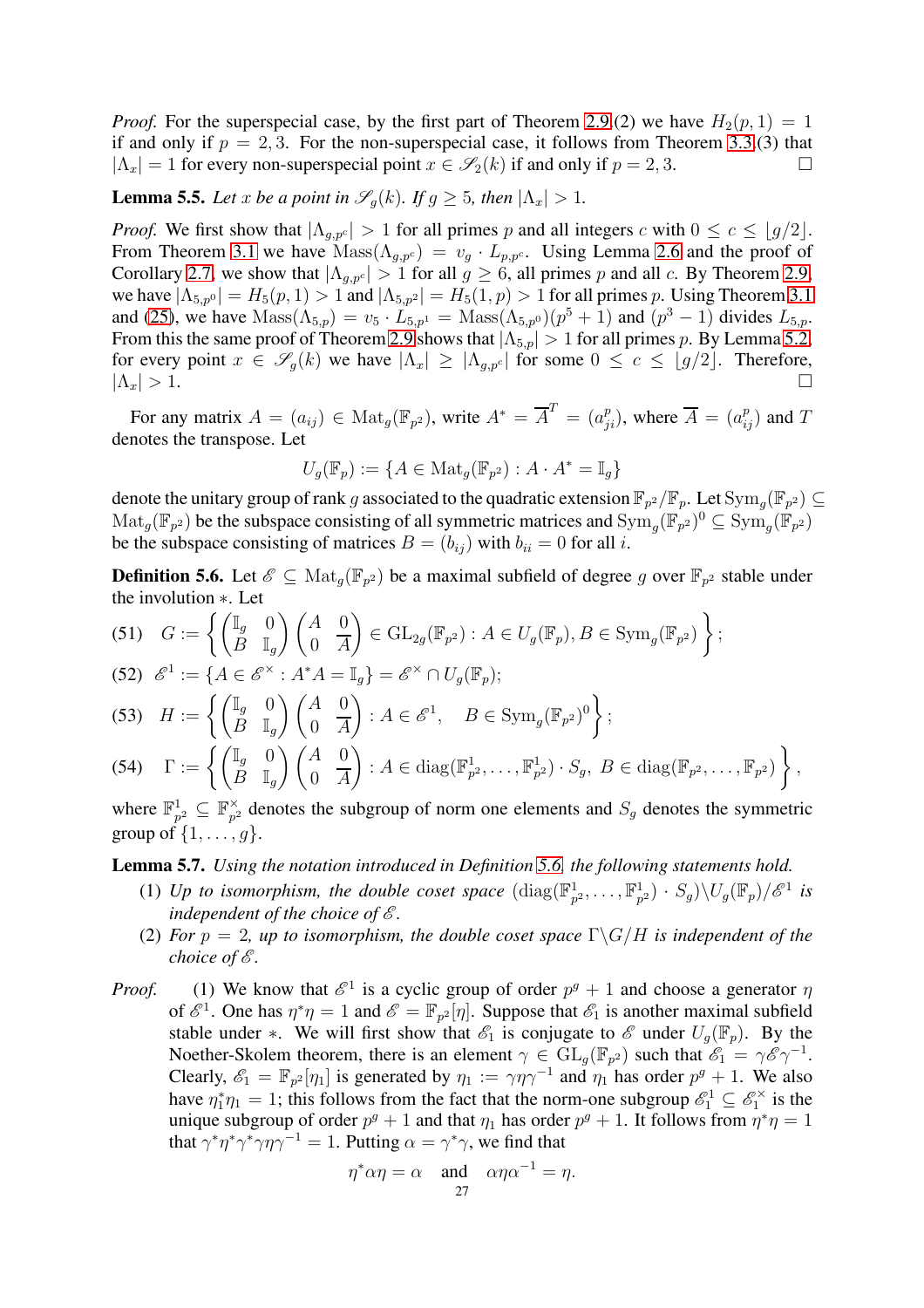That is,  $\alpha$  commutes with  $\mathscr{E}$ , and  $\alpha \in \mathscr{E}^{\times}$  because  $\mathscr{E}$  is a maximal subfield. As  $\alpha = \gamma^* \gamma$ ,  $\alpha$  lies in the subfield  $F \subseteq \mathscr{E}$  fixed by the automorphism  $*$  of order 2. Since the norm map  $N: \mathscr{E}^{\times} \to F^{\times}, x \mapsto x^*x$  is surjective, we have  $\alpha = \beta^* \beta$  for some  $\beta \in \mathscr{E}^{\times}$ . Let  $\gamma_1 := \gamma \beta^{-1}$ . Then

$$
\gamma_1^* \gamma_1 = (\gamma \beta^{-1})^* (\gamma \beta^{-1}) = (\beta^{-1})^* \gamma^* \gamma \beta^{-1} = (\beta^{-1})^* \alpha \beta^{-1} = (\beta^{-1})^* \beta^* \beta \beta^{-1} = 1.
$$

Therefore,  $\mathscr{E}_1 = \gamma_1 \mathscr{E} \gamma_1^{-1}$  and  $\gamma_1 \in U_g(\mathbb{F}_p)$ . The right translation by  $\gamma_1^{-1}$  gives an isomorphism  $(\text{diag}(\mathbb{F}_n^1))$  $_{p^2}^1,\ldots,\mathbb{F}_{p}^1$  $(\mathbb{F}_p^1) \cdot S_g) \backslash U_g(\mathbb{F}_p)/\mathscr{E}^1 \simeq (\text{diag}(\mathbb{F}_p^1))$  $_{p^2}^1,\ldots,\mathbb{F}_{p}^1$  $\frac{1}{p^2}$ ) $\cdot$ Sg) $\sqrt{U_g(\mathbb{F}_p)/\mathscr{E}_1^1}$ . This proves (1).

(2) We may regard  $U_g(\mathbb{F}_p)$  as a subgroup of G via the map  $A \mapsto$  $\begin{pmatrix} A & 0 \end{pmatrix}$  $0 \quad A$  $\overline{\phantom{0}}$ . Conjugation

by G gives an action of  $U_g(\mathbb{F}_p)$  on  $\text{Sym}_g(\mathbb{F}_{p^2})$  by  $A \cdot B = \overline{A} B \overline{A}^T$ , where  $A \in U(\mathbb{F}_p)$ and  $B \in \text{Sym}_g(\mathbb{F}_{p^2})$ . Suppose that  $\mathscr{E}_1$  is another maximal subfield stable under  $*$  and  $H_1 \subseteq G$  is the extension of  $\text{Sym}_g(\mathbb{F}_{p^2})^0$  by  $\mathcal{E}_1^1$ . To show  $H_1$  is conjugate to H under G, it suffices to show they are conjugate under  $U_q(\mathbb{F}_p)$ , since this is a subgroup of G. By (1), it then suffices to show that  $Sym_g(\mathbb{F}_{p^2})^0$  is stable under the action of  $U_g(\mathbb{F}_p)$ . When  $p = 2$ , one checks directly that the diagonal entries of the matrix  $A(I_{ij} + I_{ji})\overline{A}^T$ are all zero, where  $I_{ij}$  is the matrix whose entries are 1 at  $(i, j)$  and zero elsewhere. Since the  $I_{ij} + I_{ji}$  generate  $Sym_g(\mathbb{F}_{p^2})^0$ , we find that it is indeed stable under the action of  $U_q(\mathbb{F}_p)$ . This proves (2).

 $\Box$ 

Let  $\mathbb{F}_q$  be a finite field of characteristic p. Let  $(V_0, \psi_0)$  be a non-degenerate symplectic space over  $\mathbb{F}_q$  of dimension 2c and denote by  $A \mapsto A^{\dagger}$  the symplectic involution on End(V<sub>0</sub>) with respect to  $\psi_0$ . For any k-subspace W of  $V_0 \otimes_{\mathbb{F}_q} k$ , the endomorphism algebra of W over  $\mathbb{F}_q$  is defined as

(55) 
$$
\text{End}(V_0, W) := \{ A \in \text{End}(V_0) : A(W) \subseteq W \},
$$

and the automorphism group of W in the symplectic group  $Sp(V_0)$  is defined as

(56) 
$$
Sp(V_0, W) := Sp(V_0) \cap End(V_0, W).
$$

<span id="page-27-0"></span>**Proposition 5.8.** *If* W *is a non-zero isotropic* k-subspace of  $V_0 \otimes_{\mathbb{F}_q} k$  *such that*  $\text{Sp}(V_0, W) \supseteq$  $C_{q^c+1}$ , then  $\text{End}(V_0, W) \simeq \text{Mat}_{2c/d}(\mathbb{F}_{q^d})$  *for some positive integer d*|2*c such that* ord<sub>2</sub>(*d*) = ord<sub>2</sub>(2c). Moreover, if 2c is a power of 2, then  $\text{End}(V_0, W) \simeq \mathbb{F}_{q^{2c}}$  and  $\text{Sp}(V_0, W) = C_{q^c+1}$ .

*Proof.* Let  $\eta$  be a generator of  $C_{q^c+1}$  and let  $\mathscr{E} = \mathbb{F}_q[\eta]$  be the  $\mathbb{F}_q$ -subalgebra of  $\text{End}(V_0)$ generated by  $\eta$ . Since  $|C_{q^c+1}|$  is prime to q, the group algebra  $\mathbb{F}_q[C_{q^c+1}]$  is semi-simple and it maps onto  $\mathscr{E}$ . On the other hand, the finite field  $\mathbb{F}_{q^{2c}}$  is the smallest field extension of  $\mathbb{F}_q$ which contains an element of order  $q^c + 1$ , so  $\mathscr E$  contains a copy F of  $\mathbb F_{q^{2c}}$  in  $\text{End}(V_0)$ . Since  $\dim V_0 = 2c = [\mathbb{F}_{q^{2c}} : \mathbb{F}_q]$ , we see that F is a maximal subfield of  $\text{End}(V_0)$  and hence  $\mathscr{E} = F$ .

Since  $C_{q^c+1} \subseteq \text{Sp}(V_0)$  and  $\text{ord}(\eta) = q^c + 1$ , we have that  $\eta^{\dagger} = \eta^{-1} \in C_{q^c+1}$  and  $\eta^{\dagger} \neq \eta$ . So  $\mathscr E$  is stable under  $\dagger$ , and  $\dagger$  is an automorphism of  $\mathscr E$  of order 2. Moreover,  $C_{q^c+1}$  is equal to the subgroup  $\mathscr{E}^1 = \{a \in \mathscr{E}^\times : N_{\mathscr{E}/\mathscr{E}_0}(a) = 1\}$  of norm one elements in  $\mathscr{E}^\times$ , where  $\mathscr{E}_0$  is the subfield of  $\mathscr E$  fixed by  $\dagger$ .

Let  $\Sigma_{\mathscr{E}} := \text{Hom}_{\mathbb{F}_q}(\mathscr{E}, \overline{\mathbb{F}}_p)$  denote the set of embeddings of  $\mathscr{E}$  into  $\overline{\mathbb{F}}_p$ ; it is equipped with a left action by  $Gal(\mathbb{F}_{q^{2c}}/\mathbb{F}_q) = Gal(\mathscr{E}/\mathbb{F}_q) = \langle \sigma \rangle \simeq \mathbb{Z}/2c\mathbb{Z}$ , which acts simply transitively. Arrange  $\Sigma_{\mathscr{E}} = \{\sigma_i : i \in \mathbb{Z}/2c\mathbb{Z}\}\$ in such a way that  $\sigma \cdot \sigma_i = \sigma_{i+1}$  for all  $i \in \mathbb{Z}/2c\mathbb{Z}$  and denote by  $V^i$  the  $\sigma_i$ -isotypic eigenspace of  $V_0 \otimes k$ . Then  $V_0 \otimes_{\mathbb{F}_q} k = \bigoplus_{i \in \mathbb{Z}/2c\mathbb{Z}} V^i$  is a decomposition into simple  $(\mathscr{E} \otimes_{\mathbb{F}_q} k)$ -submodules. Since  $W \subseteq V_0 \otimes_{\mathbb{F}_q} k$  is an  $(\mathscr{E} \otimes_{\mathbb{F}_q} k)$ -submodule, there is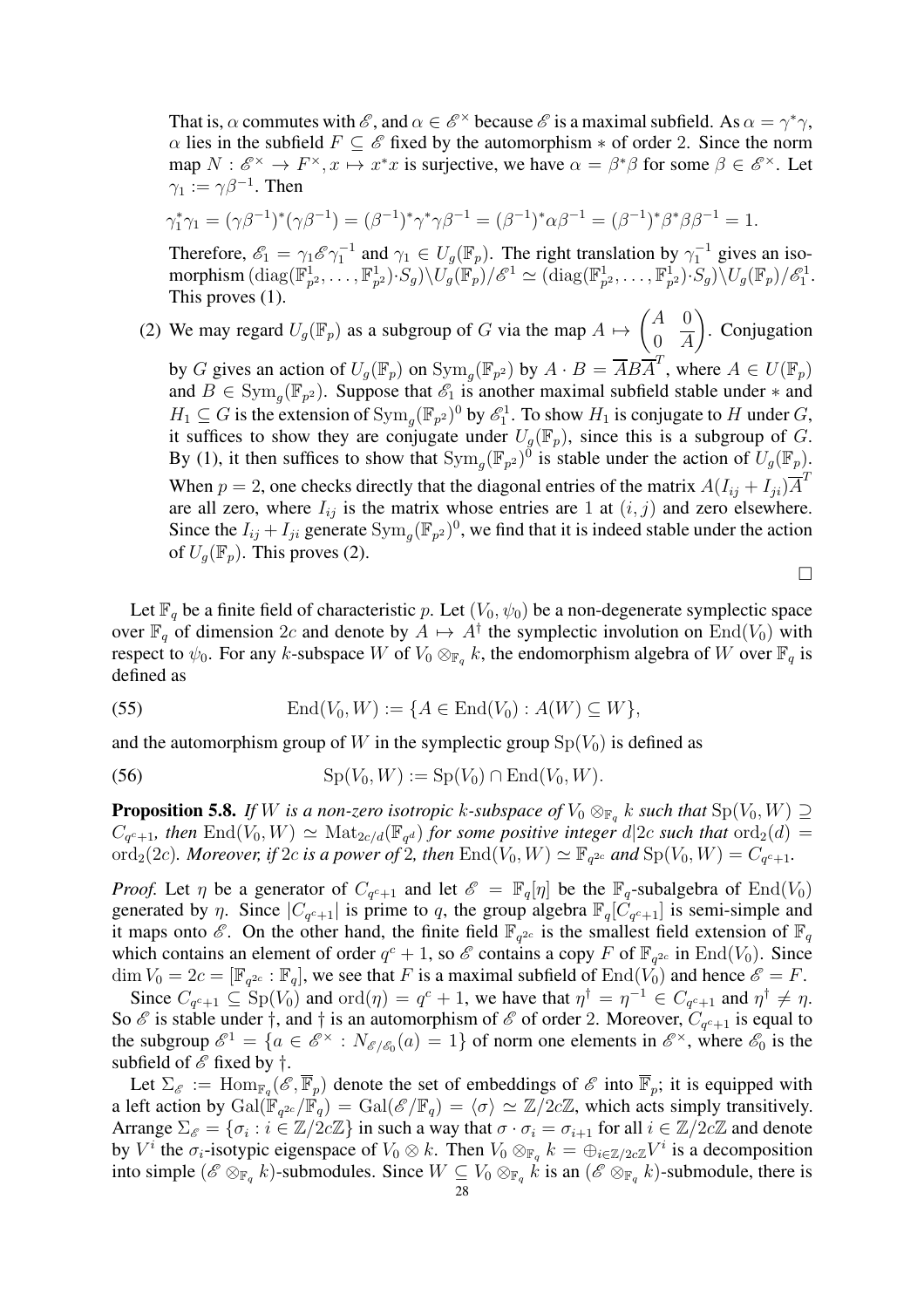a unique and non-empty subset  $J \subseteq \mathbb{Z}/2c\mathbb{Z}$  such that  $W = \bigoplus_{i \in J} V^i$ . Note that the involution  $\dagger$ acts on  $\Sigma_{\mathscr{E}}$  from the right and one has  $\sigma_i^{\dagger} = \sigma_{i+c}$ .

We claim that  $J \cap J^{\dagger} = \emptyset$ . For  $i, j \in \mathbb{Z}/2c\mathbb{Z}$ , one computes that

$$
\sigma_i(a)\psi(v_1, v_2) = \psi(a \cdot v_1, v_2) = \psi(v_1, a^{\dagger} \cdot v_2) = \sigma_{j+c}(a)\psi(v_1, v_2)
$$

for any  $a \in \mathscr{E}$ ,  $v_1 \in V^i$  and  $v_2 \in V^j$ . It follows that  $\psi(V^i, V^j) = 0$  if  $i - j \neq c$  in  $\mathbb{Z}/2c\mathbb{Z}$ . Since  $\psi$  is non-degenerate, the latter is also a necessary condition. Since W is isotropic, J does not contain  $\{i, i + c\}$  for any i and therefore  $J \cap J^{\dagger} = \emptyset$ , as claimed.

We represent the matrix algebra  $\text{End}(V_0)$  over  $\mathbb{F}_q$  as a cyclic algebra, cf. [\[42,](#page-37-24) Theorem 30.4]:

$$
\text{End}(V_0) = \mathcal{E}[z], \qquad z^{2c} = 1, zaz^{-1} = \sigma(a) \text{ for all } a \in \mathcal{E}.
$$

Multiplication by z maps  $V^i$  onto  $V^{i-1}$ :

$$
a \cdot zv = z(\sigma^{-1}(a) \cdot v) = z\sigma_{i-1}(a)v = \sigma_{i-1}(a)zv, \quad \forall a \in \mathscr{E}, v \in V^i.
$$

Consider an element  $x = \sum_{i \in \mathbb{Z}/2c\mathbb{Z}} a_i z^i \in \text{End}(V_0, W)$ ; if  $a_i \neq 0$ , then J is stable under the shift by  $-i$ . Let  $d \ge 1$  be the smallest integer with  $d|2c$  such that J is stable under the shift by  $-d.$  Then  $\text{End}(V_0, W) = \mathscr{E}[z^d] \simeq \text{Mat}_{2c/d}(\mathbb{F}_{q^d})$ . Since  $J \cap J^{\dagger} = \emptyset$ , we have  $d \nmid c$ , Therefore, d is a positive divisor of 2c such that  $\text{ord}_2(d) = \text{ord}_2(2c)$ . This proves the first statement. When 2c is a power of 2, the condition on d implies  $d = 2c$  and therefore  $\text{End}(V_0, W) = \mathscr{E}$ . This implies that  $\text{Sp}(V_0, W) = \mathscr{E}^1 = C_{q^c+1}$  and hence proves the second statement.

# <span id="page-28-0"></span>5.2. The case  $q=3$ .

<span id="page-28-1"></span>**Lemma 5.9.** We use the notation for  $G, \Gamma, H$  defined in Definition [5.6.](#page-26-0) For  $q = 3$  and  $p = 2$ , *we have*  $|\Gamma \backslash G/H| = 2$ .

*Proof.* Put  $U := \text{Sym}_g(\mathbb{F}_{p^2})$ , embedded into  $\text{GL}_{2g}(\mathbb{F}_{p^2})$  via  $B \mapsto \begin{pmatrix} \mathbb{I}_g & 0 \\ B & \mathbb{I}_g \end{pmatrix}$  $B \mathbb{I}_g$ ). Then  $U_{\Gamma} := U \cap \Gamma \simeq$  $diag(\mathbb{F}_{p^2},\ldots,\mathbb{F}_{p^2})$  and  $U_H := U \cap H \simeq \text{Sym}_g(\mathbb{F}_{p^2})^0$ . Consider the surjective map induced by the natural projection

$$
\text{pr}: \Gamma \backslash G/H \to (\text{diag}(\mathbb{F}_{p^2}^1, \ldots, \mathbb{F}_{p^2}^1) \cdot S_g) \backslash U_g(\mathbb{F}_p)/\mathscr{E}^1.
$$

One shows directly that the fibre of the double coset  $(\text{diag}(\mathbb{F}_{p^2}^1, \dots, \mathbb{F}_{p^2}^1) \cdot S_g) \cdot A \cdot \mathscr{E}^1$  for an element  $A \in U_g(\mathbb{F}_p)$  is isomorphic to  $U_{\Gamma} + \overline{A}U_H\overline{A}^T$ . Since  $\overline{A}U_H\overline{A}^T = U_H$  for  $p = 2$  by Lemma [5.7.](#page-26-1)(2), we have  $U_{\Gamma} + \overline{A}U_H\overline{A}^T = U_{\Gamma} + U_H = U$  and hence pr is an isomorphism.

Now let  $g = 3$  and  $p = 2$ ; we need to show that the target of pr has two double cosets. Put  $\mathbb{F}_4=\mathbb{F}_2[\zeta]$  with  $\zeta^2+\zeta+1=0$  and

(57) 
$$
\eta := \begin{pmatrix} 0 & 0 & \zeta \\ 1 & 0 & 0 \\ 0 & 1 & 0 \end{pmatrix}, \quad A := \begin{pmatrix} 1 & \zeta & \zeta \\ \zeta & 1 & \zeta \\ \zeta & \zeta & 1 \end{pmatrix}.
$$

We choose  $\mathscr{E}^1 = \langle \eta \rangle$  and verify directly that

<span id="page-28-2"></span>
$$
U_3(\mathbb{F}_2) = \left( \text{diag}(\mathbb{F}_4^{\times}, \mathbb{F}_4^{\times}, \mathbb{F}_4^{\times}) S_3 \cdot 1 \cdot \mathscr{E}^1 \right) \coprod \left( \text{diag}(\mathbb{F}_4^{\times}, \mathbb{F}_4^{\times}, \mathbb{F}_4^{\times}) S_3 \cdot A \cdot \mathscr{E}^1 \right).
$$

This shows that  $|\Gamma \backslash G/H| = 2$ ; recall from Lemma [5.7.](#page-26-1)(2) that the double coset space is independent of the choices made. independent of the choices made.

<span id="page-28-3"></span>**Proposition 5.10.** Let  $p = 2$ , let  $x = (X, \lambda) \in \mathscr{S}_3(k)$  with  $a(x) = 1$  and let  $y = (t, u) \in \mathbb{R}$  $\mathscr{P}'_{\mu}(k)$  be a point over x for the unique element  $\mu = \mu_{\text{can}}$  in  $P(E^3)$ . Assume that  $y \in \mathscr{D}$  and  $t \in C(\mathbb{F}_{p^6})$ . Then  $|\Lambda_x| = 2$ . Moreover, the two members  $(X', \lambda')$  and  $(X'', \lambda'')$  of  $\Lambda_x$  have *automorphism groups*

$$
Aut(X',\lambda') \simeq C_2^3 \rtimes C_9, \quad Aut(X'',\lambda'') \simeq C_2^3 \times C_3,
$$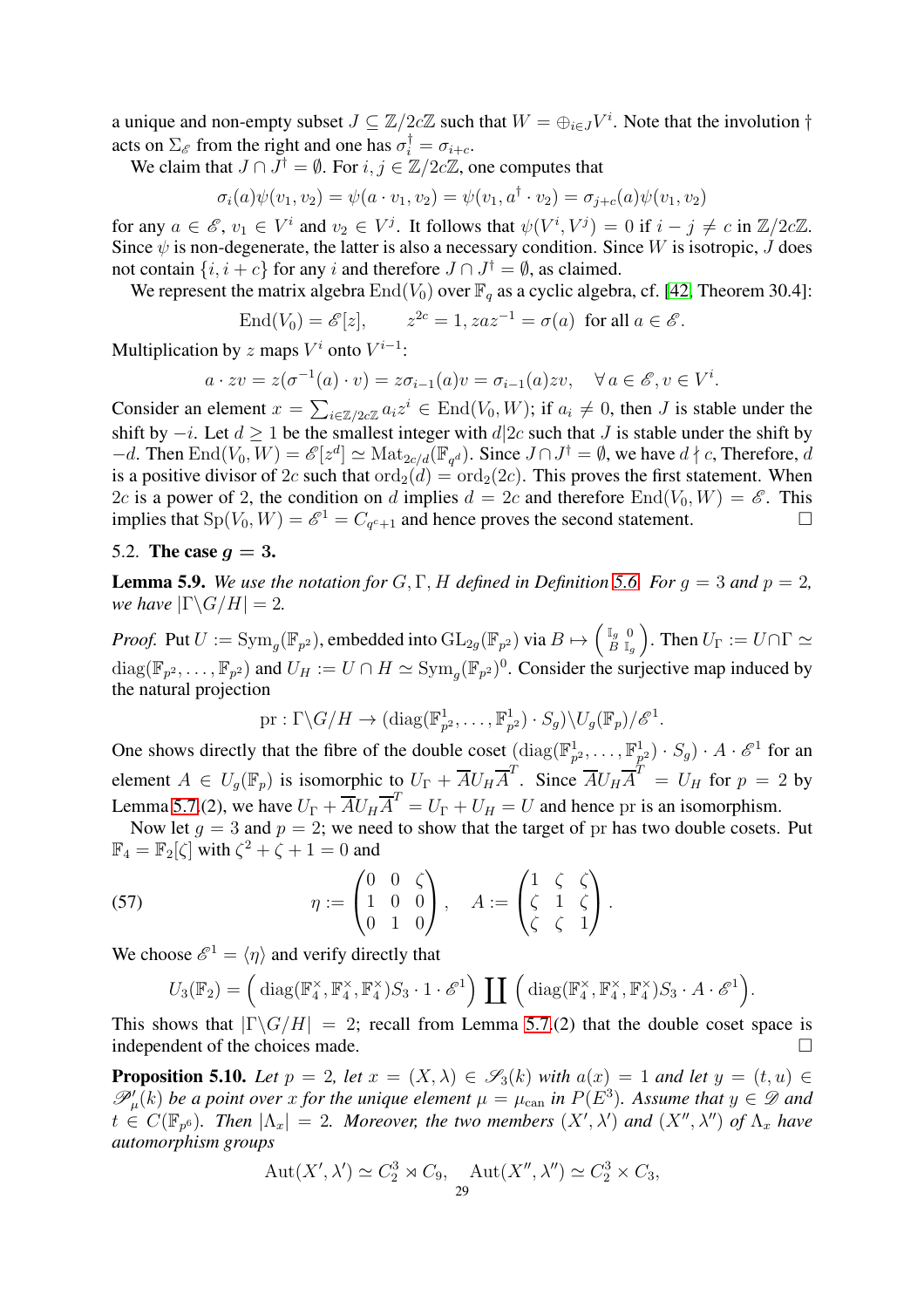where  $C_9$  acts on  $C_2^3$  by a cyclic shift.

*Proof.* Let  $x_2 = (X_2, \lambda_2) \rightarrow x = (X, \lambda)$  be the minimal isogeny for  $(X, \lambda)$ . As  $a(X) = 1$  and the class number  $H_3(2, 1) = 1$ , we have  $(X_2, \lambda_2) \simeq (E^3, p\mu_{\text{can}})$ . Again using  $H_3(2, 1) = 1$ , one has  $|G^1(\mathbb{Q}) \backslash G^1(\mathbb{A}_f)/U_{x_2}| = 1$  so  $G^1(\mathbb{A}_f) = G^1(\mathbb{Q})U_{x_2}$ ; recall that  $U_x = G_x(\mathbb{Z})$  for any  $x$ . Hence,

$$
\Lambda_x \simeq G^1(\mathbb{Q}) \backslash G^1(\mathbb{A}_f) / U_x = G^1(\mathbb{Q}) \backslash G^1(\mathbb{Q}) U_{x_2} / U_x = G^1(\mathbb{Z}) \backslash G_{x_2}(\mathbb{Z}_p) / G_x(\mathbb{Z}_p),
$$

where  $G^1(\mathbb{Z}) = G^1(\mathbb{Q}) \cap U_{x_2} = \text{Aut}(X_2, \lambda_2)$ , as  $G_{x_2}(\mathbb{Z}_\ell) = G_x(\mathbb{Z}_\ell)$  for all primes  $\ell \neq p$ .

Let  $M_2 = (M_2,\langle,\rangle_2)$  and  $M = (M,\langle,\rangle)$  be the polarised Dieudonné modules associated to  $(X_2, \lambda_2)$  and  $(X, \lambda)$ , respectively. Regarding  $G_{x_2}(\mathbb{Z}_p) = \text{Aut}_{\text{DM}}(\underline{M}_2)$ , we have a reductionmodulo- $p$  map:

$$
m_p: G_{x_2}(\mathbb{Z}_p) = \mathrm{Aut}_{\mathrm{DM}}(\underline{M}_2) \to \mathrm{Aut}(M_2/pM_2);
$$

we write  $G_{\underline{M}_2}$  for its image. For  $G_x(\mathbb{Z}_p) = \text{Aut}_{\text{DM}}(\underline{M})$  it then follows from the construction that

$$
G_x(\mathbb{Z}_p) = \{ h \in G_{x_2}(\mathbb{Z}_p) : m_p(h)(M/pM_2) = M/pM_2 \}.
$$

Therefore,  $G_x(\mathbb{Z}_p)$  contains the kernel  $\text{ker}(m_p) \subseteq G_{x_2}(\mathbb{Z}_p)$  and we obtain

(58) Λ<sup>x</sup> ≃ Γ\G<sup>M</sup><sup>2</sup> /GM,

where  $G_M$  is the image  $m_p(G_x(\mathbb{Z}_p))$  and  $\Gamma := m_p(G^1(\mathbb{Z}))$ . It follows from [\[23,](#page-36-5) Lemma 6.1] that reduction modulo  $p$  gives an exact sequence

$$
1 \longrightarrow C_2^3 \longrightarrow \text{Aut}(X_2, \lambda_2) \xrightarrow{m_p} \Gamma \longrightarrow 1.
$$

Let  $O = \text{End}(E)$  be a maximal order of  $\text{End}^0(E) \simeq B_{p,\infty}$  and let  $\Pi \in O$  be the Frobenius endomorphism. Clearly,  $G_{\underline{M}_2}=m_p(\mathrm{Aut}_{\mathrm{DM}}(\underline{M}_2))$  is a subgroup of  $\mathrm{GL}_3(O/pO)=\mathrm{GL}_3(\mathbb{F}_{p^2}[\Pi]).$ In fact, the group  $G_{\underline{M}_2}$  is isomorphic to the group G of Definition [5.6;](#page-26-0) cf. [\[23,](#page-36-5) Definition 5.3]. By further reduction modulo Π, we obtain an exact sequence

$$
1 \longrightarrow U := \mathrm{Sym}_3(\mathbb{F}_4) \longrightarrow G_{\underline{M}_2} \xrightarrow{m_{\Pi}} U_3(\mathbb{F}_2) \longrightarrow 1.
$$

Let  $\mathscr E$  be the image of  $\text{End}_{\text{DM}}(\underline{M})$  in  $m_\Pi(\text{End}_{\text{DM}}(\underline{M}_2))$ . Since  $p = 2$  and  $t \in C(\mathbb F_{2^6})$ ,  $\mathscr E \simeq \mathbb F_{4^3}$ is a subalgebra of  $\text{Mat}_3(\mathbb{F}_4)$  of degree 3 which is stable under the induced involution  $\ast$ , and  $U \cap G_{\underline{M}} = \text{Sym}_3(\mathbb{F}_4)^0$ . Therefore,  $G_{\underline{M}}$  is isomorphic to the group H in Definition [5.6.](#page-26-0) As

$$
G^{1}(\mathbb{Z}) = \text{Aut}(X_2, \lambda_2) \simeq \text{Aut}(E^3, \mu_{\text{can}}) \simeq (O^{\times})^3 \cdot S_3,
$$

we further see that Γ is the same as in Definition [5.6.](#page-26-0) So by Lemma [5.9,](#page-28-1) for  $x = (X, \lambda)$ , the set

$$
\Lambda_x \simeq \Gamma \backslash G / H
$$
 has two elements,

represented by

(59) 
$$
(X', \lambda') \leftrightarrow G^1(\mathbb{Z}) \cdot 1 \cdot G_x(\mathbb{Z}_p) \text{ and } (X'', \lambda'') \leftrightarrow G^1(\mathbb{Z}) \cdot \widetilde{A} \cdot G_x(\mathbb{Z}_p),
$$

where  $\ddot{A}$  is a lift of  $A$  as in Equation [\(57\)](#page-28-2). That is, we may take

<span id="page-29-0"></span>
$$
\widetilde{A}:=\frac{1}{a}\begin{pmatrix}1&\zeta&\zeta\\ \zeta&1&\zeta\\ \zeta&\zeta&1\end{pmatrix},\text{ for }1\neq\zeta\in O^\times\text{ such that }\zeta^3=1\text{ and }a=2+\zeta\in O.
$$

The coset representation in [\(59\)](#page-29-0) also immediately implies that

$$
\operatorname{Aut}(X',\lambda')\simeq G^1(\mathbb{Z})\cap G_x(\mathbb{Z}_p) \text{ and } \operatorname{Aut}(X'',\lambda'')\simeq G^1(\mathbb{Z})\cap \widetilde{A}G_x(\mathbb{Z}_p)\widetilde{A}^{-1}.
$$

The group  $G^1(\mathbb{Z}) \cap G_x(\mathbb{Z}_p)$  sits in the short exact sequence

$$
1 \longrightarrow C_2^3 \longrightarrow G^1(\mathbb{Z}) \cap G_x(\mathbb{Z}_p) \xrightarrow{m_{\Pi}} \mathcal{E}^1 \longrightarrow 1
$$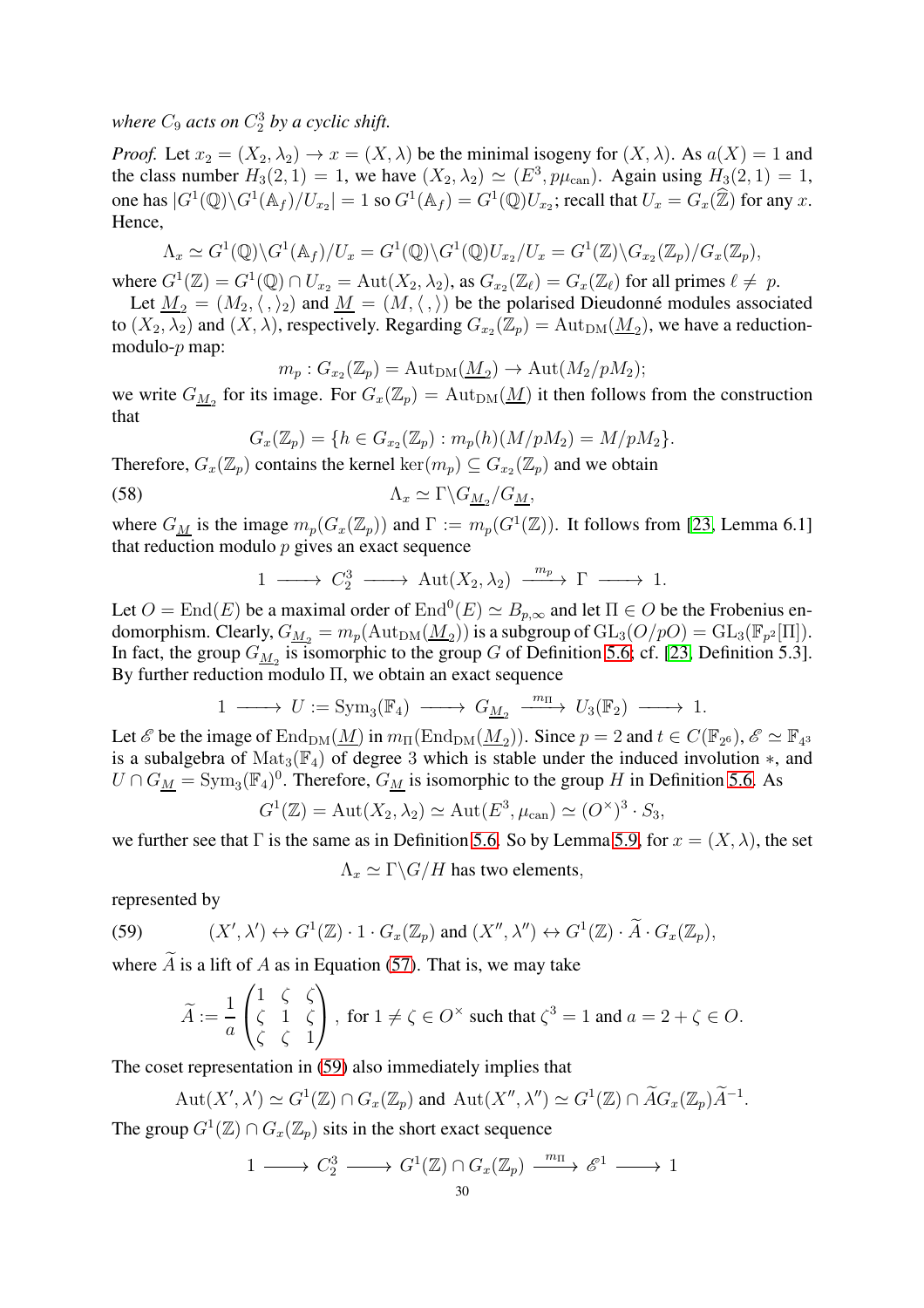and one has  $|\text{Aut}(X',\lambda')| = 8 \cdot 9$ . From the mass  $\text{Mass}(\Lambda_x) = 1/(2 \cdot 3^2)$  and the fact that  $|\Lambda_x| = 2$ , we immediately see that  $|\text{Aut}(X'', \lambda'')| = 8 \cdot 3$ .

To determine the automorphism groups precisely, we argue as follows. We have that  $x =$  $(X, \lambda)$  either equals  $(X', \lambda')$  or equals  $(X'', \lambda'')$ . In either case, the group  $Aut(X, \lambda)$  is the subgroup of Aut $(X_2, \lambda_2)$  consisting of elements h such that  $m_p(h) \in H$ . Since  $U_{\Gamma} \cap U_H = 0$ , its image  $m_p(\text{Aut}(X, \lambda))$  is the same as its image  $m_\Pi(\text{Aut}(X, \lambda)) \subseteq \mathcal{E}^1 \simeq C_9$ . Moreover, we know that  $G^1(\mathbb{Z}) = (O^\times)^3 \cdot S_3$  and that

$$
G_x(\mathbb{Z}_p) = m_p^{-1}(H) = m_p^{-1}(\text{Sym}_3(\mathbb{F}_4)^0 \mathscr{E}^1) = m_\Pi^{-1}(\mathscr{E}^1),
$$

where

$$
C_2^3 \simeq \text{diag}(\pm 1, \pm 1, \pm 1) = \ker(m_p) \cap (O^\times)^3 \cdot S_3 \subseteq \ker(m_\Pi) \cap (O^\times)^3 \cdot S_3
$$

and  $C_9 \simeq \mathscr{E}^1 = \langle \eta \rangle \subseteq (O^\times)^3 \cdot S_3$  by construction. For  $(X', \lambda')$  we therefore must have  $\mathrm{Aut}(X',\lambda')\simeq G^1(\mathbb{Z})\cap G_x(\mathbb{Z}_p)=C_2^3\rtimes C_9$ 

of cardinality 8 · 9, since the conjugation action by  $\eta$  on  $diag(\pm 1, \pm 1, \pm 1)$  is non-trivial.

For  $(X'', \lambda'')$ , we note that  $A \in G_{x_2}(\mathbb{Z}_p)$  normalises  $\ker(m_{\Pi}) = m_p^{-1}(\text{Sym}_3(\mathbb{F}_4)^0)$  by construction and compute that

$$
\widetilde{A}\eta \widetilde{A}^{-1} = \frac{1}{2+\overline{\zeta}} \begin{pmatrix} 1 & 1 & 1 \\ 1 & \zeta & \overline{\zeta} \\ \zeta & 1 & \overline{\zeta} \end{pmatrix} =: B,
$$

where  $\overline{\zeta} = \zeta^{-1}$ . Hence, we get

 $\mathrm{Aut}(X'',\lambda'')\simeq G^1(\mathbb{Z})\cap \widetilde{A}G_x(\mathbb{Z}_p)\widetilde{A}^{-1}=\mathrm{diag}(\pm 1,\pm 1,\pm 1)\cdot \{B^3,B^6,B^9=1\}\simeq C_2^3\times C_3$ of cardinality  $8 \cdot 3$ , since the conjugation action by  $\{1, B^3, B^6\}$  is trivial.

<span id="page-30-1"></span>**Proposition 5.11.** Let  $p = 2$ , choose  $x = (X, \lambda) \in \mathscr{S}_3(k)$  and let  $y = (t, u) \in \mathscr{P}'_\mu(k)$  be a *point over* x for the unique element  $\mu = \mu_{\text{can}}$  in  $P(E^3)$ .

(1) *Suppose that*  $t \in C(\mathbb{F}_{p^2})$ *, that is,*  $a(x) \geq 2$ *. Then*  $|\Lambda_x| = 1$  *and we have that* 

(60) 
$$
|\operatorname{Aut}(X,\lambda)| = \begin{cases} 24^3 \cdot 6 = 2^{10} \cdot 3^4 & \text{if } u \in \mathbb{P}_t^1(\mathbb{F}_{p^2}); \\ 24 \cdot 160 = 2^8 \cdot 3 \cdot 5 & \text{if } u \in \mathbb{P}_t^1(\mathbb{F}_{p^4}) \setminus \mathbb{P}_t^1(\mathbb{F}_{p^2}); \\ 24 \cdot 32 = 2^8 \cdot 3 & \text{if } u \notin \mathbb{P}_t^1(\mathbb{F}_{p^4}). \end{cases}
$$

(2) *Suppose that*  $t \notin C(\mathbb{F}_{p^2})$ *, that is,*  $a(x) = 1$ *. Then* 

(61) 
$$
|\Lambda_x| = \begin{cases} 4 & \text{if } y \notin \mathcal{D}; \\ 4 & \text{if } t \notin C(\mathbb{F}_{p^6}) \text{ and } y \in \mathcal{D}; \\ 2 & \text{if } t \in C(\mathbb{F}_{p^6}) \text{ and } y \in \mathcal{D}. \end{cases}
$$

*Proof.* (1) If  $u \in \mathbb{P}^1_t(\mathbb{F}_{p^2})$ , then  $a(x) = 3$  and  $|\Lambda_x| = H_3(2, 1) = 1$ , and one computes that  $\text{Mass}(\Lambda_x) = 1/(2^{10} \cdot 3^4)$ . Therefore,  $|\text{Aut}(X, \lambda)| = 24^3 \cdot 6$ . Alternatively, this also follows from [\[23,](#page-36-5) Lemma 7.1]. Now we assume that  $a(x) = 2$ . Using the mass formula (cf. Theorem [3.8\)](#page-14-0), we compute that

(62) 
$$
\text{Mass}(\Lambda_x) = \begin{cases} 1/(2^8 \cdot 3 \cdot 5) & \text{if } u \in \mathbb{P}_t^1(\mathbb{F}_{p^4}) \setminus \mathbb{P}_t^1(\mathbb{F}_{p^2});\\ 1/(2^8 \cdot 3) & \text{if } u \notin \mathbb{P}_t^1(\mathbb{F}_{p^4}). \end{cases}
$$

<span id="page-30-0"></span>Let  $(E_k^3, p\mu) \xrightarrow{\rho_2} (Y_1, \lambda_1) \xrightarrow{\rho_1} (Y_0, \lambda_0) \simeq (X, \lambda)$  be the PFTQ corresponding to the point  $y = (t, u)$ . Since  $t \in C(\mathbb{F}_{p^2})$ ,  $Y_1$  is superspecial and  $(Y_1, \lambda_1) \simeq (E_k, \lambda_k) \times (E_k^2, \mu_1)$ , where  $\lambda_E$  is the canonical principal polarisation of E and  $\mu_1 \in P_1(E^2)$ . Since  $p = 2$ ,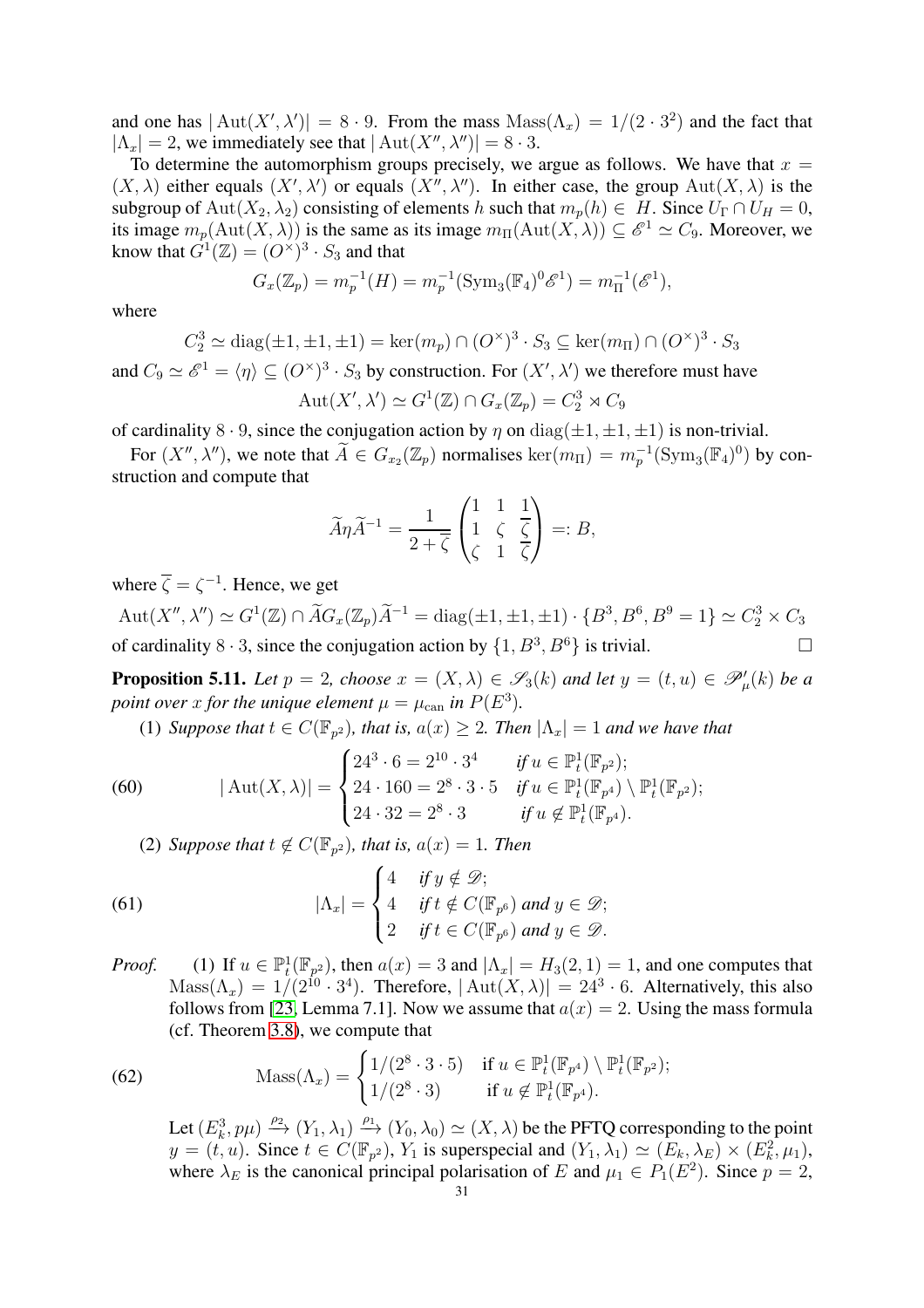we have  $|\text{Aut}(E, \lambda_E)| = |\text{Aut}(E)| = 24$  and  $|\text{Aut}(E^2, \mu_1)| = 1920$ , cf. [\[20\]](#page-36-15). By Corollary [4.9](#page-20-1) and Equation [\(42\)](#page-20-2), we have  $|\operatorname{Aut}((E, \lambda_E) \times (E^2, \mu_1)| = |\operatorname{Aut}(E, \lambda_E)| \times$  $|\text{Aut}(E^2, \mu_1)| = 24 \cdot 1920$ . Notice that  $\ker(\rho_1)$  is contained in  $\ker(\mu_1)$  since  $\ker(\lambda_E)$  is trivial. Therefore,  $(X, \lambda)$  is isomorphic to  $(E, \lambda_E) \times (X', \lambda')$ , where  $X' = E_k^2 / \text{ker}(\rho_1)$ . The computation of  $Aut(X, \lambda)$  is now reduced to computing  $Aut(X', \lambda')$ . By Corollary [3.5,](#page-13-2) we have

$$
|\operatorname{Aut}(X',\lambda')| = \begin{cases} 160, & \text{if } u \in \mathbb{P}^1(\mathbb{F}_{p^4}) - \mathbb{P}^1(\mathbb{F}_{p^2}); \\ 32 & \text{if } u \in \mathbb{P}^1(k) - \mathbb{P}^1(\mathbb{F}_{p^4}). \end{cases}
$$

Therefore,

$$
|\operatorname{Aut}(X,\lambda)| = \begin{cases} 24 \cdot 160 = 2^8 \cdot 3 \cdot 5 & \text{if } u \in \mathbb{P}^1(\mathbb{F}_{p^4}) - \mathbb{P}^1(\mathbb{F}_{p^2}); \\ 24 \cdot 32 = 2^8 \cdot 3 & \text{if } u \in \mathbb{P}^1(k) - \mathbb{P}^1(\mathbb{F}_{p^4}). \end{cases}
$$

Comparing this result with the values of  $\text{Mass}(\Lambda_x)$  in [\(62\)](#page-30-0), we conclude that  $|\Lambda_x| = 1$ in both cases.

(2) If  $y \notin \mathcal{D}$ , by [\[23,](#page-36-5) Corollary 7.5.(1)] we have that  $|\Lambda_x| = 4$ . Suppose then that  $y \in \mathcal{D}$ and  $t \notin C(\mathbb{F}_{p^6})$ . For every point  $x'$  in  $\Lambda_x$ , consider the corresponding polarised abelian variety  $(X', \lambda')$  satisfying  $(X', \lambda')[p^{\infty}] \simeq (X, \lambda)[p^{\infty}]$ . If  $y' \in \mathscr{P}'_{\mu}(k)$  is a point over  $x'$ , then again  $y' \in \mathscr{D}$  and  $t' \notin C(\mathbb{F}_{p^6})$ . Thus, by [\[23,](#page-36-5) Theorem 7.9.(1)], we have that  $Aut(X', \lambda') \simeq C_2^3 \times C_3$ . Using the mass formula (cf. Theorem [3.9\)](#page-15-0), noting that  $d(t) = 3$ when  $p = 2$ , we compute that

$$
Mass(\Lambda_x) = \frac{1}{6}.
$$

Therefore,  $|\Lambda_x| = |C_2^3 \times C_3| \cdot \text{Mass}(\Lambda_x) = 4.$ 

For the last case, where  $y \in \mathscr{D}$  and  $t \in C(\mathbb{F}_{p^6})$ , the assertion  $|\Lambda_x| = 2$  follows directly from Proposition [5.10.](#page-28-3)

$$
\Box
$$

#### <span id="page-31-0"></span>5.3. The case  $q = 4$ .

- **Definition 5.12.** (1) An *elementary sequence* is a map  $\varphi : \{1, \ldots, g\} \to \mathbb{Z}_{\geq 0}$  such that  $\varphi(0) = 0$  and  $\varphi(i) \leq \varphi(i+1) \leq \varphi(i) + 1$  for all  $0 \leq i < g$ , cf. [\[37,](#page-37-7) Definition 5.6]. With each elementary sequence we associate an *Ekedahl-Oort stratum*  $\mathscr{S}_{\varphi}$ , which is a locally closed subset of the moduli space  $\mathscr{A}_{g,1,n} \otimes \overline{\mathbb{F}}_p$  of principally polarised abelian varieties with level- $n$  structure. Roughly speaking, it consists of those varieties whose p-torsion has a canonical filtration described by  $\varphi$ . On  $\mathscr{S}_q$  we consider the stratification induced by  $\mathscr{S}_{\varphi} \cap \mathscr{S}_{q}$ .
	- (2) The *p*-divisible group of an abelian variety of dimension g is determined up to isogeny by its Newton polygon, which can be described as a set of slopes  $(\lambda_1, \ldots, \lambda_{2q})$  with  $0 \leq \lambda_i \leq 1$  for all  $1 \leq i \leq 2g$  and  $\sum_i \lambda_i = g$ , cf. [\[32\]](#page-37-25). These slopes moreover satisfy that  $\lambda_i + \lambda_{2q+1-i} = 1$  for all  $1 \leq i \leq 2q$  and that the denominator of each  $\lambda_i$  divides its multiplicity. All abelian varieties with the same Newton polygon form a *Newton stratum* of  $\mathcal{A}_q$ *.*
	- (3) For  $1 \le a \le g$ , we will denote the *a-number locus* of  $\mathscr{S}_g$  by  $\mathscr{S}_g(a) := \{x \in \mathscr{S}_g(k) :$  $a(x) = a$ .

# **Proposition 5.13.** (1) *The Ekedahl-Oort strata in dimension*  $q = 4$  *of* p-rank zero are pre*cisely the*  $\mathscr{S}_{\varphi}$  *for those*  $\varphi$  *appearing in Figure 1.*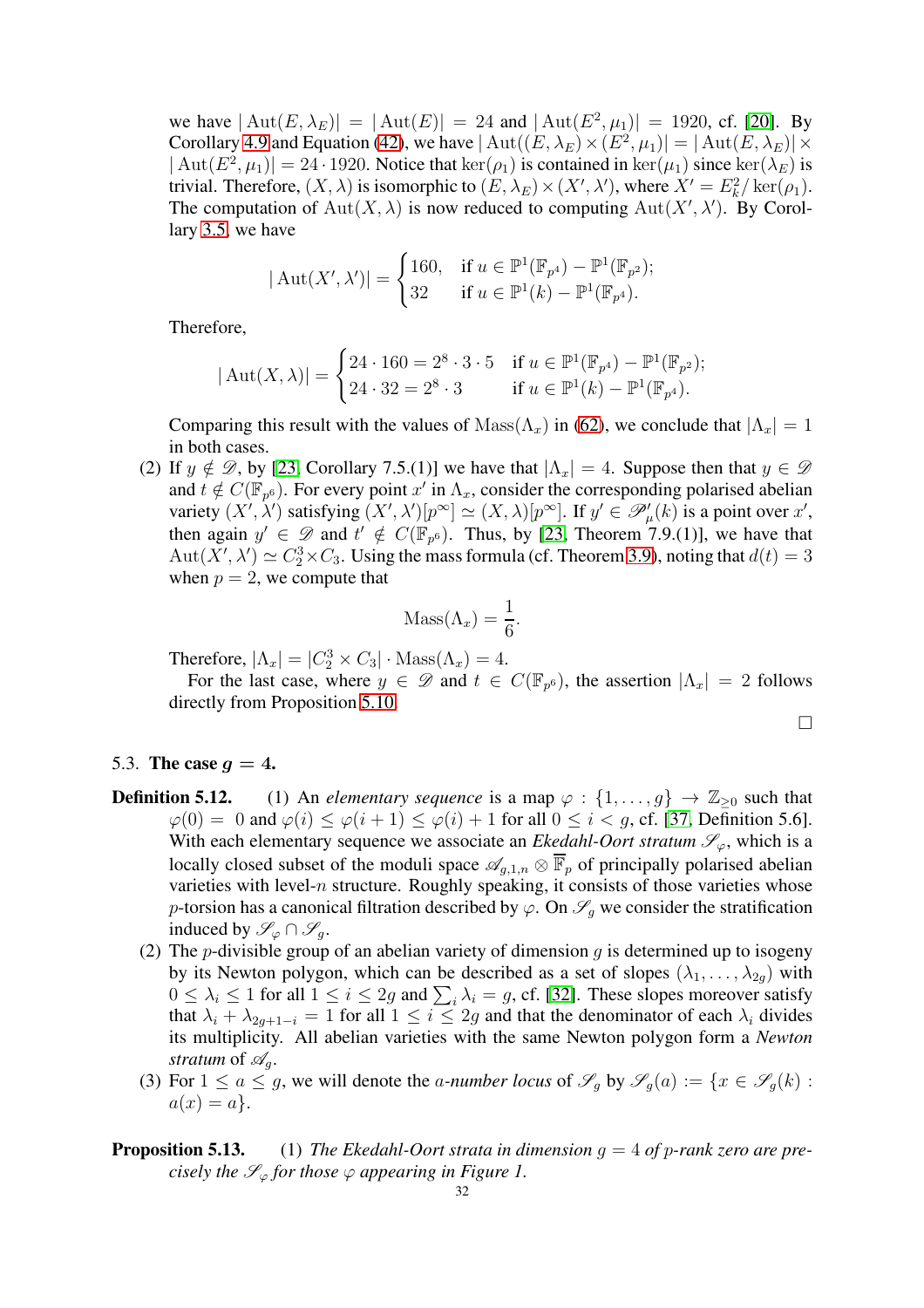

FIGURE 1. Ekedahl-Oort strata of p-rank zero in dimension  $q = 4$ . The blue stratum has a-number 1, the orange strata have a-number 2, the red strata have a-number 3 and the green stratum has a-number 4. Strata are connected by a line if the lower one is contained in the Zariski closer of the upper one.

- (2) *The stratum*  $\mathcal{S}_{\varphi}$  *for*  $\varphi = (0, 1, 2, 3)$  *has a-number* 1*, those for*  $\varphi = (0, 1, 2, 2)$ *,*  $(0, 1, 1, 2)$ *, and*  $(0, 0, 1, 2)$  *have* a-number 2*, those for*  $\varphi = (0, 1, 1, 1)$ *,*  $(0, 0, 1, 1)$ *, and*  $(0, 0, 0, 1)$ *have* a-number 3 and that for  $\varphi = (0, 0, 0, 0)$  has a-number 4.
- (3) *The strata fully contained in the supersingular locus*  $\mathscr{S}_4$  *are precisely the*  $\mathscr{S}_{\varphi}$  *for*  $\varphi = (0, 0, 0, 0), (0, 0, 0, 1), (0, 0, 1, 1),$  and  $(0, 0, 1, 2)$ *.*
- (4) *The Newton strata of* p*-rank zero are those corresponding to the slope sequences*

$$
\left(\frac{1}{2},\frac{1}{2},\frac{1}{2},\frac{1}{2},\frac{1}{2},\frac{1}{2},\frac{1}{2}\right),\left(\frac{1}{3},\frac{1}{3},\frac{1}{3},\frac{1}{2},\frac{1}{2},\frac{2}{3},\frac{2}{3},\frac{2}{3}\right),\text{ and } \left(\frac{1}{4},\frac{1}{4},\frac{1}{4},\frac{1}{4},\frac{3}{4},\frac{3}{4},\frac{3}{4},\frac{3}{4}\right),
$$

which we denote respectively by  $\mathcal{N}_{\frac{1}{2}}$ ,  $\mathcal{N}_{\frac{1}{3}}$ , and  $\mathcal{N}_{\frac{1}{4}}$ . (5) *We have*

$$
\mathscr{S}_4 = \mathscr{N}_{\frac{1}{2}} = (\mathscr{S}_{(0,1,2,3)} \cap \mathscr{S}_4) \sqcup \mathscr{S}_{(0,0,0,0)} \sqcup \mathscr{S}_{(0,0,0,1)} \sqcup \mathscr{S}_{(0,0,1,1)} \sqcup \mathscr{S}_{(0,0,1,2)} \sqcup (\mathscr{S}_{(0,1,1,2)} \cap \mathscr{S}_4),
$$

*and*  $\mathcal{S}_{(0,1,2,3)}$  ∩  $\mathcal{S}_4$  *is dense. In particular, we have* 

$$
\mathscr{S}_4(4) = \mathscr{S}_{(0,0,0,0)}, \n\mathscr{S}_4(3) = \mathscr{S}_{(0,0,0,1)} \sqcup \mathscr{S}_{(0,0,1,1)}, \n\mathscr{S}_4(2) = \mathscr{S}_{(0,0,1,2)} \sqcup (\mathscr{S}_{(0,1,1,2)} \cap \mathscr{S}_4).
$$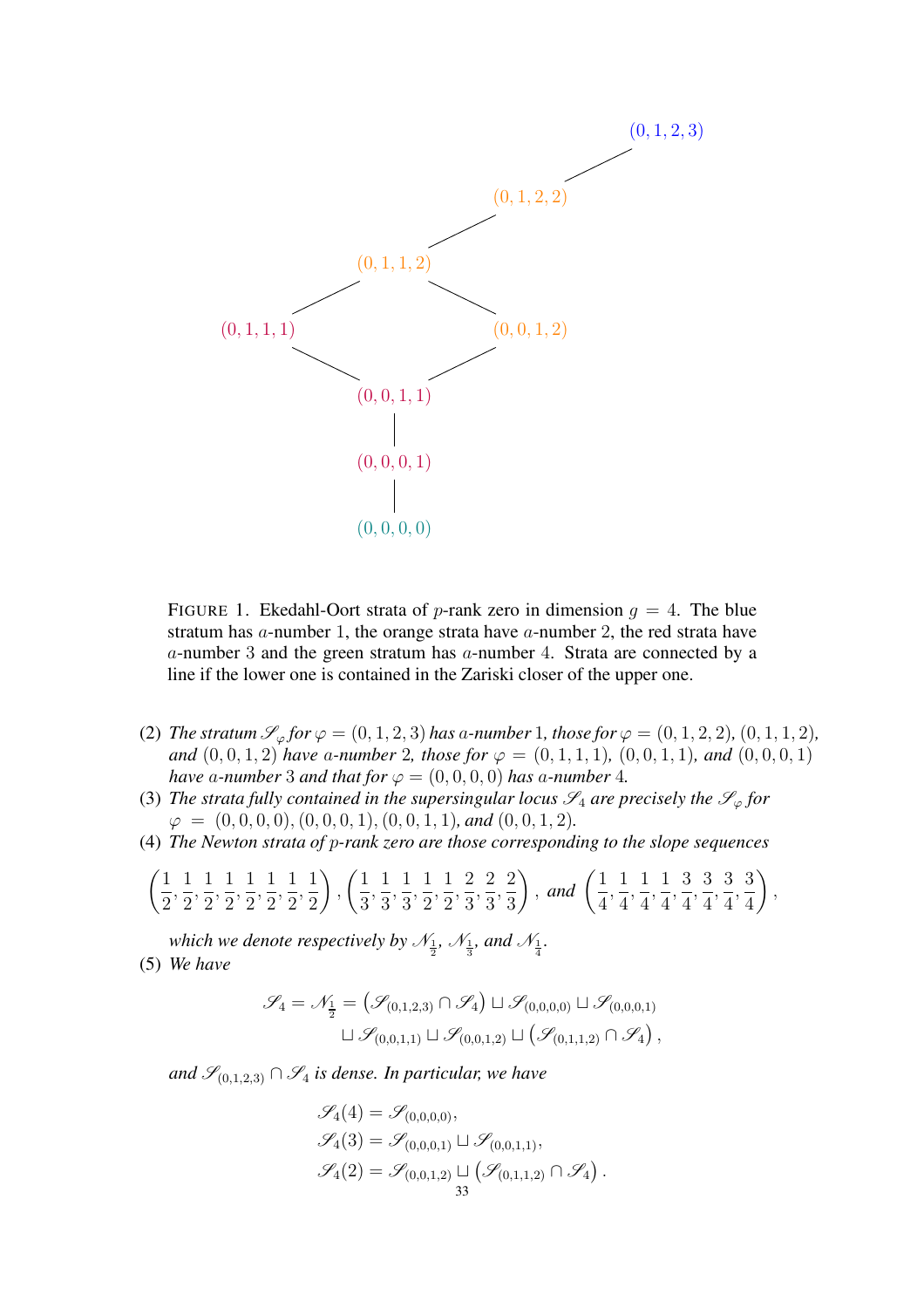(6) *We have*

$$
\mathscr{N}_{\frac{1}{3}}=\left(\mathscr{S}_{(0,1,2,3)}\cap \mathscr{N}_{\frac{1}{3}}\right)\sqcup \mathscr{S}_{(0,1,1,1)}\sqcup \left(\mathscr{S}_{(0,1,1,2)}\cap \mathscr{N}_{\frac{1}{3}}\right),
$$

*and*  $\mathscr{S}_{(0,1,2,3)}$  ∩  $\mathscr{N}_{\frac{1}{3}}$  *is dense.* 

(7) *We have*

$$
\mathcal{N}_{\frac{1}{4}}=\left(\mathcal{S}_{(0,1,2,3)}\cap \mathcal{N}_{\frac{1}{4}}\right)\sqcup \mathcal{S}_{(0,1,2,2)},
$$

and  $\mathscr{S}_{(0,1,2,3)} \cap \mathscr{N}_{\frac{1}{4}}$  is dense. *All intersections appearing in (5)–(7) are non-empty.*

*Proof.* The p-rank of an Ekedahl-Oort stratum  $\mathscr{S}_{\varphi}$  is  $\max\{i : \varphi(i) = i\}$  and its a-number is  $g - \varphi(g)$ , proving (1) and (2). By [\[8,](#page-36-20) Step 2, p. 1379] we have  $\mathscr{S}_{\varphi} \subseteq \mathscr{S}_4$  if and only if  $\varphi(2) = 0$ , proving (3). The p-rank of a Newton stratum is the number of non-zero slopes, which implies (4).

We read off from Figure 1 that  $\mathscr{S}_{(0,1,2,3)} \cap \mathscr{S}_4$ ,  $\mathscr{S}_{(0,1,2,3)} \cap \mathscr{N}_{\frac{1}{3}}$  and  $\mathscr{S}_{(0,1,2,3)} \cap \mathscr{N}_{\frac{1}{3}}$  are the respective a-number 1 loci of  $\mathscr{S}_4$ ,  $\mathscr{N}_{\frac{1}{3}}$ , and  $\mathscr{N}_{\frac{1}{3}}$ . Hence, density of these intersections follows from [\[31,](#page-37-6) Theorem 4.9(iii)] for  $\mathcal{S}_4$ , and from combining [\[36,](#page-37-26) Remark 5.4] with [\[8,](#page-36-20) Theorem 3.1] for  $\mathcal{N}_\frac{1}{2}$ , and  $\mathcal{N}_\frac{1}{2}$ .

By [\[13,](#page-36-21) Corollary 4.2 and Lemma 5.12] we see that  $\mathscr{S}_{(0,1,2,2)} \subseteq \mathscr{N}_{\frac{1}{4}}$  by minimality of the associated p-divisble group, concluding the proof of (7). Similarly, from [\[13,](#page-36-21) Corollary 4.2 and Proposition 7.1], we obtain that  $\mathscr{S}_{(0,1,1,1)} \subseteq \mathscr{N}_{\frac{1}{3}}$ , again by minimality. Finally, we read off from Figure 1 that

$$
\mathscr{S}_{(0,1,1,2)} = \left(\mathscr{S}_{(0,1,1,2)} \cap \mathscr{N}_{\frac{1}{3}}\right) \sqcup \left(\mathscr{S}_{(0,1,1,2)} \cap \mathscr{S}_{4}\right).
$$

Now [\[12,](#page-36-22) Theorem 4.17] implies that  $\mathcal{S}_4(2)$  has  $H_4(1,p) + H_4(p, 1)$  many irreducible components of two types, of which those of the type corresponding to  $\mathscr{S}_{(0,0,1,2)}$  yield  $H_4(1,p)$  many; see also [\[31,](#page-37-6) §9.9]. Hence, the intersection  $\mathscr{S}_{(0,1,1,2)} \cap \mathscr{S}_4$  must yield the other  $H_4(p, 1)$  components and thus be non-empty. On the other hand, since  $\mathscr{S}_{(0,1,1,2)} \not\subseteq \mathscr{S}_4$  by (2), the intersection  $\mathscr{S}_{(0,1,1,2)} \cap \mathscr{N}_{\frac{1}{3}}$  is also non-empty. This finishes the proof of (5) and (6) and hence of the proposition.  $\Box$ 

By Lemma [5.2,](#page-25-1) for every point  $x \in \mathscr{S}_4(k)$ , there exists an integer  $0 \le c \le 2$  such that there exists a surjective morphism  $\pi : \Lambda_x \to \Lambda_{q,p^c}$ . For Ekedahl-Oort strata with  $g = 4$  we have the following result:

<span id="page-33-0"></span>**Lemma 5.14.** We have  $c = 0$  for  $x \in \mathscr{S}_{(0,0,0,0)}$ , and  $c = 1$  for  $x \in \mathscr{S}_{(0,0,0,1)}$ , and  $c = 2$  for  $x \in \mathscr{S}_{(0,0,1,1)} \cup \mathscr{S}_{(0,0,1,2)}$ .

*Proof.* This follows from [\[14,](#page-36-11) Proposition 3.3.2]; the Deligne-Lusztig varieties  $X(w')$  in loc. *cit.* are given by  $w' = id$  when  $c = 0$ , by  $w' = (12)$  when  $c = 1$  and by  $w' = (1342)$  or  $(13)(24)$  when  $c = 2$ .

**Remark 5.15.** For any  $x \in \mathscr{S}_4(k)$ , the surjection  $\Lambda_x \to \Lambda_{4,p^c}$  is realised through the minimal isogeny  $\tilde{x} \to x$  for x, i.e.,  $\Lambda_{\tilde{x}} = \Lambda_{4,p^c}$  for the appropriate value of c. This is not necessarily true in  $\mathscr{S}_q(k)$  with  $q \neq 4$ . If x is contained in a supersingular Ekedahl-Oort stratum (i.e., one of the strata in Proposition 5.13.(3)) this follows directly, cf. [\[14\]](#page-36-11). Otherwise, we have either  $x \in \mathscr{S}_{(0,1,2,3)} \cap \mathscr{S}_4$  or  $x \in \mathscr{S}_{(0,1,1,2)} \cap \mathscr{S}_4$ . In the former case, we have  $a(x) = 1$ , so  $\Lambda_{\tilde{x}} \simeq \Lambda_{4,p^2}$ , as will see in the proof of Theorem [5.19.](#page-34-0) In the latter case, it follows from [\[12,](#page-36-22) Proposition 7.1] that  $\Lambda_{\widetilde{\alpha}} \simeq \Lambda_{4,1}$ .

<span id="page-33-1"></span>**Lemma 5.16.** *Let*  $x \in \mathscr{S}_4(k)$ *. When*  $a(x) = 4$ *, we have*  $|\mathscr{C}(x)| > 1$ *.*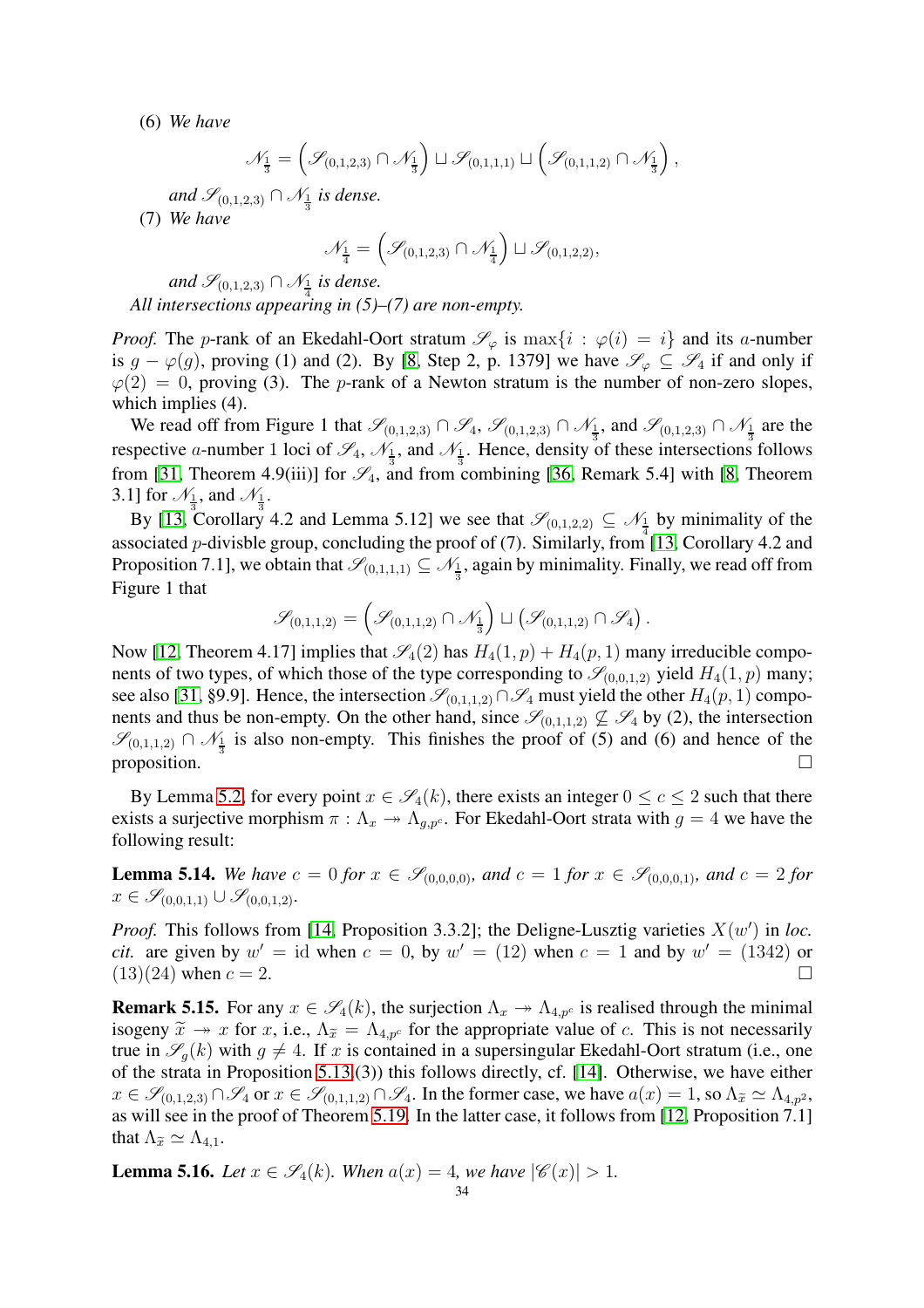*Proof.* By Proposition 5.13.(5), we have  $x \in \mathscr{S}_{(0,0,0,0)}$ , so by Lemma [5.14,](#page-33-0) there exists a surjection  $\Lambda_x \to \Lambda_{4,p^0}$ . As observed in Subsection [3.2,](#page-10-1) it holds that  $|\Lambda_{4,p^0}| = H_4(p, 1)$ , so it follows from Theorem [2.9.](#page-8-0)(4) that  $H_4(p, 1) > 1$ . This implies the result.

<span id="page-34-1"></span>**Lemma 5.17.** *Let*  $x \in \mathscr{S}_4(k)$ *. When*  $a(x) = 3$  *and*  $x \in \mathscr{S}_{(0,0,0,1)}$ *, we have*  $|\mathscr{C}(x)| > 1$ *.* 

*Proof.* By Lemma [5.14,](#page-33-0) there exists a surjection  $\Lambda_x \rightarrow \Lambda_{4,n}$ . By Theorem [3.1](#page-11-0) we get that

$$
Mass(\Lambda_{4,p}) = \frac{(p-1)(p^2+1)(p^4+1)(p^6-1)^2}{2^{15} \cdot 3^5 \cdot 5^2 \cdot 7}.
$$

Since  $(p^3 - 1)$  divides the numerator of Mass $(\Lambda_{4,p})$ , we may argue as in the proof of Theorem  $2.9(3)+(4)$  to conclude that this numerator is always larger than 1. This implies that  $|\Lambda_{4,p}| > 1$ , so the result follows.

<span id="page-34-2"></span>**Lemma 5.18.** *Let*  $x \in \mathscr{S}_4(k)$ *. When*  $a(x) = 2$  *and*  $x \notin \mathscr{S}_{(0,0,1,2)}$ *, we have*  $|\mathscr{C}(x)| > 1$ *.* 

*Proof.* By Proposition 5.13.(5), we know that  $x \in \mathcal{S}_{(0,1,1,2)} \cap \mathcal{S}_4$ . By [\[12,](#page-36-22) Main results, p. 164] every generic point of  $\mathscr{S}_{(0,1,1,2)} \cap \mathscr{S}_4$  has a minimal isogeny from  $(E^g, p\mu)$  with a principal polarisation  $\mu$ . It follows that the minimal isogeny  $\tilde{x} = (\tilde{X}, \tilde{\lambda})$  for  $x = (X, \lambda)$  is either isomorphic to  $(E^4, p\mu)$  or there exists an isogeny  $(E^4, p\mu) \rightarrow (\tilde{X}, \tilde{\lambda})$  for some principal polarisation  $\mu$ on  $E^4$ . Therefore,  $|\Lambda_{\tilde{x}}| = |\Lambda_{4,1}|$  or  $|\Lambda_{\tilde{x}}| = |\Lambda_{4,p}|$ . These two numbers are both greater than one as shown in Theorem [2.9.](#page-8-0)(4) and in Lemma [5.17.](#page-34-1) Thus,  $|\mathscr{C}(x)| > |\Lambda_{\tilde{\tau}}| > 1$ .

<span id="page-34-0"></span>**Theorem 5.19.** *For every*  $x \in \mathscr{S}_4(k)$ *, we have*  $|\mathscr{C}(x)| > 1$ *.* 

*Proof.* It follows from Proposition 5.13.(5) and Lemmas [5.16–](#page-33-1)[5.18](#page-34-2) that it suffices to consider  $x \in \mathscr{S}_4(k)$  such that one of the following holds:

(i) 
$$
x \in \mathcal{S}_{(0,0,1,2)} \sqcup \mathcal{S}_{(0,0,1,1)}
$$
, or

(ii) 
$$
a(x) = 1
$$
.

In Case (i), by Lemma [5.14,](#page-33-0) there exists a surjection  $\Lambda_x \to \Lambda_{4,p^2}$ , i.e.,  $c = 2$ . In Case (ii), by [\[35,](#page-37-27) Theorem 2.2] (also see [\[25,](#page-37-16) Lemma 4.4]), there exists of unique four-dimensional rigid PFTQ

$$
(Y_{\bullet}, \rho_{\bullet}) : (Y_3, \lambda_3) \to (Y_2, \lambda_2) \to (Y_1, \lambda_1) \to (X_0, \lambda_0) = x
$$

extending  $(X_0, \lambda_0)$ . The construction in *loc. cit.* also shows that the composition

$$
y_3 = (Y_3, \lambda_3) \to (X_0, \lambda_0) = x
$$

is the minimal isogeny for x, and hence so is  $y_3 = (Y_3, \lambda_3) \rightarrow y_2 = (Y_2, \lambda_2)$  for  $y_2$ . By Definition [3.6,](#page-13-3) the polarisation  $\lambda_3$  is p times a polarisation  $\mu$  on  $E^4$ . Dividing the polarisation by p therefore gives an isomorphism  $\Lambda_{y_3} \simeq \Lambda_{4,p^2}$ . Thus, the minimal isogeny gives rise to surjective maps  $\Lambda_x \to \Lambda_{y_2} \to \Lambda_{4,p^2}$ . Hence, to show that  $|\mathscr{C}(x)| > 1$ , it suffices to show that  $|\Lambda_{y_2}| > 1$ . Replacing x with  $y_2$ , we now also have a surjection  $\Lambda_x \to \Lambda_{4,p^2}$  in Case (ii).

Since we have  $L_{4,p^c} = L_4(1,p)$  from Equation [\(24\)](#page-11-1), it follows immediately from Theo-rem [2.9.](#page-8-0)(4) that  $|\mathscr{C}(x)| > 1$  when  $p > 2$ . So from now on, we assume that  $p = 2$ .

We use the same notation as in Subsection [5.1.](#page-25-2) Since  $\Lambda_{4,4} \simeq G^1(\mathbb{Q}) \backslash G^1(\mathbb{A}_f) / U_{x_2}$  where the base point  $x_2 \in \Lambda_{4,4}$  is taken from the minimal isogeny for x, and  $|\Lambda_{4,4}| = 1$ , we get that  $G^1(\mathbb{A}_f) = G^1(\mathbb{Q})U_{x_2}$ . Hence,

$$
\Lambda_x \simeq G^1(\mathbb{Q}) \backslash G^1(\mathbb{Q}) U_{x_2} / U_x \simeq G^1(\mathbb{Z}) \backslash G_{x_2}(\mathbb{Z}_p) / G_x(\mathbb{Z}_p),
$$

where  $G_x(\mathbb{Z}_p)$  is the automorphism group of the polarised Dieudonné module associated to x. Applying the reduction-modulo- $\Pi$  map  $m_{\Pi}$  , we obtain  $m_{\Pi}(G_{x_2}(\mathbb{Z}_p)) = \text{Sp}_4(\mathbb{F}_4)$ .

Further, let  $(X_2, \lambda_2)$  be the superspecial abelian variety corresponding to the unique element  $x_2 \in \Lambda_{4,4}$ . Then by Proposition [2.8,](#page-8-2) and using the same notation, we know that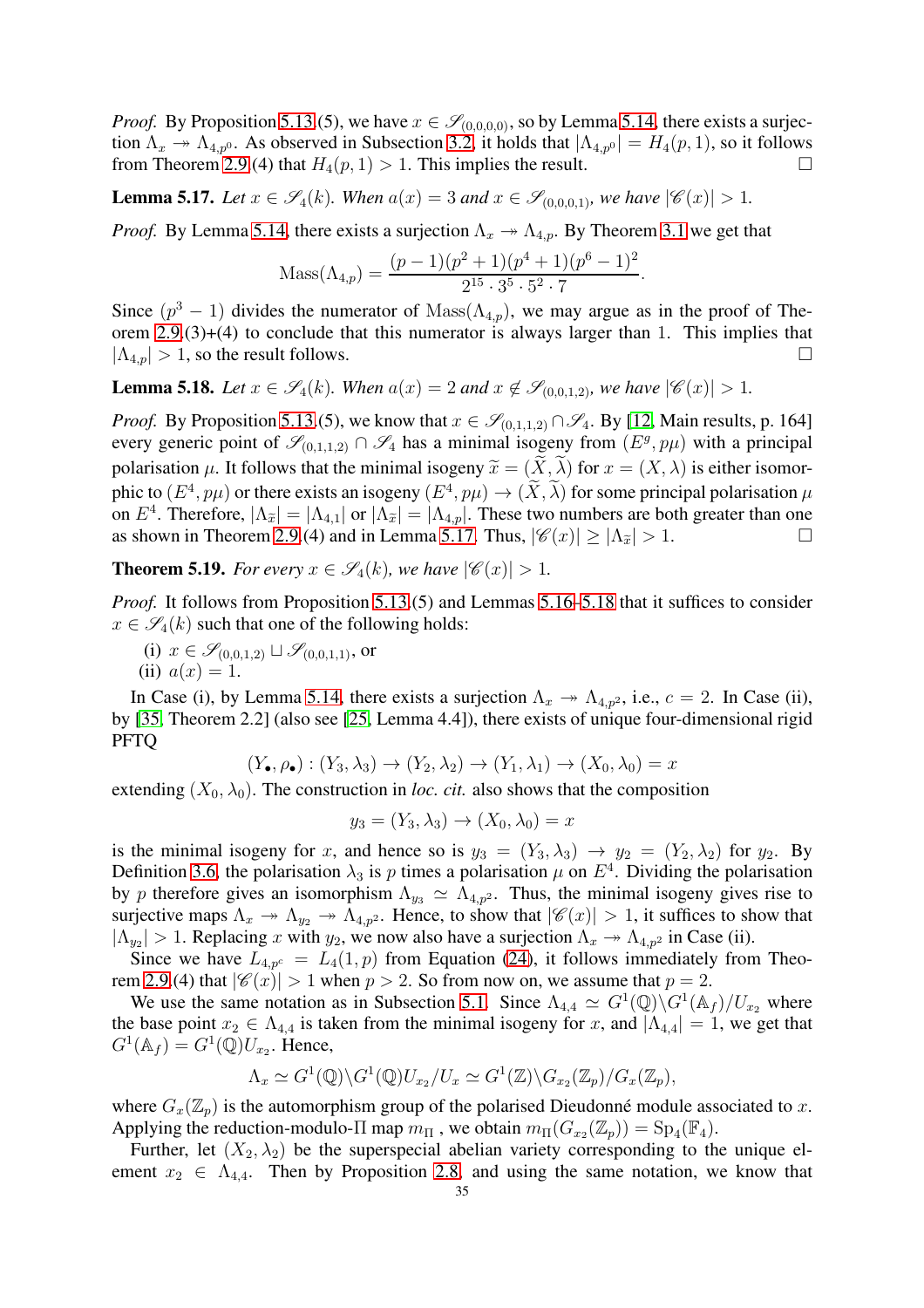$G^1(\mathbb{Z}) = \text{Aut}(X_2, \lambda_2) \simeq \text{Aut}((L, h)^{\oplus 2}) \simeq \text{Aut}(L, h)^2 \cdot C_2$  and  $\text{Aut}(L, h)$  is the group of cardinality 1920 described in [\[21,](#page-36-3) Section 5]. By [\[21,](#page-36-3) Section 5, p. 1178] the reduction modulo Π induces a surjective homomorphism  $\phi_0$  : Aut $(L, h) \rightarrow SL_2(\mathbb{F}_4)$  whose kernel  $\ker(\phi_0)$  has order 32 (also see *loc. cit.* for the description of  $\ker(\phi_0)$ ). Then it follows that  $m_{\Pi}(G^1(\mathbb{Z})) = m_{\Pi}(\text{Aut}(X_2, \lambda_2)) \simeq \text{SL}_2(\mathbb{F}_4)^2 \cdot C_2.$ 

<span id="page-35-4"></span>Writing  $\overline{G} := m_{\Pi}(G_x(\mathbb{Z}_p))$ , we obtain

(63) 
$$
\Lambda_x \simeq (\mathrm{SL}_2(\mathbb{F}_4)^2 \cdot C_2) \backslash \mathrm{Sp}_4(\mathbb{F}_4) / \overline{G},
$$

since ker $(m_{\Pi}) \subseteq G_x(\mathbb{Z}_p)$  (cf. the proof of Proposition [5.10\)](#page-28-3). Thus,

<span id="page-35-3"></span>(64) 
$$
\operatorname{Mass}(\Lambda_x) = \operatorname{Mass}(\Lambda_{4,4}) \cdot [\operatorname{Sp}_4(\mathbb{F}_4) : \overline{G}].
$$

We compute that

<span id="page-35-1"></span>(65) 
$$
Mass(\Lambda_{4,4}) = \frac{1}{2^{15} \cdot 3^2 \cdot 5^2}
$$

from Theorem [3.1,](#page-11-0) using Equation [\(15\)](#page-7-3). Standard computations also show that

<span id="page-35-2"></span>(66) 
$$
|\mathrm{Sp}_4(\mathbb{F}_4)| = 2^8 \cdot 3^2 \cdot 5^2 \cdot 17
$$

and that

<span id="page-35-5"></span>(67) 
$$
|\mathrm{SL}_2(\mathbb{F}_4)^2 \cdot C_2| = 2^5 \cdot 3^2 \cdot 5^2.
$$

By [\(65\)](#page-35-1) and [\(66\)](#page-35-2), Equation [\(64\)](#page-35-3) reduces to

(68) 
$$
\text{Mass}(\Lambda_x) = \frac{17}{2^7 \cdot |\overline{G}|}.
$$

We deduce that  $|\Lambda_x| > 1$  whenever  $17 \nmid |\overline{G}|$ . Suppose therefore that  $17 \mid |\overline{G}|$ , so that  $\overline{G}$  contains a cyclic group  $C_{17}$  of order 17. We claim that then  $\overline{G} = C_{17}$ . This finishes the proof, since if  $|\Lambda_x| = 1$ , Equation [\(63\)](#page-35-4) would imply that  $Sp_4(\mathbb{F}_4) = (SL_2(\mathbb{F}_4)^2 \cdot C_2) \overline{G} = (SL_2(\mathbb{F}_4)^2 \cdot C_2) C_{17}$ . Comparing the cardinalities from [\(66\)](#page-35-2) and [\(67\)](#page-35-5) would then yield a contradiction.

Finally, we prove the claim. Let  $(M_2, \langle , \rangle_2)$  be the polarised Dieudonné module attached to  $x_2$ , and fix  $V = M_2/VM_2$  together with a non-degenerate symplectic form  $\psi$  induced by  $p\langle, \rangle_2$ . The four-dimensional symplectic space  $(V, \psi)$  over k admits an  $\mathbb{F}_4$ -structure  $V_0$  induced by the skeleton of  $M_2$ . Inside V we have an isotropic k-subspace  $W = M / VM_2$ , where  $M \subseteq M_2$  is the Dieudonné module associated to x and the inclusion is induced from the minimal isogeny. Note that  $\dim W = 2$  in Case (i) and  $\dim W = 1$  in Case (ii), respectively. According to our definition,

$$
\overline{G} := \{ A \in \text{Sp}_4(\mathbb{F}_4) : A(W) = W \} = \text{Sp}(V_0, W).
$$

Thus, it follows from Proposition [5.8](#page-27-0) for  $q = 4$  that  $\overline{G} = C_{17}$ . This completes the proof of the claim and hence of the theorem.  $\Box$ 

#### 5.4. Proof of the main result.

<span id="page-35-0"></span>**Theorem 5.20.** Let  $x = [X_0, \lambda_0] \in \mathscr{S}_a(k)$  and  $\mathscr{C}(x)$  be the central leaf of  $\mathscr{A}_a$  passing through *the point* x. Then  $\mathscr{C}(x)$  *has one element if and only if one of the following three cases holds:* 

(i) 
$$
g = 1
$$
 and  $p \in \{2, 3, 5, 7, 13\}$ .  
\n(ii)  $g = 2$  and  $p = 2, 3$ .  
\n(iii)  $g = 3$ ,  $p = 2$ , and  $a(x) \ge 2$ .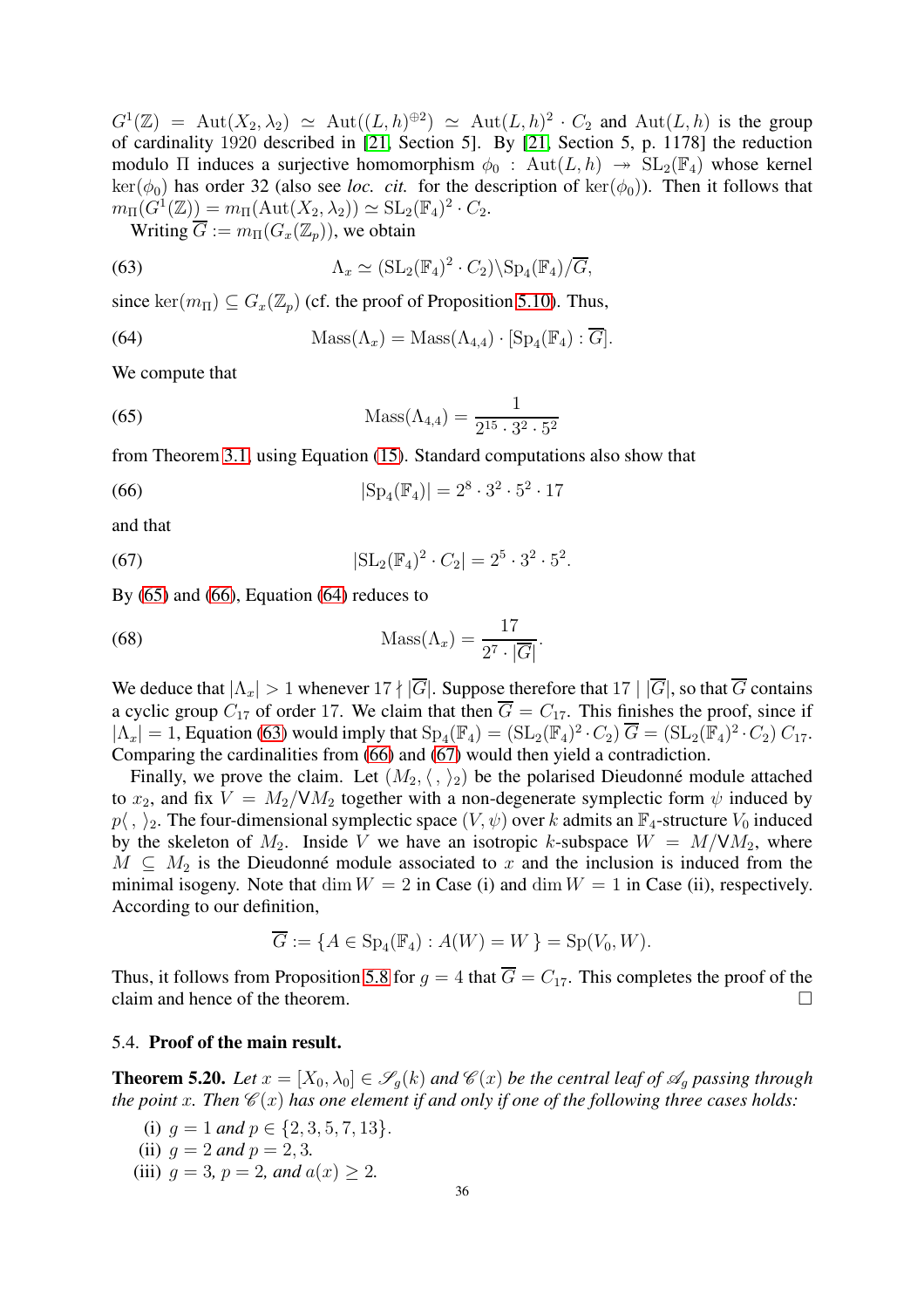*Proof.* The cases where  $q = 1, 2, 4$  or  $q > 5$  follow from Lemma [5.3,](#page-25-3) Lemma [5.4,](#page-25-4) Theorem [5.19](#page-34-0) and Lemma [5.5,](#page-26-2) respectively.

Suppose then that  $g = 3$ . By Lemma [5.2,](#page-25-1) either  $|\Lambda_x| \ge |\Lambda_{3,1}| = H_3(p, 1)$  or  $|\Lambda_x| \ge |\Lambda_{3,p}| =$  $H_3(1, p)$ . Thus, by Theorem [2.9,](#page-8-0)  $|\Lambda_x| = 1$  occurs only when  $p = 2$ . Further assuming  $p = 2$ , by Proposition 5.11,  $\mathcal{C}(x)$  has one element if and only if  $a(x) > 2$ . by Proposition [5.11,](#page-30-1)  $\mathcal{C}(x)$  has one element if and only if  $a(x) \geq 2$ .

#### **REFERENCES**

- <span id="page-36-18"></span><span id="page-36-16"></span>[1] Zavosh Amir-Khosravi, *Serre's tensor construction and moduli of abelian schemes*, Manuscripta Math. 156 (2018), no. 3-4, pp. 409–456.
- <span id="page-36-8"></span>[2] S. A. Amitsur, *Finite subgroups of division rings*, Trans. Amer. Math. Soc. 80 (1955), pp. 361–386.
- <span id="page-36-14"></span>[3] Tsuneo Arakawa, Tomoyoshi Ibukiyama, and Masanobu Kaneko, *Bernoulli numbers and zeta functions*, Springer Monographs in Mathematics, Springer, Tokyo, 2014, with an appendix by Don Zagier.
- [4] Christina Birkenhake and Herbert Lange, *Complex abelian varieties*, second ed., Grundlehren der mathematischen Wissenschaften [Fundamental Principles of Mathematical Sciences], vol. 302, Springer-Verlag, Berlin, 2004.
- <span id="page-36-1"></span>[5] Juliusz Brzezinski, *Definite quaternion orders of class number one*, J. Théor. Nombres Bordeaux 7 (1995), no. 1, pp. 93–96, Les Dix-huitièmes Journées Arithmétiques (Bordeaux, 1993).
- <span id="page-36-19"></span>[6] Tommaso Giorgio Centeleghe and Jakob Stix, *Categories of abelian varieties over finite fields, I: Abelian varieties over*  $\mathbb{F}_n$ , Algebra Number Theory 9 (2015), no. 1, pp. 225–265.
- <span id="page-36-2"></span>[7] Ching-Li Chai, *Every ordinary symplectic isogeny class in positive characteristic is dense in the moduli*, Invent. Math. 121 (1995), no. 3, pp. 439–479.
- <span id="page-36-20"></span>[8] Ching-Li Chai and Frans Oort, *Monodromy and irreducibility of leaves*, Ann. of Math. (2) 173 (2011), no. 3, pp. 1359–1396.
- <span id="page-36-9"></span>[9] Martin Eichler, *Über die Idealklassenzahl total definiter Quaternionenalgebren*, Math. Z. 43 (1938), no. 1, pp. 102–109.
- <span id="page-36-13"></span><span id="page-36-12"></span>[10] Torsten Ekedahl, *On supersingular curves and abelian varieties*, Math. Scand. 60 (1987), no. 2, pp. 151–178.
- [11] Harold Exton, q*-hypergeometric functions and applications*, Ellis Horwood Series: Mathematics and its Applications, Ellis Horwood Ltd., Chichester; Halsted Press [John Wiley & Sons, Inc.], New York, 1983, With a foreword by L. J. Slater.
- <span id="page-36-22"></span>[12] Shushi Harashita, *The* a*-number stratification on the moduli space of supersingular abelian varieties*, J. Pure Appl. Algebra 193 (2004), no. 1-3, pp. 163–191.
- <span id="page-36-21"></span><span id="page-36-11"></span>[13] , *Ekedahl-Oort strata and the first Newton slope strata*, J. Algebraic Geom. 16 (2007), no. 1, pp. 171– 199.
- [14] , *Ekedahl-Oort strata contained in the supersingular locus and Deligne-Lusztig varieties*, J. Algebraic Geom. 19 (2010), no. 3, pp. 419–438.
- <span id="page-36-4"></span>[15] Ki-ichiro Hashimoto, *Class numbers of positive definite ternary quaternion Hermitian forms*, Proc. Japan Acad. Ser. A Math. Sci. 59 (1983), no. 10, pp. 490–493.
- <span id="page-36-7"></span>[16] Ki-ichiro Hashimoto and Tomoyoshi Ibukiyama, *On class numbers of positive definite binary quaternion Hermitian forms*, J. Fac. Sci. Univ. Tokyo Sect. IA Math. 27 (1980), no. 3, pp. 549–601.
- <span id="page-36-10"></span>[17] , *On class numbers of positive definite binary quaternion Hermitian forms. II*, J. Fac. Sci. Univ. Tokyo Sect. IA Math. 28 (1981), no. 3, pp. 695–699.
- <span id="page-36-17"></span><span id="page-36-0"></span>[18] Tommy Hofmann and Carlo Sircana, *Normal CM-fields with class number one*, arXiv e-prints (2020), [arXiv:2011.12089.](http://arxiv.org/abs/2011.12089)
- [19] WonTae Hwang, Bo-Hae Im, and Hansol Kim, *A classification of the automorphism groups of polarized abelian threefolds over finite fields*, arXiv e-prints (2020), [arXiv:2011.11419.](http://arxiv.org/abs/2011.11419)
- <span id="page-36-15"></span>[20] Tomoyoshi Ibukiyama, *On automorphism groups of positive definite binary quaternion Hermitian lattices and new mass formula*, Automorphic forms and geometry of arithmetic varieties, Adv. Stud. Pure Math., vol. 15, Academic Press, Boston, MA, 1989, pp. 301–349.
- <span id="page-36-3"></span>[21] , *Principal polarizations of supersingular abelian surfaces*, J. Math. Soc. Japan 72 (2020), no. 4, pp. 1161–1180.
- <span id="page-36-6"></span>[22] Bruce W. Jordan, Allan G. Keeton, Bjorn Poonen, Eric M. Rains, Nicholas Shepherd-Barron, and John T. Tate, *Abelian varieties isogenous to a power of an elliptic curve*, Compos. Math. 154 (2018), no. 5, pp. 934– 959.
- <span id="page-36-5"></span>[23] Valentijn Karemaker, Fuetaro Yobuko, and Chia-Fu Yu, *Mass formula and Oort's conjecture for supersingular abelian threefolds*, Adv. Math. 386 (2021), Paper No. 107812, 52.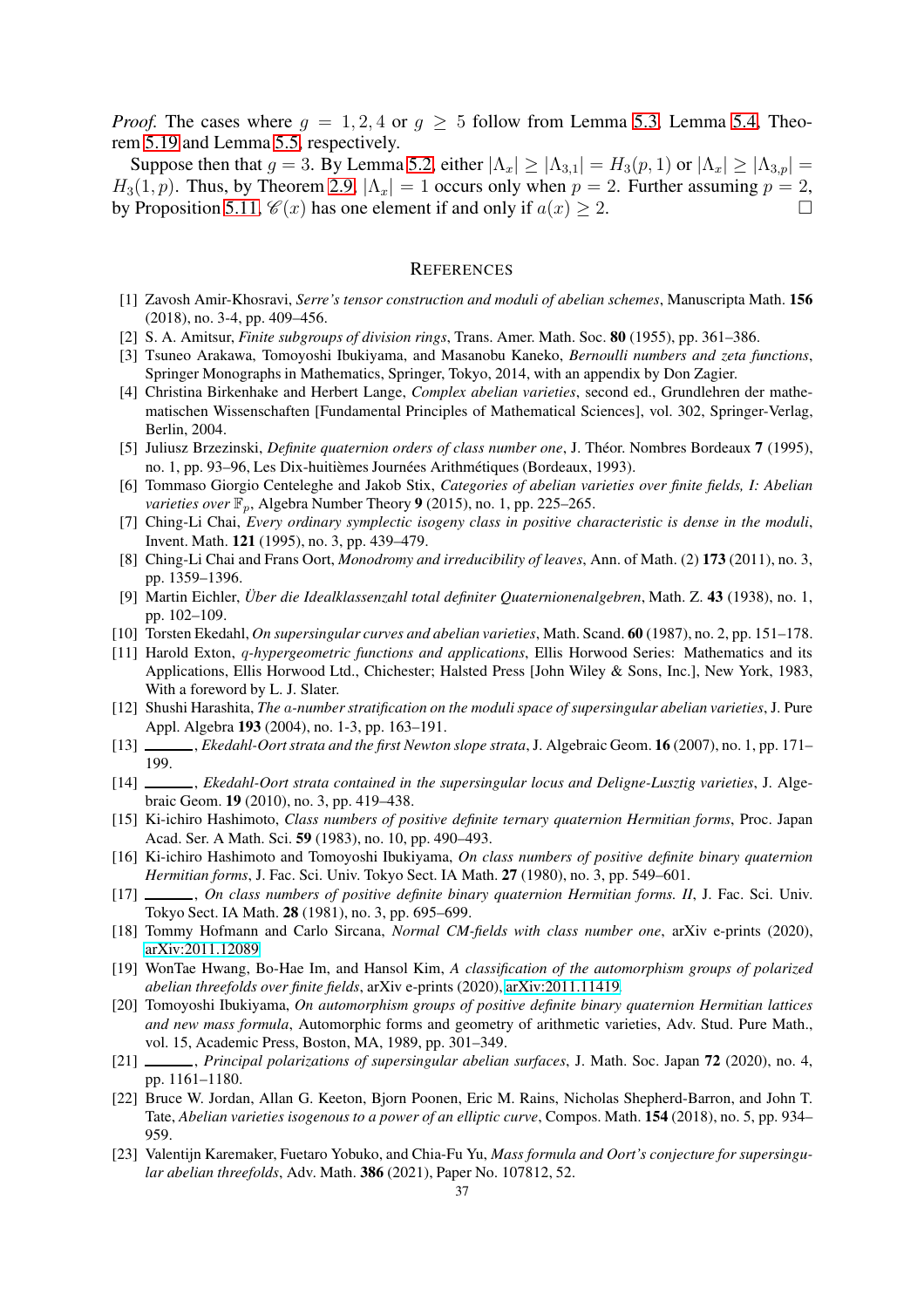- <span id="page-37-17"></span><span id="page-37-16"></span>[24] Toshiyuki Katsura and Frans Oort, *Families of supersingular abelian surfaces*, Compositio Math. 62 (1987), no. 2, pp. 107–167.
- <span id="page-37-19"></span>[25] , *Supersingular abelian varieties of dimension two or three and class numbers*, Algebraic geometry, Sendai, 1985, Adv. Stud. Pure Math., vol. 10, North-Holland, Amsterdam, 1987, pp. 253–281.
- <span id="page-37-8"></span>[26] Markus Kirschmer, Fabien Narbonne, Christophe Ritzenthaler, and Damien Robert, *Spanning the isogeny class of a power of an elliptic curve*, Math. Comp. 91 (2021), no. 333, pp. 401–449.
- <span id="page-37-9"></span>[27] Yoshiyuki Kitaoka, *Arithmetic of quadratic forms*, Cambridge tracts in Mathematics 106, Cambridge University Press, 1993.
- <span id="page-37-20"></span>[28] Martin Kneser, *Quadratische formen*, Springer, Berlin Heidelberg, 2002.
- <span id="page-37-3"></span>[29] Kristin Lauter, *The maximum or minimum number of rational points on genus three curves over finite fields*, Compositio Math. 134 (2002), no. 1, pp. 87–111, With an appendix by Jean-Pierre Serre.
- <span id="page-37-6"></span>[30] Geon-No Lee and Soun-Hi Kwon, *CM-fields with relative class number one*, Math. Comp. 75 (2006), no. 254, pp. 997–1013.
- <span id="page-37-25"></span>[31] Ke-Zheng Li and Frans Oort, *Moduli of supersingular abelian varieties*, Lecture Notes in Mathematics, vol. 1680, Springer-Verlag, Berlin, 1998.
- <span id="page-37-0"></span>[32] Ju. I. Manin, *Theory of commutative formal groups over fields of finite characteristic*, Uspehi Mat. Nauk 18 (1963), no. 6 (114), pp. 3–90.
- <span id="page-37-18"></span>[33] J. Myron Masley and Hugh L. Montgomery, *Cyclotomic fields with unique factorization*, J. Reine Angew. Math. 286(287) (1976), pp. 248–256.
- <span id="page-37-27"></span>[34] Gabriele Nebe, *Finite quaternionic matrix groups*, Represent. Theory 2 (1998), pp. 106–223.
- <span id="page-37-26"></span>[35] Tadao Oda and Frans Oort, *Supersingular abelian varieties*, Proceedings of the International Symposium on Algebraic Geometry (Kyoto Univ., Kyoto, 1977), Kinokuniya Book Store, Tokyo, 1978, pp. pp. 595–621.
- <span id="page-37-7"></span>[36] Frans Oort, *Newton polygons and formal groups: conjectures by Manin and Grothendieck*, Ann. of Math. (2) 152 (2000), no. 1, pp. 183–206.
- [37] , *A stratification of a moduli space of abelian varieties*, Moduli of abelian varieties (Texel Island, 1999), Progr. Math., vol. 195, Birkhäuser, Basel, 2001, pp. 345–416.
- <span id="page-37-4"></span>[38] Sun-Mi Park and Soun-Hi Kwon, *Class number one problem for normal CM-fields*, J. Number Theory 125 (2007), no. 1, pp. 59–84.
- <span id="page-37-5"></span>[39] Sun-Mi Park, Hee-Sun Yang, and Soun-Hi Kwon, *The class number one problem for the normal CM-fields of degree 32*, Trans. Amer. Math. Soc. 359 (2007), no. 10, pp. 5057–5089.
- <span id="page-37-23"></span><span id="page-37-12"></span>[40] Arnold Pizer, *On the arithmetic of quaternion algebras*, Acta Arith. 31 (1976), no. 1, pp. 61–89.
- [41] Vladimir Platonov and Andrei Rapinchuk, *Algebraic groups and number theory*, Pure and Applied Mathematics, vol. 139, Academic Press, Inc., Boston, MA, 1994, Translated from the 1991 Russian original by Rachel Rowen.
- <span id="page-37-24"></span>[42] Irving Reiner, *Maximal orders*, London Mathematical Society Monographs. New Series, vol. 28, The Clarendon Press Oxford University Press, Oxford, 2003, Corrected reprint of the 1975 original, With a foreword by M. J. Taylor.
- <span id="page-37-10"></span>[43] Jean-Pierre Serre, *A course in arithmetic*, Springer-Verlag, New York-Heidelberg, 1973, Translated from the French, Graduate Texts in Mathematics, No. 7.
- <span id="page-37-11"></span>[44] Marie-France Vignéras, *Arithmétique des algèbres de quaternions*, Lecture Notes in Mathematics, vol. 800, Springer, Berlin, 1980.
- <span id="page-37-1"></span>[45] Lawrence C. Washington, *Introduction to cyclotomic fields*, second ed., Graduate Texts in Mathematics, vol. 83, Springer-Verlag, New York, 1997.
- <span id="page-37-2"></span>[46] Ken Yamamura, *The determination of the imaginary abelian number fields with class number one*, Math. Comp. 62 (1994), no. 206, pp. 899–921.
- <span id="page-37-13"></span>[47] Chia-Fu Yu, *On the mass formula of supersingular abelian varieties with real multiplications*, J. Aust. Math. Soc. 78 (2005), no. 3, pp. 373–392.
- <span id="page-37-14"></span>[48] , *The supersingular loci and mass formulas on Siegel modular varieties*, Doc. Math. 11 (2006), pp. 449–468.
- <span id="page-37-22"></span>[49] , *Superspecial abelian varieties over finite prime fields*, J. Pure Appl. Algebra 216 (2012), no. 6, pp. 1418–1427.
- <span id="page-37-21"></span><span id="page-37-15"></span>[50] , *On arithmetic of the superspecial locus*, Indiana Univ. Math. J. 67 (2018), no. 4, pp. 1341–1382.
- [51] Chia-Fu Yu and Jeng-Daw Yu, *Mass formula for supersingular abelian surfaces*, J. Algebra 322 (2009), no. 10, pp. 3733–3743.